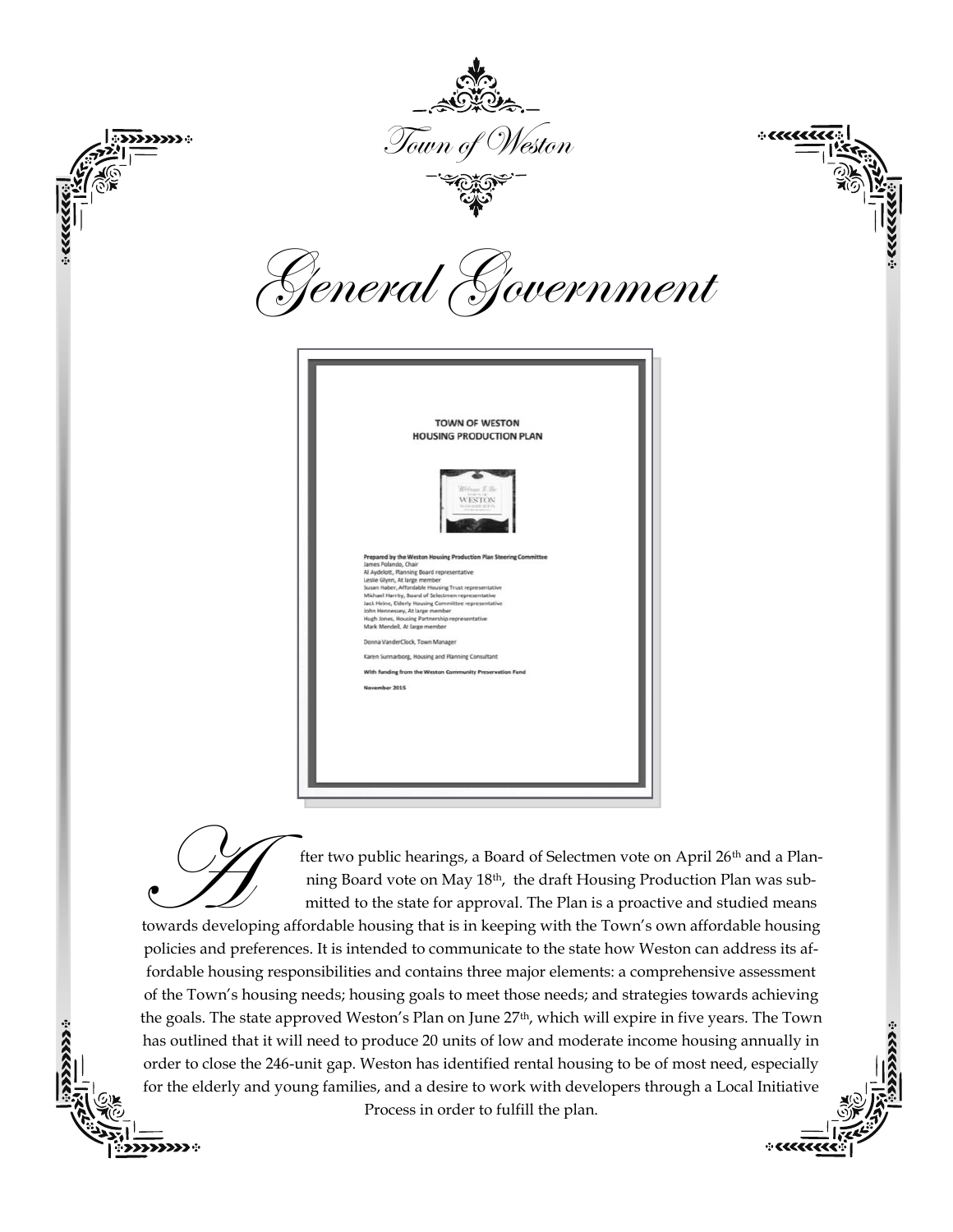## **REPORT OF THE BOARD OF SELECTMEN**

The Board of Selectmen currently includes Douglas P. Gillespie, Michael H. Harrity, and Christopher E. Houston. As it is the custom of the Board to rotate leadership positions, Mr. Houston was subsequently elected as Chair of the Board and Mr. Gillespie became Clerk.

Agendas and minutes of meetings of the Board are available in the Selectmen's office and are posted on the Town's website (www.weston.org) under the "Town Government" tab. Highlights of actions taken and issues addressed by the Board of Selectmen in the 2016 calendar year include:

## Fiscal Management

As has been noted in previous years, Weston underinvested in infrastructure in the 1970s through the early 90s like many state and local governments, spending too little on maintenance and renovations at a time when our population and student population were both dropping. Over the past 20 years Weston has carried out substantial renovations or replacements to virtually all of the town's buildings. With the upcoming planned Case House and Old Library renovations, that work is largely done. We have caught up. It has taken significant effort to do so, and the Town has had to incur considerable debt in the process. The debt level is high on an absolute dollar basis but as a percentage of the budget it is well within the range established by the bond rating agencies that continue to give Weston the highest possible ratings (more on that below).

Importantly, the financial leadership of the Town – the Town Manager, Town Treasurer, Board of Selectmen, and Finance Committee – has undertaken a range of fiscally prudent steps to ensure that we are not "kicking the can down the road" again.

- The Town's bond and note issues in February received Aaa bond ratings from Moody's, the highest rating issued by this agency. This high rating allows the Town to borrow at the most favorable tax-exempt interest rates for its capital projects as evidenced by the net borrowing cost of 2.079756 percent for a \$4,389,900 bond issued on February 1, 2016, and 0.474 percent for \$6,878,193 one year note
- At the Annual Town Meeting in May, Weston adopted a fiscal year 2017 operating budget of \$76,323,735, a 1.8 percent increase over the fiscal 2016 budget. Salary increases of \$923,363, increased costs for group health insurance of \$361,476, a higher pension contribution of \$287,644, and increased funding for roadway maintenance of \$250,000 were offset by savings due to electricity credits from solar panels newly installed on the landfill, school enrollment reductions and one-time capital projects, so the overall increase was \$1,363,876. As has been true for many years now, no Proposition 2 ½ override was necessary because new construction in town contributed \$927,176 in additional tax revenues allowing increases in the existing tax base to be kept below the cap. In addition, the Town has accumulated approximately \$6.2 million in unused tax levy capacity that can be used, if needed
- The budget continues to include funding of several reserve accounts and in fiscal 2016 this reserve account funding totaled \$2,931,754, the largest amount being \$1,652,517 to fund the Town's long-term liability for retiree health insurance
- More than 86 percent of the Town's revenues comes from residential property taxes and only 5.5 percent comes from state aid, so any decline in state aid has less impact on Weston than most cities and towns in the Commonwealth
- The property tax rate increased from \$12.16 per \$1,000 of valuation in fiscal 2016 to \$12.40 per \$1,000 of valuation in fiscal 2017. The median residential valuation was \$1,162,400, up 0.9 percent
- Salaries and health and pension benefits for municipal and school employees comprise more than 79 percent of the Town's budget, and most of these costs are subject to collective bargaining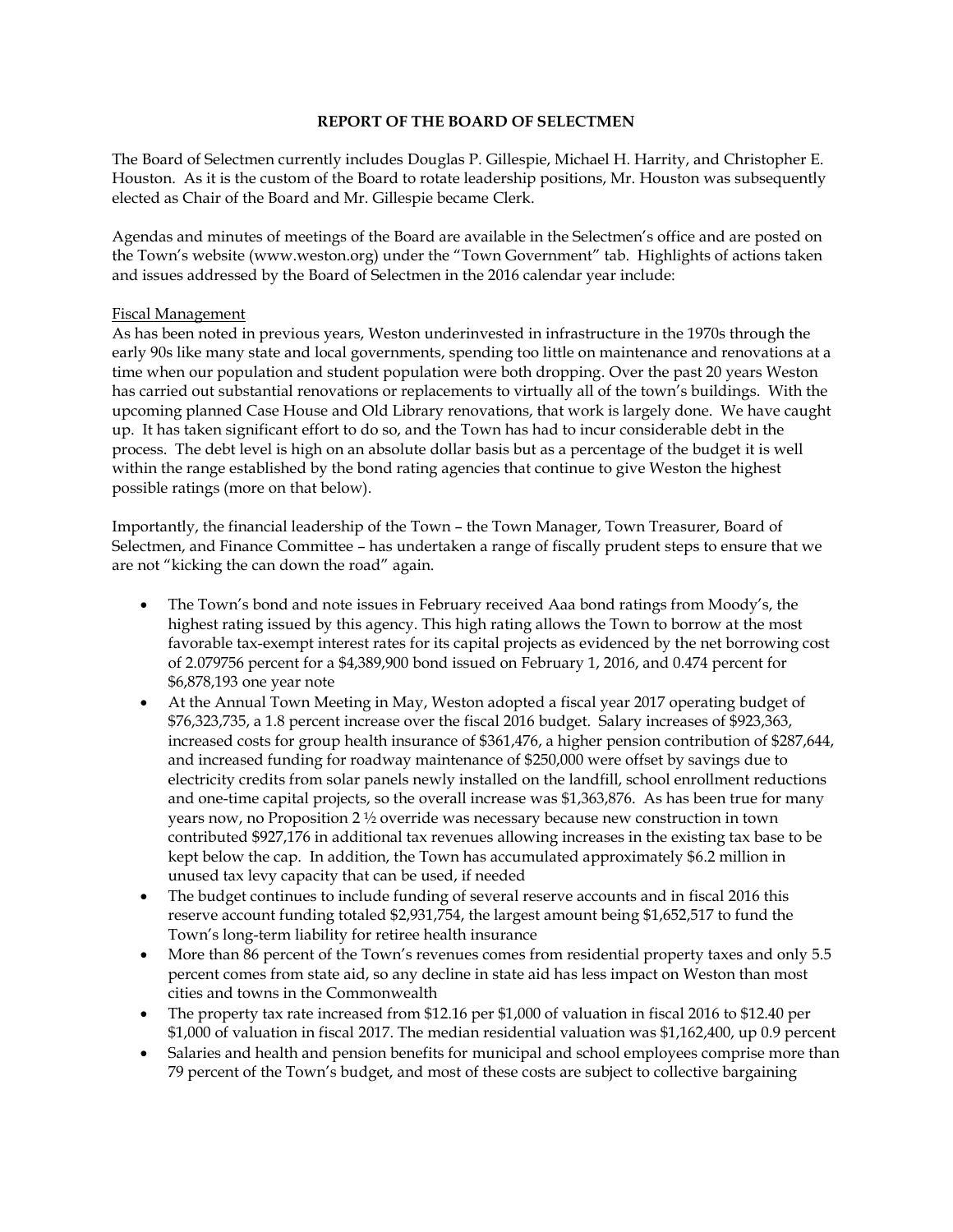agreements with the 12 unions that together cover approximately 76 percent of the benefit eligible employees

#### Town Administration

Weston is managed by an experienced team led by Town Manager Donna S. VanderClock and Assistant Town Manager/Human Resources Director Lisa J. Yanakakis. In 2016, Town Accountant Susan Kelley was promoted to Finance Director/Town Accountant upon the departure of Sarah Johnson. These professionals have served the Town for many years and they are supported by skilled department managers who work with dedication and teamwork to provide services to our residents.

All managers and members of this team continue to focus on dual goals: 1) maintaining the level of services that Weston's residents expect, and 2) seeking efficiencies in the delivery of these services to control costs. Ongoing examples of this effort are the shared resources between the School and Municipal departments for facilities management, technology, and vehicle maintenance.

#### Public Works Infrastructure

Under the direction of Public Works Director Tom Cullen, the Town continued to make well-planned and considerable investments in the maintenance of its infrastructure – roads, sidewalks, water, parks and cemeteries, and stormwater management. With the Town's building stock in good shape as noted above, more time and resources are being focused on catching up on the maintenance of Weston's roadways where attention has lagged somewhat. Funding for this effort is slowly ramping up in order to reach an annual amount of \$1.5 million between state funding and the Town budget. The fiscal 2017 operating budget includes an additional \$250,000 in funding for roadway maintenance, bringing the total anticipated funding level to approximately 75 percent of the desired amount.

#### Town Buildings

Weston is at the forefront of municipal government in the state with its Permanent Building Committee and a town-wide Facilities Director who oversees the construction and maintenance of all Town buildings. Together they provide Weston with dedicated building expertise that enables better design and build, with more cost-effective buildings. In addition, with detailed long-term maintenance schedules, better care of our buildings can be taken, maximizing their useful lives.

The Josiah Smith Tavern/Old Library Working Group recommended that the Old Library be converted to a Weston Art and Innovation Center, proposed by the Library Director, and under the auspices of the Weston Public Library. Funding for architectural and engineering services to design needed renovations to the interior of the Old Library was approved at the 2016 Annual Town Meeting. A proposal to re-use the Josiah Smith Tavern to house a restaurant and space for local non-profit organizations will be considered at the 2017 Annual Town Meeting.

Construction to convert three buildings on Warren Avenue, formerly used by the Water Department, into seven units of affordable housing progressed. Two of the buildings were completed, resulting in five units of affordable housing that were occupied this year. Due to project budget constraints, the remaining building will be addressed when time and funds are available. This work has been overseen by the Permanent Building Committee, in consultation with the Weston Affordable Housing Trust, a part of Town government.

Serving as the Town's first Facilities Director starting in 2006, Jerry McCarty oversaw the replacement of the Public Works facility, construction of a new High School Science Wing, replacement of the Field School, and also the new Police Station facility. Further, he addressed numerous energy-related improvements and many smaller construction and maintenance projects in Town buildings. After ten years, Mr. McCarty resigned in October to take a position in another town. Weston owes him a huge debt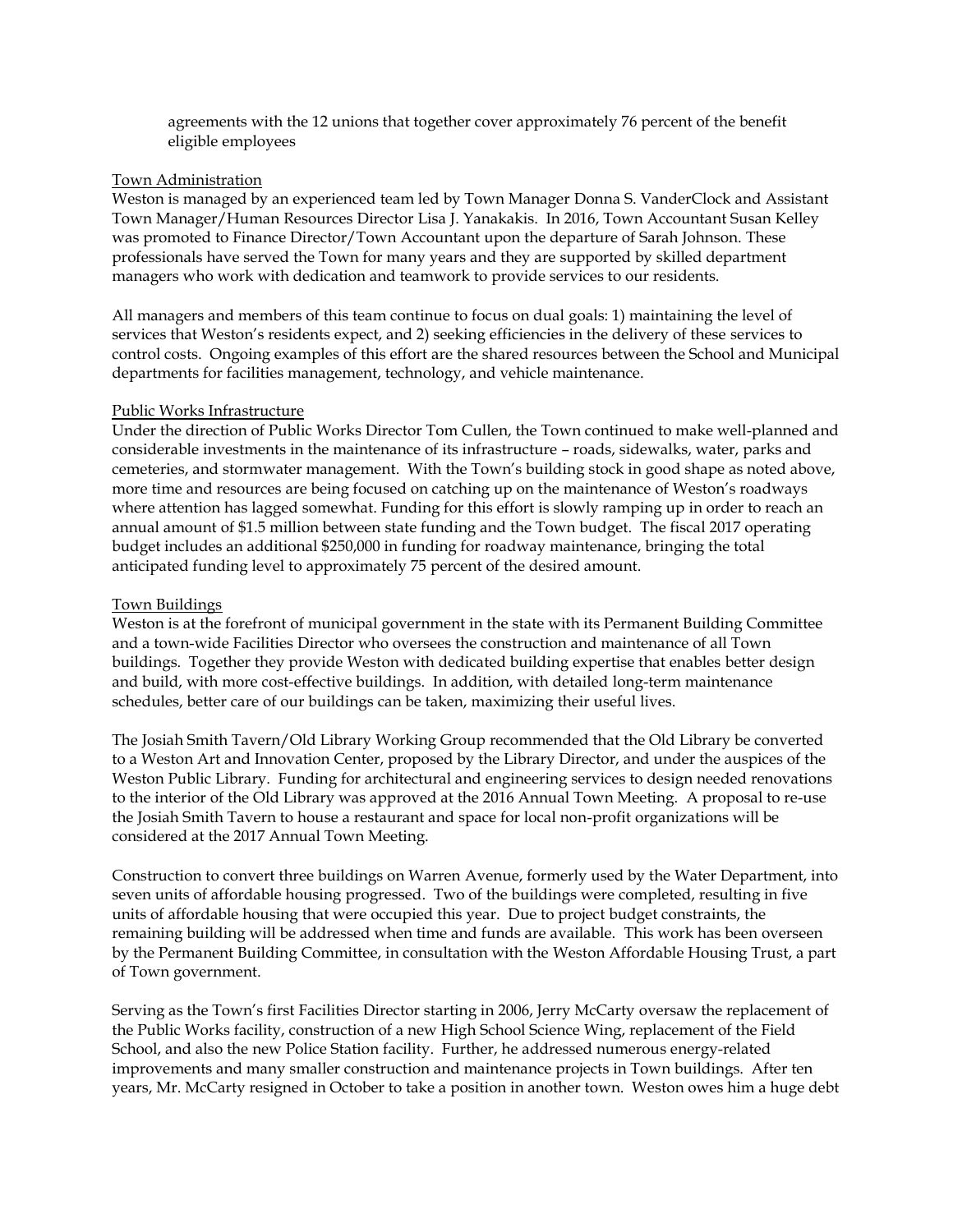of gratitude for his capable and much needed attention to proper maintenance of the Town's buildings. His deputy director, Gary Jarobski, was promoted to the position of Facilities Director.

## Energy Conservation Efforts

Since 2011, Weston has been a designated Green Community. This designation qualifies the Town for receipt of state funds to support the implementation of a five-year plan to reduce the Town's energy consumption by 20 percent. To date, Weston has received approximately \$382,000 in funds with which it has replaced the Middle School boilers, the Fire Headquarters boiler, and has improved the efficiency of the four existing school heating systems.

At the recommendation of the Solar Photovoltaic Panels Exploratory Committee, a solar energy installation was placed on the site of the former landfill. The panels went live in April, and in the first year, total savings of \$345,000 is projected. The Committee also requested proposals to place photovoltaic panels on the roof of the Public Works facility. That installation will be completed in 2017 and is expected to produce an annual \$21,000 in savings.

## Land Use/Development Projects

*Case Estates:* The Town finally acquired the 62.5 acre Case Estates from Harvard University in June, nearly ten years after the vote of Town Meeting was taken to purchase the property. Steps were immediately taken by the Conservation Commission to clear underbrush and invasive plants and restore many of the fields. In addition, the lot known as Parcel 9 along Ash Street was remediated to remove soil contaminated by pesticides. A draft master plan is being developed with the assistance of a landscape architect. The plan will include tree and other plantings, as well as improvements to an existing path to create a "Legacy Trail" leading from the parking lot at the Community Center to the hilltop on the lot known as Parcel 1 along Wellesley Street.

*Case Campus Master Plan:* Funding proposed to complete the Case Campus Master Plan failed to get the required two-thirds majority vote at Annual Town Meeting. The proposed work included improvements to the roadway configuration, parking, and pedestrian safety. Additional work, including design of pedestrian walkways and accompanying tree and other plantings, was to be funded through the Community Preservation Act. The Board will pursue funding for only the traffic, parking, and pedestrian safety improvements at the 2017 Annual Town Meeting.

*Affordable Housing:* In January, both the Board of Selectmen and Planning Board approved a Housing Production Plan, which was subsequently approved, as required, by the Commonwealth's Department of Housing and Community Development. A key element of that Plan is to develop affordable rental housing units on property owned by Boston Properties at 133 Boston Post Road, the site of Biogen Idec and Monster. Discussions took place during the year with Boston Properties, and the Board of Selectmen expressed its unanimous support for a minimum of 275 rental housing units, of which 25 percent would be affordable, and an additional 175,000 - 350,000 square feet of office space, which was requested by Boston Properties. In order for this project to continue to receive the Board's support, agreement on site access is required. In addition, a vote of Town Meeting will be required to approve an amended Development Agreement for this property in order to allow this development to take place.

The Zoning Board of Appeals considered comprehensive permits for housing developments proposed under M.G.L. Ch. 40B as follows:

- Ten ownership housing units of which two will be affordable on 2.94 acres at 255 Merriam Street/11 Hallett Hill Road; a decision was issued by the Zoning Board and appealed by the Silver Hill Group LLC
- Sixteen rental housing units of which four will be affordable on 1.46 acres at 269 North Avenue; hearings were ongoing at the end of the year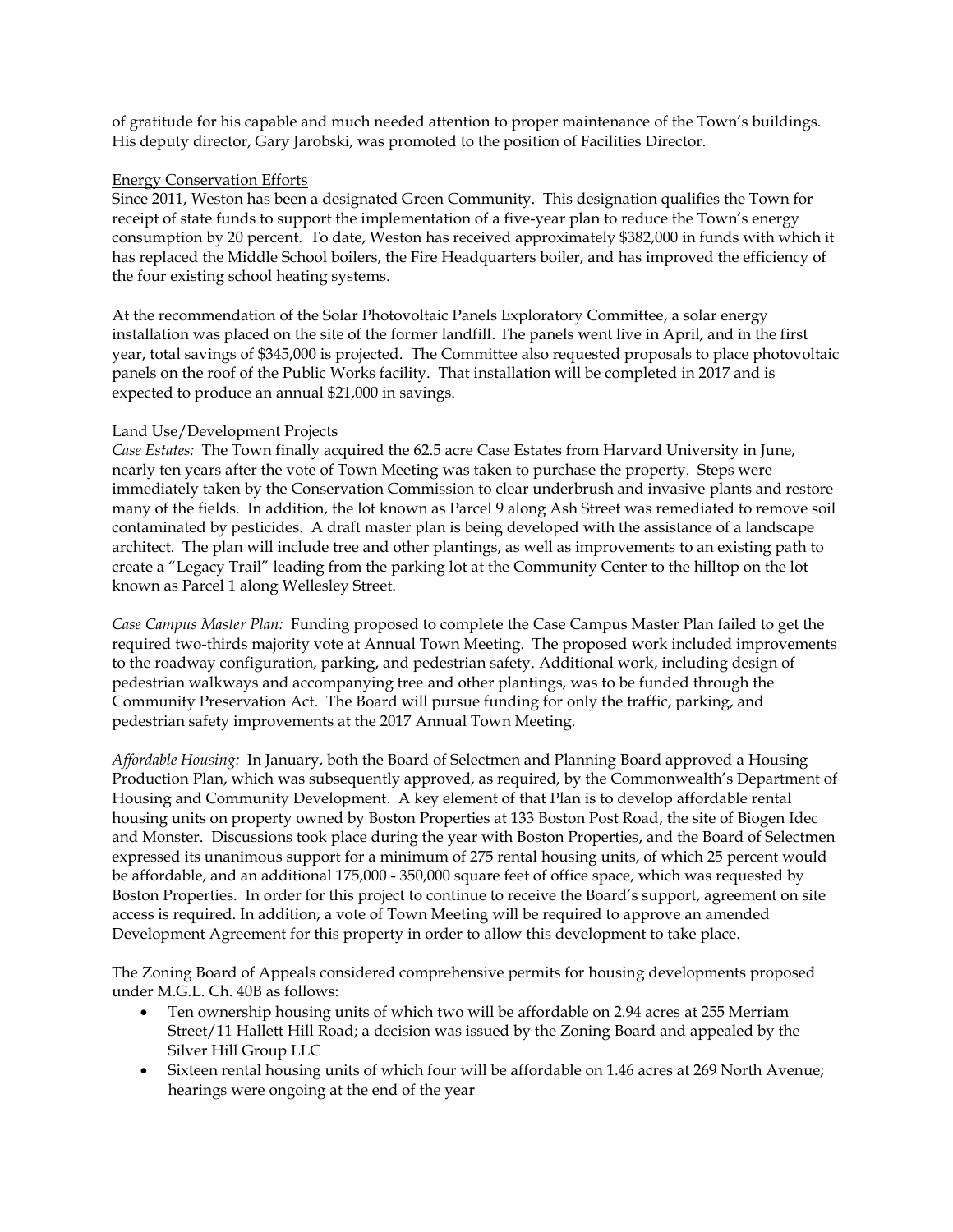Finally, there is a proposal being discussed for 154 rental units, of which 39 would be affordable, on 2.1 acres of land at 104 Boston Post Road.

*Lamson Park Playground:* The Recreation Department developed a compromise plan for the relocation of the Tavernside playground to Lamson Park. Site work began, but it was stalled when contaminated soil was discovered during the excavation process. A licensed site professional was retained, testing took place, and plans were being developed for remediation to take place in the spring of 2017, after which the site work will be completed and playground equipment installed.

*Town Center Improvement Plan:* Working with a consultant, the Town Center Planning Committee developed a set of recommendations for infrastructure changes and improvements for the Town Center, specifically Boston Post Road from Church Street to Linwood Avenue and the surrounding areas. Design fees were approved at the fall Special Town Meeting to pursue level service improvements, including addressing deferred maintenance by repairing curbs, streets, drainage systems, and sidewalks, as well as addressing handicapped accessibility. In addition, funds were approved to create "master plan" improvements, including safer crosswalks, more green space, traffic calming, and other pedestrian and aesthetic improvements.

*Abandoned Rail Line/Rail Trail:* The process of converting the abandoned Mass Central Rail Line, which covers a three-mile section of Weston, to a rail trail has been gaining momentum since 2011, when the MBTA signed a 99 year lease with the Commonwealth's Department of Conservation and Recreation, giving it jurisdiction over the abandoned rail line. The rail line extends 23 miles from Berlin to Waltham and is known as the Wayside Corridor. Plans by Eversource to construct a gravel maintenance road along the abandoned rail line in Weston caused the Board to appoint a Rail Trail Advisory Committee to consider impacts of having a rail trail in Weston and make plans for its development, reaching out to the public for input. Those plans changed by the end of the year when the Department of Conservation and Recreation announced plans to pave the maintenance road, thus providing for the actual creation of the rail trail. At year end, the Rail Trail Advisory Committee had found an engineering consultant to develop an estimate of the cost to restore the underpass at the Conant Road bridge.

## Solid Waste and Recycling

Recommendations of the Recycling and Solid Waste Committee regarding improved signage and greater publicity about the need for reducing solid waste and increasing recycling have been implemented. Food waste composting and changes to the swap shed will be explored. A one-year pilot Pay As You Throw (PAYT) program concluded in September. The purpose of the program was to encourage participants to reduce the amount of trash being disposed of at the transfer station and to increase recycling, composting, and donations. There are mandatory waste bans imposed by the Commonwealth requiring that certain materials be recycled and not disposed of in the solid waste stream. The Board decided not to go forward with a mandatory PAYT program because of negative public response and the desire not to create a divisive situation. The Board did, however, challenge the public to voluntarily reduce its level of solid waste disposal over the next year, and they plan to revisit this matter in the future.

## Communication Between Boards and Committees

On a Saturday morning in November, the Board of Selectmen hosted a meeting at Regis College of all boards and committees in order to share information and improve communication about projects of mutual interest. This meeting was a success, attracting more than 70 people, and is expected to be held annually in the future.

## Communication With the Public

The Board continued the practice of devoting the first 10 minutes of each meeting to open public comment. Due to open meeting laws, any discussion by the Board of issues brought up during the public comment period must be added to an agenda for a future meeting.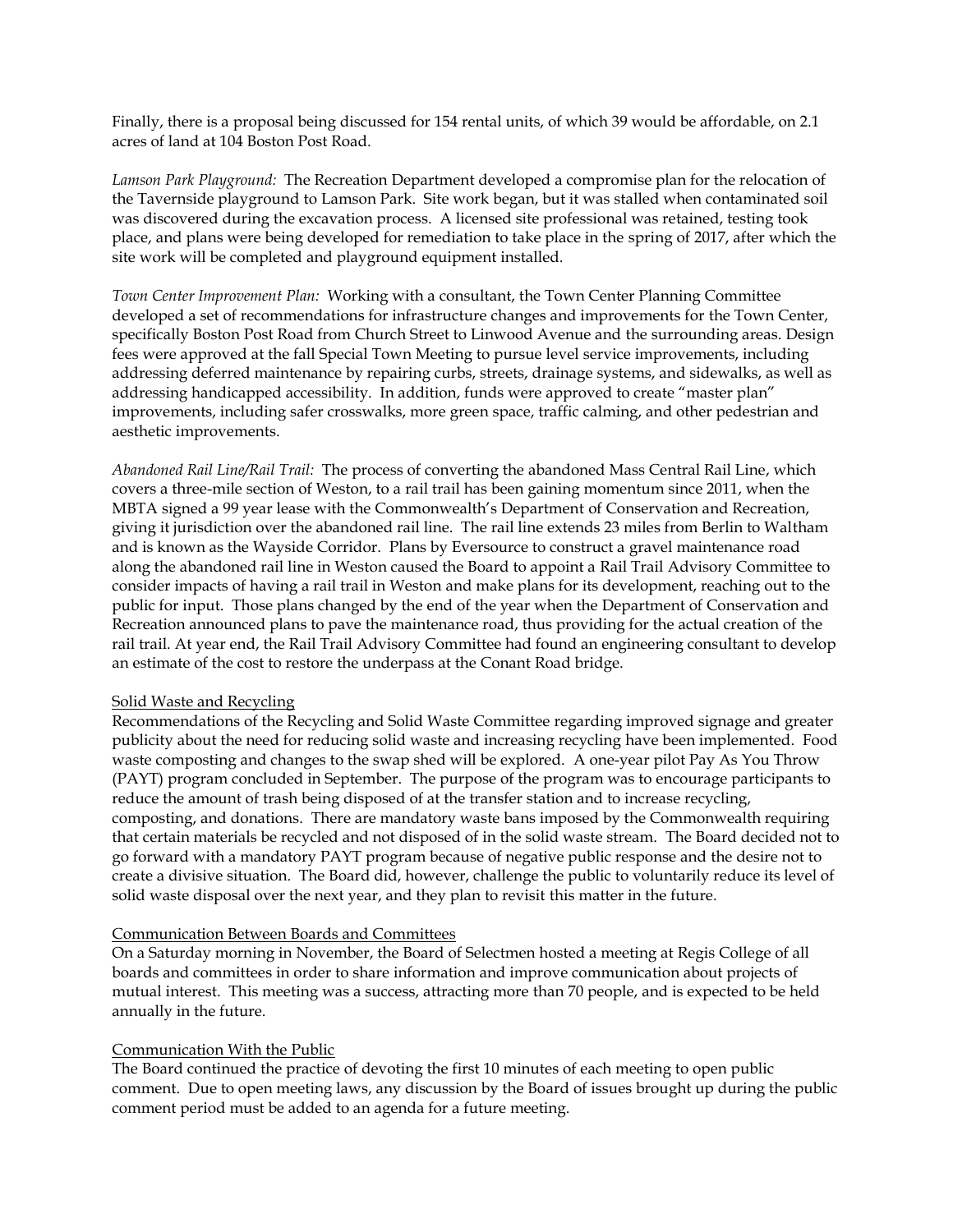The Town makes a considerable effort to keep the public informed about what is happening in Town government:

- Board of Selectmen, Planning Board, Community Preservation Committee, Finance Committee, Josiah Smith Tavern/Old Library Working Group, and School Committee meetings, as well as other public informational meetings and Town Meeting are recorded and televised on the local public access cable channel (Verizon channels 41 and 45 and Comcast channel 9) and also made available online by Weston Media Center Inc., a non-profit organization
- A wealth of information, including Town Projects coming before Town Meeting, is provided on the Town's website at www.weston.org. This website, developed on a new platform in the fall of 2015, achieved the recent distinction from the Massachusetts Municipal Association of being the best website in the Commonwealth for towns with populations of 5,000-15,000 residents. Much credit is due to Kara Fleming, Assistant to the Town Manager and Public Information Officer, who is the webmaster and also responsible for all social media for the Town
- The Town's website is designed to support civic engagement and provides multiple opportunities for residents to keep informed, from immediate news topics to meeting posts and subscriptions to various committee agendas when they are posted. Notification can be either by email or text messages. Regular electronic newsletters and notification of the "top 5" issues in town are available for subscription. To sign up, visit www.weston.org/list.aspx and select the topics of interest
- By the end of the year, Town Hall began transitioning from the use of MyGrapevine for notifications about Town activities to the email and text notification system through the Town's website described above
- The Town is continuing to use Facebook and Twitter to promote faster communication within the town and to engage residents with Town government
- A new Citizens' Academy was held for the first time in the fall, and a group of 12 residents participated in nine sessions offered by all Town departments to learn more about the structure and functions of Weston's Town government
- News is provided to and reported by the Weston Town Crier
- Finally, the Town uses a telephone notification system called WestonAlerts in order to quickly communicate with residents during emergencies. You can sign up on the Town's website at www.weston.org/WestonAlerts

## Personnel

The Board wishes to recognize that during 2016, the following employees retired from Town service:

| Robert Benotti          | Heavy Equipment Operator, DPW       | 44 years of service |
|-------------------------|-------------------------------------|---------------------|
| Eileen Bogle            | Council on Aging Director           | 12 years of service |
| Antonio Butera          | Supervisor, Highway & Stormwater    | 30 years of service |
| Craig Johnston          | Firefighter/EMT                     | 26 years of service |
| Richard Kowalski        | Financial/Admin Assistant, Assessor | 14 years of service |
| Veronica Murphy-Bouldry | Police Clerk/Dispatcher             | 16 years of service |
| John O'Gorman           | Recycling Facility Attendant        | 37 years of service |
| Ann Swaine              | Permit Administrator, Land Use      | 16 years of service |
| Judith Whalen           | Office Manager, DPW                 | 15 years of service |
|                         |                                     |                     |

## Closing Comments

The Board of Selectmen continues to work on the challenging task of maintaining Town facilities and services at a level Weston citizens expect, while limiting the rise in property taxes. Weston has the distinction of both the highest average home value and the highest average property taxes in Massachusetts, and these characteristics require special attention to programs that support diversity and support for those on limited and fixed incomes.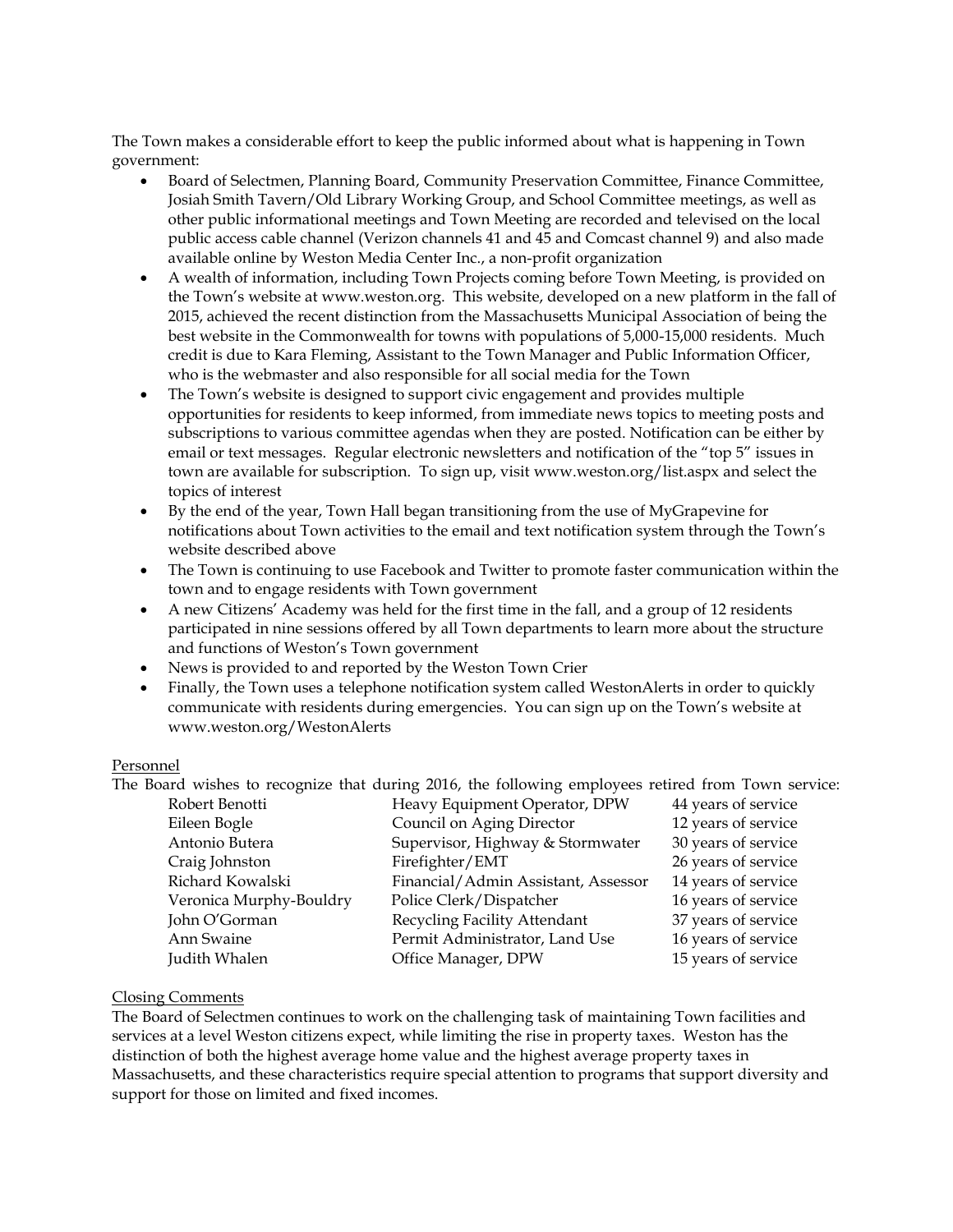Although debt service constitutes a manageable 10 percent of the annual operating budget, the Board of Selectmen and the Finance Committee are focused on carefully managing the level of debt the Town incurs. A significant percentage of the Town's outstanding debt has been incurred on four recent building projects: the new Public Works facility, the High School Science Wing, the new Field School, and the new Police Station. Together, these projects represent the completion of a program begun in the late 1990s to update or replace the outdated and worn-out infrastructure of the Town.

The Town continues to benefit from so many of its citizens who generously volunteer their time on elected and appointed boards and committees, or related non-profit organizations. Each time the Board has advertised for volunteers to serve the Town on various boards and commissions, we have been gratified by the response from well-qualified and generous residents. We are sometimes put in the awkward position of having to turn down volunteers and we hope they will maintain their interest in Town government because new opportunities for volunteer service arise each year. Without these scores of volunteers and the Town's talented and dedicated employees, the Board of Selectmen could not accomplish its goals.



*Selectmen Doug Gillespie, Michael Harrity, and Chris Houston hosted an All Committees Meeting in November for the different boards and committees to share information regarding projects of mutual interest in order to improve communication*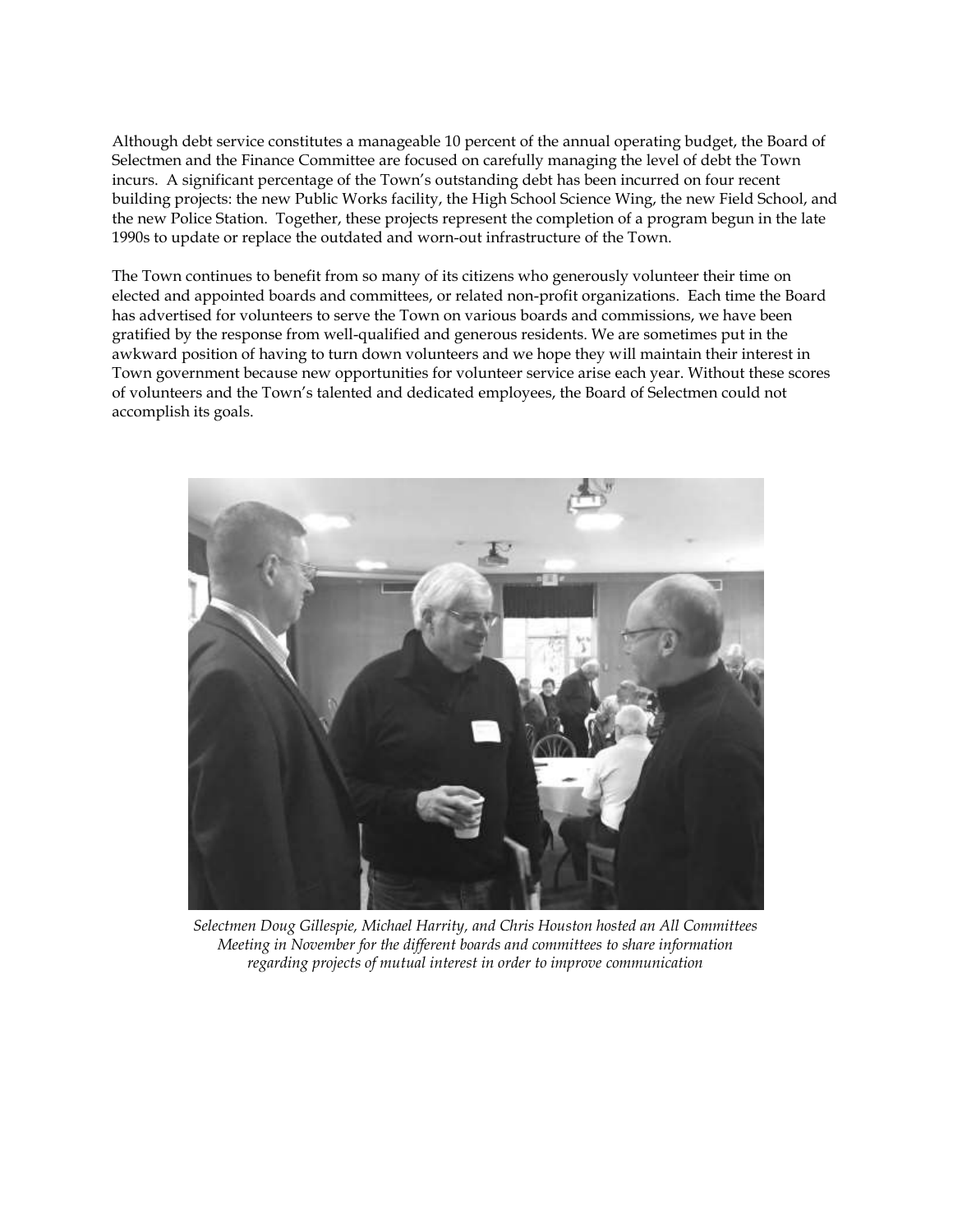## **LICENSES AND PERMITS ISSUED BY THE SELECTMEN IN 2016**

#### **Common Victualler's License**

| Carroll Holdings, Inc. - d/b/a Off Center Eateries Inc.        | 436 Rear Boston Post Road |
|----------------------------------------------------------------|---------------------------|
| David Gray Associates Inc. - d/b/a Cedar Hill Dairy Joy        | 331 North Avenue          |
| Bruegger's Enterprises Inc. - d/b/a Bruegger's Bagel Bakery    | 31 Center Street          |
| Ye Olde Cottage Restaurant Inc.                                | 403 Boston Post Road      |
| MOTAB LLC - d/b/a Theo's Pizzeria and Grill                    | 456 Boston Post Road      |
| Roche Bros. Supermarkets Company - d/b/a Brother's Marketplace | 41 Center Street          |
| DiDi Kendall Square LLC - d/b/a Dumpling Daughter              | 37 Center Street          |
| P&P Donuts LLC - d/b/a/ Dunkin Donuts                          | 84 Boston Post Road       |
|                                                                |                           |
| Licansa to Dispansa Food and Ravarages                         |                           |

**License to Dispense Food and Beverages**

Hazel Hotchkiss Wightman Tennis Center Inc. 100 Brown Street

# **Club License for Sale of All Alcoholic Beverages to be Drunk on the Premises**

| Pine Brook Country Club Inc. - d/b/a Pine Brook Country Club | 42 Newton Street     |
|--------------------------------------------------------------|----------------------|
| Weston Golf Club                                             | 275 Meadowbrook Road |

## **License for Sale of Wine & Malt Beverages Only at a Grocery Store**

| Roche Brothers Supermarkets Co. - d/b/a Brother's Marketplace | 41 Center Street |
|---------------------------------------------------------------|------------------|
|---------------------------------------------------------------|------------------|

# **Special One Day Liquor License**

| All Alcohol Beverages (not for profit entities only) | Granted - 3  |
|------------------------------------------------------|--------------|
| Wine and Malt Beverages Only                         | Granted - 77 |

# **License to Operate Public Vehicles for Hire**

| Oneif O. Samuels            |
|-----------------------------|
| Veterans Taxi of Newton LLC |

45 Georgian Road 224 Calvary Street, Waltham

#### **Sign Board Permits** Granted - 109

#### **Parades, Bicycle Tours, Road Races, etc.**

| Weston High School Student Council                                                           | Spring Fling                                             | April 30, 2016                      |
|----------------------------------------------------------------------------------------------|----------------------------------------------------------|-------------------------------------|
| Weston High School Class of 2018                                                             | Fun Run                                                  | May 7, 2016                         |
| National Brain Tumor Society                                                                 | <b>Bicycle Race</b>                                      | May 15, 2016                        |
| Weston High School Class of 2016                                                             | 2016 Graduation                                          | June 3, 2016                        |
| Lovelane Special Needs Horseback Riding<br>Program Inc.<br>Rotary Club of Weston and Wayland | Susan McDaniel's<br>Run for Lovelane<br>Antique Car Show | June 12, 2016<br>September 24, 2016 |
| Weston United Methodist Church and<br>other Churches in Weston                               | Crop Walk                                                | September 29, 2016                  |
| Weston Community Children's<br>Association (WCCA)                                            | Halloween Parade                                         | October 29, 2016                    |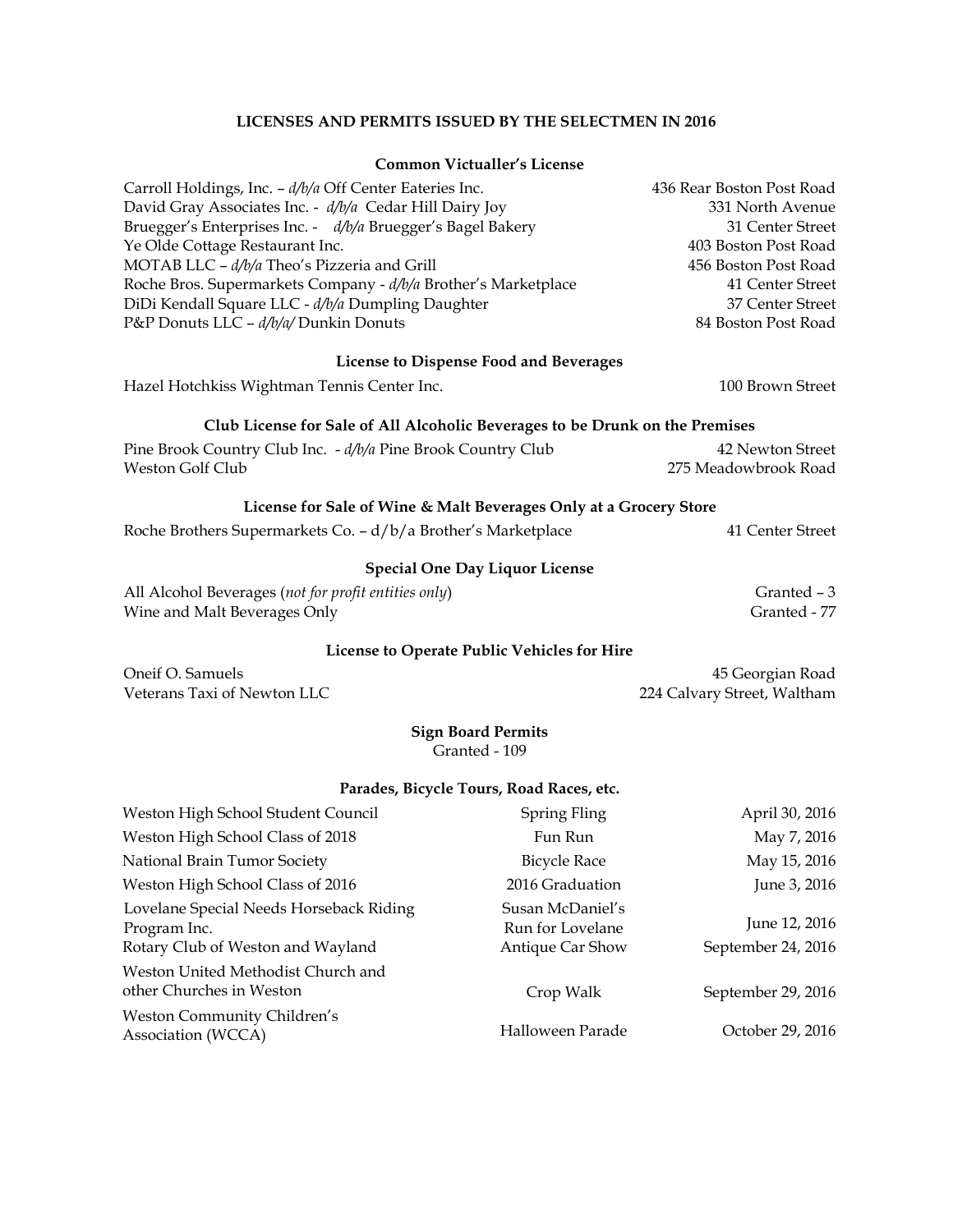#### **License for Public Entertainment on Sunday**

| Weston Wayland Open Spring<br>Horse Show Inc.                                                         | Horse Show                           | May 8, 2016                             |
|-------------------------------------------------------------------------------------------------------|--------------------------------------|-----------------------------------------|
| Southern New England Carriage Driving<br>Association<br>Weston Wayland Open Spring Horse Show<br>Inc. | Carriage Driving Event<br>Horse Show | September 4, 2016<br>September 18, 2016 |

## **SELECT VOTES TAKEN BY THE BOARD OF SELECTMEN**

## **January 5th**

MOTION: Mr. Gillespie moved to approve the warrant for the Special Town Meeting to be held on February 8<sup>th</sup>, and to authorize the Town Manager and Town Counsel to make any non-substantive changes for editing purposes or to comply with legal requirements, and subject to any further editorial changes made to the explanations. 2nd by Mr. Houston. Approved unanimously

## **January 26th**

MOTION: Mr. Houston moved to approve, subject to Department of Public Works conditions, the petition by Eversource and Verizon New England to obtain a Grant of Location to relocate poles and anchors off Church Street and to install one stub pole and anchor on Church Street in the manner as described above. 2nd by Mr. Harrity. Approved unanimously

MOTION: Mr. Houston moved to approve the sale of the \$4,389,900 General Obligation Municipal Purpose Loan of 2016 Bonds of the Town dated February 1, 2016 (the "Bonds"), to Fidelity Capital Markets, a division of National Financial Services LLC, at the price of \$4,756,800.31 and accrued interest, if any. The Bonds shall be payable on February 1 of the years and in the principal amounts and bear interest at the respective rates, as follows:

|      |           | Interest |      |           | Interest |
|------|-----------|----------|------|-----------|----------|
| Year | Amount    | Rate     | Year | Amount    | Rate     |
| 2017 | \$304,900 | 5.00%    | 2027 | \$225,000 | 2.00%    |
| 2018 | 300,000   | 5.00     | 2028 | 225,000   | 2.00     |
| 2019 | 295,000   | 5.00     | 2029 | 225,000   | 2.125    |
| 2020 | 290,000   | 5.00     | 2030 | 130,000   | 2.25     |
| 2021 | 290,000   | 5.00     | 2031 | 130,000   | 2.375    |
| 2022 | 290,000   | 5.00     | 2032 | 130,000   | 2.50     |
| 2023 | 290,000   | 5.00     | 2033 | 130,000   | 3.00     |
| 2024 | 275,000   | 5.00     | 2034 | 130,000   | 3.00     |
| 2025 | 235,000   | 2.00     | 2035 | 130,000   | 3.00     |
| 2026 | 235,000   | 2.00     | 2036 | 130,000   | 3.00     |

Further Voted: to approve the sale of a \$6,878,193 2.00 percent General Obligation Bond Anticipation Note of the Town dated February 3, 2016, and payable February 3, 2017 (the "Note"), to Jefferies LLC at par and accrued interest, if any, plus a premium of \$104,962.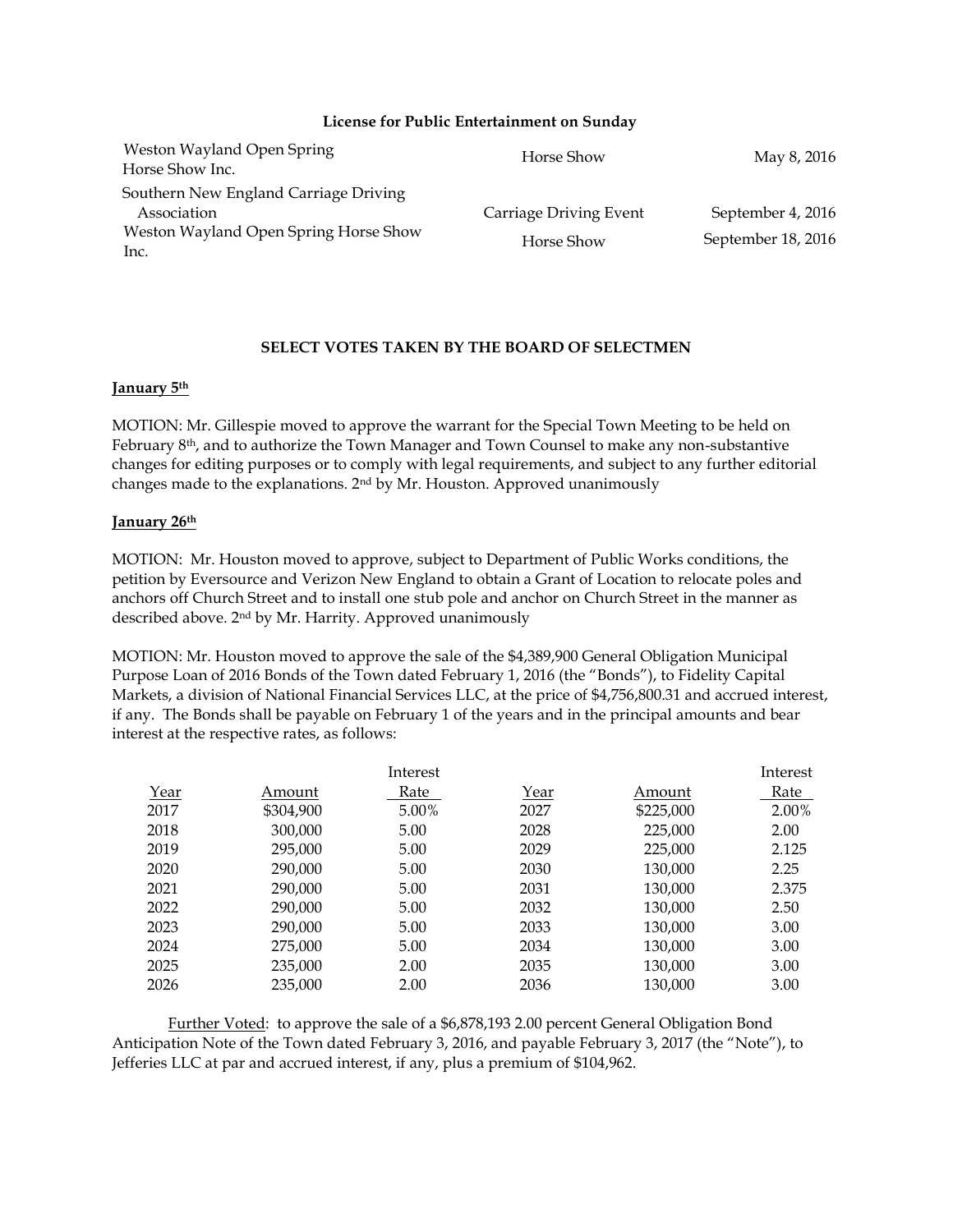Further Voted: that in connection with the marketing and sale of the Bonds, the preparation and distribution of a Notice of Sale and Preliminary Official Statement dated January 6, 2016, and a final Official Statement dated January 20, 2016 (the "Official Statement"), each in such form as may be approved by the Town Treasurer, be and hereby are ratified, confirmed, approved and adopted.

Further Voted: that in connection with the marketing and sale of the Notes, the preparation and distribution of a Notice of Sale and Preliminary Official Statement dated January 13, 2016, and a final Official Statement dated January 20, 2016, each in such form as may be approved by the Town Treasurer, be and hereby are ratified, confirmed, approved and adopted.

Further Voted: that the Bonds shall be subject to redemption, at the option of the Town, upon such terms and conditions as are set forth in the Official Statement.

Further Voted: that the Town Treasurer and the Board of Selectmen be, and hereby are, authorized to execute and deliver continuing and significant events disclosure undertakings in compliance with SEC Rule 15c2-12 in such forms as may be approved by bond counsel to the Town, which undertakings shall be incorporated by reference in the Bonds and Notes, as applicable, for the benefit of the holders of the Bonds and Notes from time to time.

Further Voted: that we authorize and direct the Treasurer to establish post issuance federal tax compliance procedures in such form as the Treasurer and bond counsel deem sufficient, or if such procedures are currently in place, to review and update said procedures, in order to monitor and maintain the tax-exempt status of the Bonds and Notes.

Further Voted: that each member of the Board of Selectmen, the Town Clerk and the Town Treasurer be and hereby are, authorized to take any and all such actions, and execute and deliver such certificates, receipts or other documents as may be determined by them, or any of them, to be necessary or convenient to carry into effect the provisions of the foregoing votes.

2 nd by Mr. Harrity. Approved unanimously

MOTION: Mr. Houston moved to open the warrant for the 2016 Annual Town Meeting for citizens' petitions and close it as of February 29, 2016. 2nd by Mr. Harrity. Approved unanimously

MOTION: Mr. Houston moved to grant one tuition voucher each to Cyril Kakulu of the Middle School, Sgt. Jeremy Girouard of the Police Department, and Officer Efthimios Bousios of the Police Department for the 2016 spring quarter at Northeastern University. 2<sup>nd</sup> by Mr. Harrity. Approved unanimously

# **February 4th**

MOTION: Mr. Gillespie moved to adopt the warrant for the February 24, 2016 petitioned Special Town Meeting. 2nd by Mr. Houston. Approved unanimously

MOTION: Mr. Houston moved to oppose the citizens' petition article on the February 24th Special Town Meeting. 2nd by Mr. Harrity. Mr. Gillespie voted against the motion. Motion approved 2-1

## **February 23rd**

MOTION: Mr. Gillespie moved to approve the removal of four pine trees around the Town Hall flagpole and, subject to the approval from the Public Spaces Committee, one spruce tree adjacent to the parking area on the east end of Town Hall. 2nd by Mr. Houston. Approved unanimously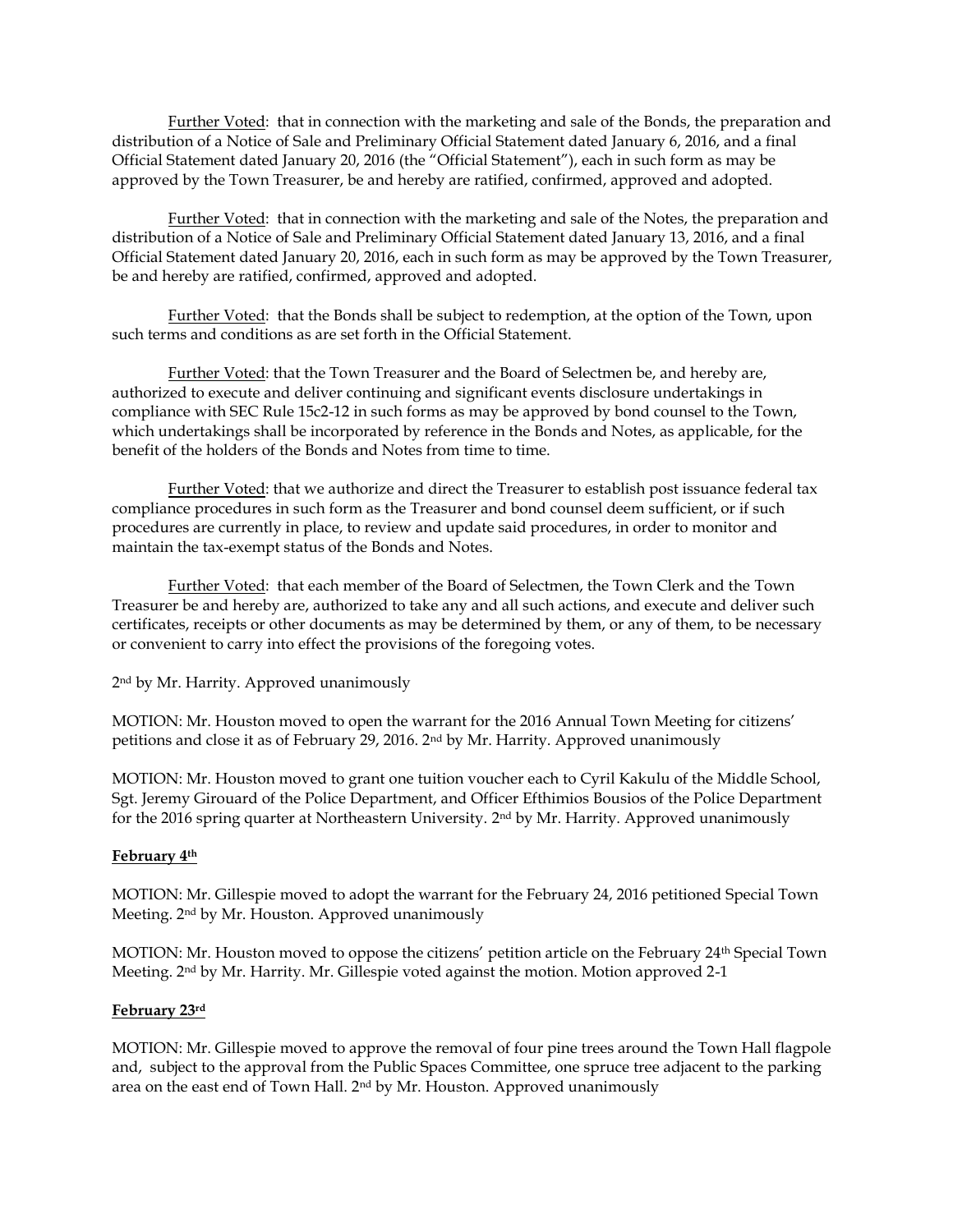MOTION: Mr. Houston moved to adopt the Resolution Concerning Lost and Unaccounted for Gas. 2nd by Mr. Gillespie. Approved unanimously.

MOTION: Mr. Harrity moved that the Board of Selectmen vote to go into executive session for the following purpose: Exemption 3 – to discuss strategy with respect to collective bargaining with all unions. Mr. Harrity declared that an open meeting will have a detrimental effect on the negotiating position of the Board and further, that the Board will not resume in open session. Mr. Harrity called for a roll call vote. Mr. Gillespie, Mr. Houston and Mr. Harrity all voted in the affirmative

# **March 8th**

No votes taken

## **March 23rd**

MOTION: Mr. Houston moved to expand the membership of the Weston Alternative Voting Exploratory Committee to six members and to appoint Mr. Harvey Boshart, Ms. Lori Hess, Mr. John McDonald, Mr. Michael McGrath, Mr. Zachary Sadek and Mr. Russell Souza. 2 nd by Mr. Gillespie. Approved unanimously by the Board of Selectmen and Mr. Crane

MOTION: Mr. Gillespie moved to establish an income eligibility limit of \$75,000 for the Fiscal Year 2017 Property Tax Deferral Program, as permitted under Chapter 421 of the Acts of 2004; and further moved to establish an interest rate of 4.0 percent for all deferrals initiated in fiscal 2017. 2<sup>nd</sup> by Mr. Houston. Approved unanimously

MOTION: Mr. Houston moved to support the recommendation from the Josiah Smith Tavern and Old Library Working Group for the Weston Art and Innovation Center to reuse the Old Library, and also to support the request for design funds at the upcoming Town Meeting, and further to support the Working Group in continuing its pursuit of the reuse of the Josiah Smith Tavern Complex, using the concept presented by the Friends of the Josiah Smith Tavern. 2nd by Mr. Gillespie. Approved unanimously

MOTION: Mr. Houston moved to approve the revision to the Policy on Appointments by the Board of Selectmen, with the revised language as written below. 2nd by Mr. Gillespie. Approved unanimously: "Approximately six to eight weeks before the expiration date of a term on any board or committee, the Board of Selectmen shall publicly solicit from residents (including the current members of such board or committee) any questions, comments, or other relevant feedback regarding the charge, procedures and activities of such board or committee, as well as any informal expressions of interest in serving on such board or committee either currently or in the near future. Such solicitations should mention that any written or emailed response should be accompanied by a name and not anonymous and may be subject to disclosure under state open records laws. Responses to such solicitations may be used by the Board of Selectmen, in their discretion, in considering whether or not to open a reappointment and solicit formal letters of interest as described above. Such responses may also be used by the Board of Selectmen, in their discretion, in considering whether to potentially revise the membership, scope, charge, or duties of a board or committee and in recommending priorities or activities for a board or committee to consider or pursue."

MOTION: Mr. Houston moved to approve the draft charge for a Committee to plan for the Wayside Rail Trail in Weston revised to provide for an "appointee of" instead of a "representative of" the three committees listed in the membership. 2nd by Mr. Gillespie. Approved unanimously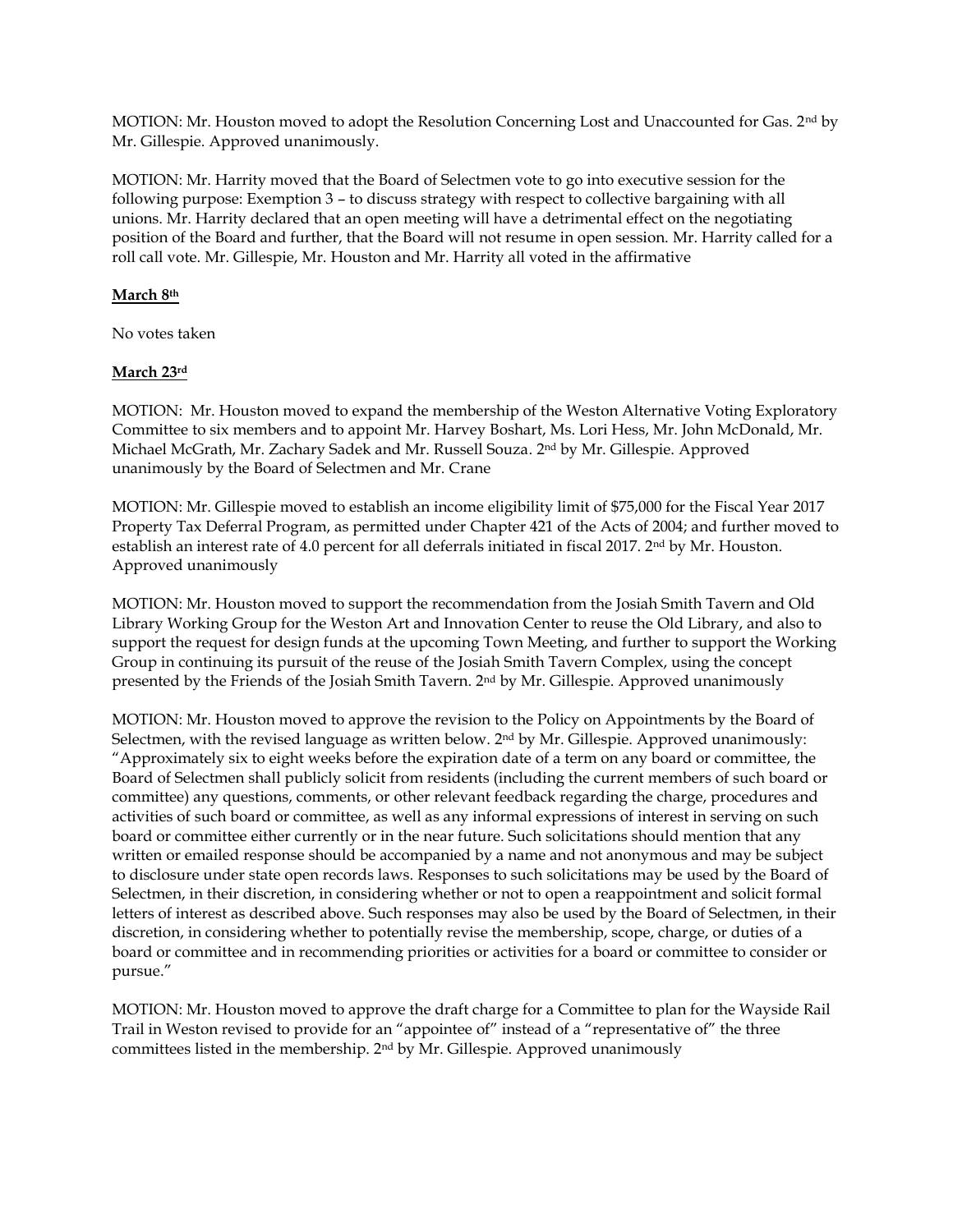MOTION: Mr. Gillespie moved to approve amending the agreement with Ameresco in order to extend the fence along the property boundaries of 12 and 14 Hitching Post Lane and provide a \$10,000 landscaping allowance to be split between the homeowners.  $2<sup>nd</sup>$  by Mr. Houston. Approved unanimously

MOTION: Mr. Gillespie moved to place the question below on the ballot for the May 7, 2016 Annual Town Election. 2nd by Mr. Houston. Approved unanimously

BALLOT QUESTION NO. 1: PROPOSITION 2½ DEBT EXCLUSION Shall the Town of Weston be allowed to exempt from the provisions of Proposition two and onehalf, so called, the amounts required to pay for the bond(s) issued in order to design, engineer, construct and equip the following, including all costs incidental and related thereto: (1) DPW Drainage Improvements; (2) South Side Drainage Project; (3) Middle School Paving; (4) Police Department Fiber Loop; (5) Cook's Pond Dam and Pump Rehabilitation; (6) Case House Rehabilitation Design Fees; (7) Case Campus Master Plan; and (8) Proctor Field Design Fees? Yes No

MOTION: Mr. Houston moved, pursuant to the authority granted by Section 4 of Chapter 83 of the General Laws, to release any drainage rights and easements that the Town may have in a fifteen-foot wide portion of 12 Pond Brook Circle, which portion is shown on a plan recorded as Plan No. 1201 of 1954 and also in Plan No. 111 of 2015. 2nd by Mr. Gillespie. Approved unanimously

MOTION: Mr. Harrity moved that the Board of Selectmen vote to go into executive session for the following purpose: Exemption 3 - to discuss the purchase, exchange, lease or value of property at 466 Glen Road. Mr. Harrity declared that an open meeting will have a detrimental effect on the negotiating position of the Board. And further, that the Board will not resume in open session. Roll call vote: Mr. Houston, Mr. Gillespie and Mr. Harrity each voted in the affirmative.

# **April 5th**

MOTION: Mr. Gillespie moved to appoint Emily Fishkin and Rebekah Lord Gardiner each to the Weston Cultural Council for three year terms expiring April 5, 2019.  $2<sup>nd</sup>$  by Mr. Houston. Approved unanimously

MOTION: Mr. Gillespie moved to appoint Robert Ferguson, Jr. to the Permanent Building Committee to fill the vacancy left by John Messervy for a term expiring October 10, 2016. 2nd by Mr. Houston. Approved unanimously. Mr. Houston noted that Mr. Ferguson will most likely be reappointed in October

MOTION: Mr. Gillespie moved to approve the revised Rules and Regulations for use of Weston Park Land and the Town Green. Further move to approve the Mobile Food Vendor Regulations for a One Day Special Event Permit. 2nd by Mr. Houston. Approved unanimously

MOTION: Mr. Gillespie moved to approve the recommendation of the Finance Committee to suspend contributions to the Stabilization Fund. 2nd by Mr. Houston. Approved unanimously

MOTION: Mr. Gillespie moved to approve for inclusion in the warrant and budget book the Fiscal Year 2017 proposed operating budget. 2nd by Mr. Houston. Approved unanimously

MOTION: Mr. Gillespie moved to take a formal position in favor of the Fiscal Year 2017 Operating Budget, and the individual articles 3 and 5-18 within the Consent Agenda. 2nd by Mr. Houston. Approved unanimously

MOTION: Mr. Houston moved to take a formal position in favor of article 20 for the Case Campus Master Plan. 2nd by Mr. Gillespie. Approved unanimously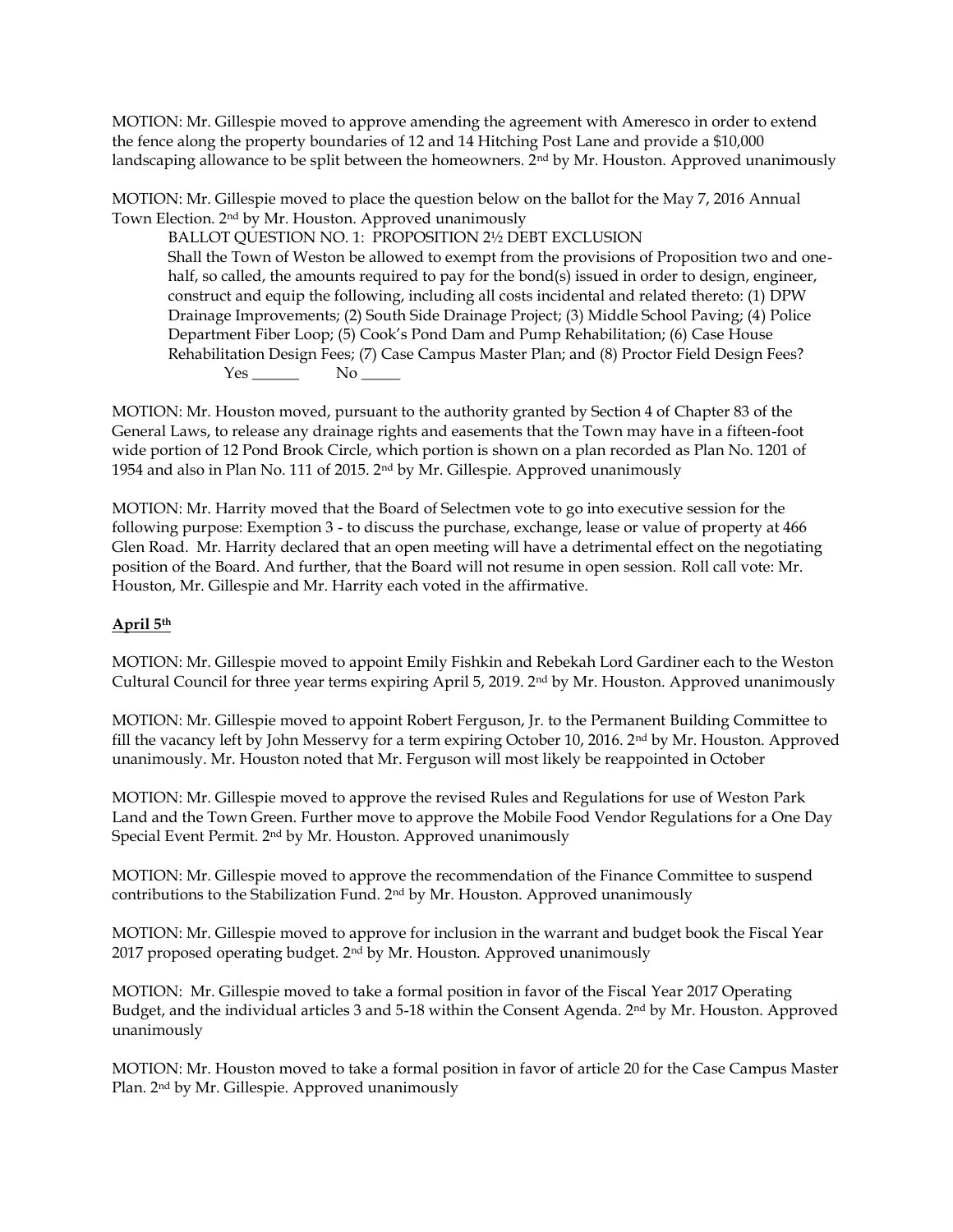MOTION: Mr. Gillespie moved to take a formal position of support for the Brown/Winter streets sidewalks and the Merriam Street sidewalk articles. 2<sup>nd</sup> by Mr. Houston. Approved unanimously

MOTION: Mr. Houston moved to not support the general funds request for Old Library renovation for elderly housing by the Elderly Housing Committee, and further to not support the general funds request to renovate the Old Library for a restaurant.  $2<sup>nd</sup>$  by Mr. Gillespie. Approved unanimously

MOTION: Mr. Gillespie moved to formally support the request for the Regional Housing Services Office and community housing staff support. 2nd by Mr. Houston. Approved unanimously

MOTION: Mr. Gillespie moved to approve the 2016 Annual Town Meeting Warrant and to authorize the Town Manager and Town Counsel to make any non-substantive changes for editing purposes or to comply with legal requirements. 2nd by Mr. Houston. Approved unanimously

MOTION: Mr. Gillespie moved to approve the report of the Board of Selectmen for inclusion in the warrant and budget book. 2nd by Mr. Houston. Approved unanimously

## **April 26th**

MOTION: Mr. Gillespie moved to approve the draft Housing Production Plan for submission to the Department of Housing and Community Development. 2nd by Mr. Houston. Approved unanimously.

MOTION: Mr. Harrity moved to approve the Locations of the Mains petition by National Grid for the transmission and distribution of gas in and under Boston Post Road from Linwood Avenue to Church Street and including sections of Town House Road and Fiske Lane as described in the March 28, 2016 petition for work order no. 685104, subject to conditions outlined by the Department of Public Works. 2nd by Mr. Gillespie. Approved unanimously

MOTION: Mr. Gillespie moved to award one tuition voucher to Christina Hansberry and one to Jeremy Girouard for the 2016 summer quarter at Northeastern University. 2nd by Mr. Houston. Approved unanimously

## **April 28th**

MOTION: Mr. Houston moved that the Board of Selectmen support articles 22, 23 and 24. 2nd by Mr. Gillespie. Approved unanimously. Mr. Houston added that based upon a discussion from the last Selectmen's meeting, Mr. Harrity had voiced support of these articles, as well.

MOTION: Mr. Houston moved to approve Notice of Lease and First Amendment to Lease Agreement with Ameresco with respect to the solar panels on the landfill. 2nd by Mr. Gillespie. Approved unanimously

## **May 9th**

MOTION: Mr. Gillespie moved to not support articles 27 and 28 on the 2016 Annual Town Meeting Warrant. 2nd by Mr. Houston**.** Approved unanimously

MOTION: Mr. Gillespie moved to include a provision for separate pricing in the design services request for proposal for the adaptive reuse and renovation of the Old Library to include the upgrading of the core system and the build out for an art and innovation center.  $2<sup>nd</sup>$  by Mr. Houston. Approved unanimously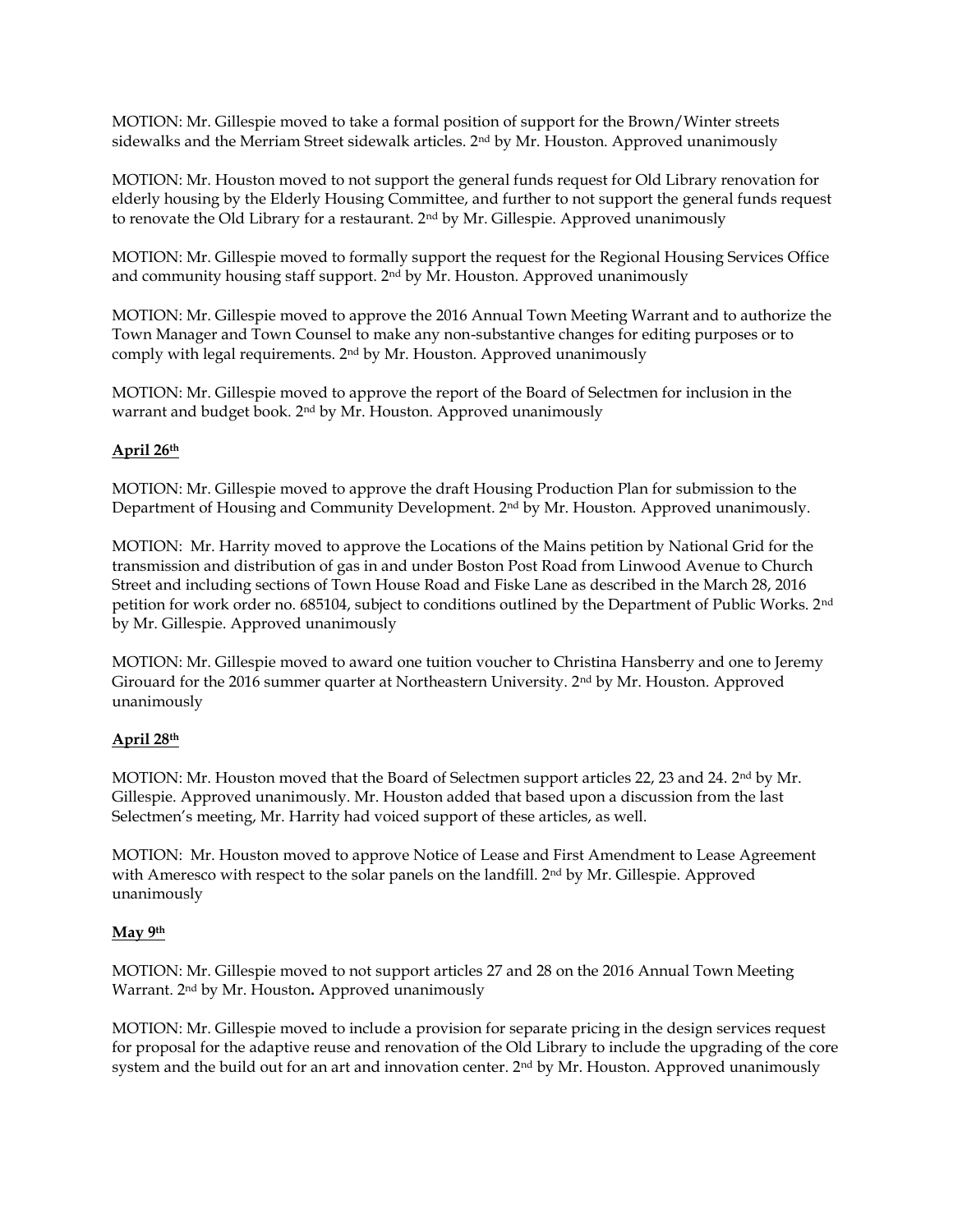MOTION: Mr. Gillespie moved to support articles 22 and 24 but to pass over Article 23 on the 2016 Annual Town Meeting warrant. 2nd by Mr. Houston. Approved unanimously

## **May 24th**

MOTION: Mr. Gillespie moved to nominate Mr. Christopher Houston as Chair of the Board of Selectmen. 2 nd by Mr. Harrity. Approved unanimously

MOTION: Mr. Harrity moved to nominate Mr. Douglas Gillespie as Clerk of the Board of Selectmen. 2nd by Mr. Houston. Approved unanimously

MOTION: Mr. Houston moved to nominate Mr. Michael Harrity as the Board's representative to the MetroWest Regional Collaborative. 2nd by Mr. Gillespie. Approved unanimously

MOTION: Mr. Gillespie moved to approve the Off Premise Retail Alcohol License application for the sale of wine and malt beverages only at Brothers Marketplace. 2nd by Mr. Harrity. Approved unanimously

MOTION: Mr. Gillespie moved to approve the petition to grant location of mains for the transmission and distribution of gas in and under Bogle Street and Sherburn Circle as described above and in Work Order number 926129. 2nd by Mr. Harrity. Approved unanimously

MOTION: Mr. Harrity moved to appoint Ms. Nina Danforth to the Tree Advisory Group for a term expiring June 30, 2019. 2nd by Mr. Gillespie. Approved unanimously

MOTION: Mr. Gillespie moved to disband the Case Campus Master Plan Committee with appreciation for its work and subject to a vote by the School Committee. 2nd by Mr. Harrity. Approved unanimously

MOTION: Mr. Gillespie moved to authorize Mr. Harrity to approve the acceptance of the Deed from the President and Fellows of Harvard College, pursuant to the vote taken under Article 1 of the November 8, 2006 Special Town Meeting and the vote taken under Article 30 of the 2010 Annual Town Meeting. 2<sup>nd</sup> by Mr. Houston. Approved unanimously

MOTION: Mr. Gillespie moved to establish summer hours at the Town Hall from June 27<sup>th</sup> to September 2 nd as follows: Monday – Thursday, 8:00 a.m. to 5:00 p.m.; Friday, 8:00 a.m. to 2:30 p.m. 2nd by Mr. Harrity. Approved unanimously

## **June 15th**

MOTION: Mr. Gillespie moved to continue the status quo relationship with the Women's Community League and that the Selectmen do not anticipate the Women's Community League needing to vacate before June 30, 2017 and further, to increase the rent for fiscal year 2017 to \$584 and suspend the \$5,000 annual payment. 2nd by Mr. Harrity. Approved unanimously

MOTION: Mr. Gillespie moved to reappoint Donna S. VanderClock as Town Manager for the period of July 1, 2016 to June 30, 2019. 2nd by Mr. Harrity. Approved unanimously

MOTION: Mr. Gillespie moved to approve, subject to Selectman Michael Harrity's review with Town Counsel, the Consent, Amendment and Agreement (Power Purchase Agreement); and further moved that the Board of Selectmen vote to ratify execution of the Notice of Lease executed by the Town Manager on April 28, 2016 regarding the lease between the Town and Church Street Solar, LLC for installation of a solar electric generating facility on certain Town-owned land located off of and southerly of Church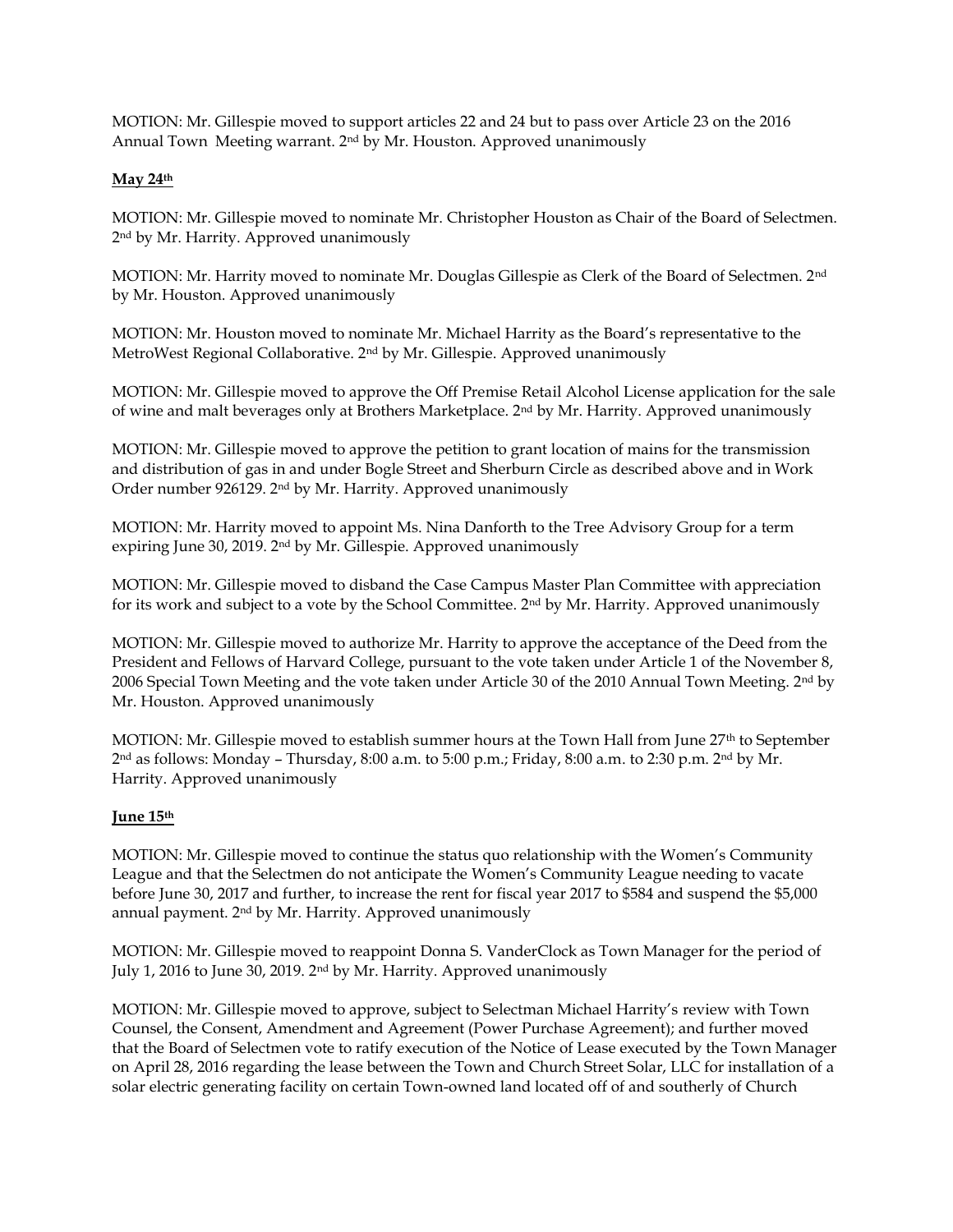Street, and that by this vote said Notice of Lease is hereby ratified, validated and confirmed. 2nd by Mr. Harrity. Approved unanimously

MOTION: Mr. Houston moved that the Board of Selectmen vote to go into executive session for the following purpose: Exemption 3 - to discuss strategy with respect to collective bargaining with all unions. Mr. Houston declared that an open meeting will have a detrimental effect on the negotiating position of the Board. And further, that the Board will resume in open session. 2nd by Mr. Gillespie. Roll call vote: Mr. Harrity, Mr. Gillespie and Mr. Houston all voted in the affirmative.

MOTION: Mr. Gillespie moved to establish the fiscal year 2017 compensation plans, effective July 1, 2016 with an increase of 1.25 percent over the fiscal 2016 amounts. 2<sup>nd</sup> by Mr. Harrity. Approved unanimously

## **June 28th**

MOTION: Mr. Gillespie moved to not continue the trial Pay As You Throw option for the 2016/2017 permit cycle and for Tom Cullen and Bill O'Neil to follow up with:

- **1.** contacting the former head of the Wellesley recycling facility for consultation on possible improvements to Weston's facility;
- **2.** implementing remaining signage recommendations of the former Recycling and Solid Waste Committee;
- **3.** a brief summary of pros and cons of single stream recycling in Weston;
- **4.** explore improvements/changes to the swap shed, including an improved building with better light, more limited hours, volunteer staff, rules for use, as well as checking with third-party companies to see if it would be less expensive for occasional pick up instead of clearing contents into the solid waste hopper;
- **5.** explore the creation of a recycling by-law to provide a better mechanism for enforcement; and
- **6.** explore what other towns are doing with food waste;

and further, to have former members of the former Recycling and Solid Waste Committee, or new individuals, assist the Public Works Department to help with education.  $2<sup>nd</sup>$  by Mr. Harrity. Approved unanimously

MOTION: Mr. Harrity moved to support the Traffic and Sidewalk Committee's recommendations that a request be made to the Massachusetts Department of Transportation for the design and funding of improvements at the Route 20/Wellesley Street intersection; and further moved to endorse the Concept 1 plan to widen Route 20, just west of the School Street intersection. 2nd by Mr. Gillespie. Approved unanimously

MOTION: Mr. Harrity moved that the Board of Selectmen vote to go into executive session for the following purpose: Exemption 3 – to discuss strategy with respect to potential litigation regarding the proposed development at 255 Merriam Street. Mr. Houston declared that an open meeting will have a detrimental effect on the litigating position of the Board, and further, that the Board will not resume in open session. Roll call vote – Mr. Harrity, Mr. Gillespie and Mr. Houston each voted in the affirmative

# **July 7th**

MOTION: Mr. Gillespie moved to petition the General Court for special legislation pursuant to Article 97 of the Massachusetts Constitution as authorized under Articles 22 and 24 of the Annual Town Meeting held on May 9, 2016, and as presented at this meeting; and further, to authorize the Chair to sign a letter to the General Court outlining the purposes for the legislation and formally submitting the same for filing. 2nd by Mr. Houston. Approved unanimously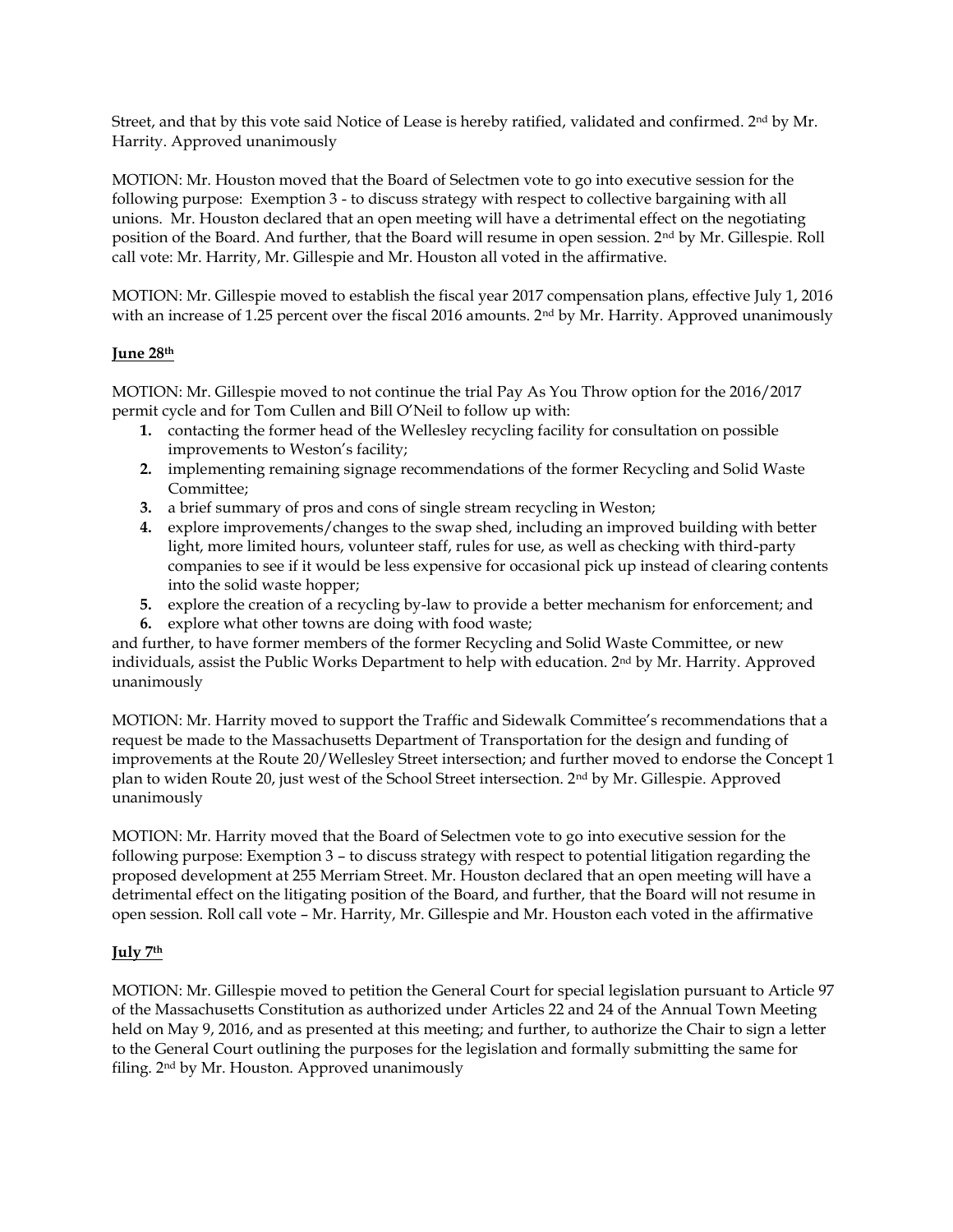## **July 13th**

MOTION: Mr. Harrity moved to approve a Conservation Restriction to be placed on portions of 215 South Avenue and 7 Ware Street that has been accepted by the Conservation Commission. 2nd by Mr. Houston. Approved two to one by Mr. Harrity and Mr. Houston

MOTION: Mr. Gillespie moved to appoint Mr. Tom Benson to a three year term expiring June 30, 2019; Mr. Michael Natan to vacant term expiring June 30, 2017; and expressed appreciation for Mr. Peter Hill's service to the committee. 2<sup>nd</sup> by Mr. Harrity. Approved unanimously

MOTION: Mr. Harrity moved to appoint the following at large members of the Rail Trail Advisory Committee to serve for a term expiring June 30, 2017: Mr. Mark Horowitz, Mr. Patrick O'Donnell, Mr. Paul Penfield, Mr. Jack Sands, and Mr. Christopher Stix. 2nd by Mr. Houston. Approved unanimously

Office Member Member Term Expiring Agricultural Commission Tet-Ming Chiang Avery Chaplin June 30, 2019 Board of the Council on Aging The Melissa Galton June 30, 2020 Board of Registrars of Voters **Figure 12** Jacqueline Haas June 30, 2019 Cable Advisory Committee Michael Glynn Paul Zorfass June 30, 2019 Conservation Commission Alison Fronk Barlow Cynthia Chapra June 30, 2019 Crescent Street Historic District Commission Catherine Adams Fiske June 30, 2019 Metropolitan Area Planning Council Rep and TIP Representative Michael Harrity - Rep Tom Cullen - TIP rep Rep: June 30, 2019 TIP: June 30, 2017 MetroWest Regional Transit Authority Advisory Board, Weston's Representative Betsey Brew Boyd One year Tree Advisory Group John J. Skillman Barbara Landy June 30, 2019 Zoning Board of Appeals Jane Fisher Carlson Steven Garfinkel – Assoc. Member June 30, 2019 Town Counsel **KP Law, P.C.** June 30, 2017

MOTION: Mr. Gillespie moved to reappoint the following list of individuals to their respective board/committee for the term specified:

And further to appoint Betsey Brew Boyd as Weston's Representative to the MetroWest Regional Transit Authority Advisory Board for a one year term expiring June 30, 2017 with sincere appreciation for all's willingness to serve and continue to serve. 2<sup>nd</sup> by Mr. Harrity. Approved unanimously

MOTION: Mr. Gillespie moved to approve the transfer of funds between accounts as described below. 2nd by Mr. Harrity. Approved unanimously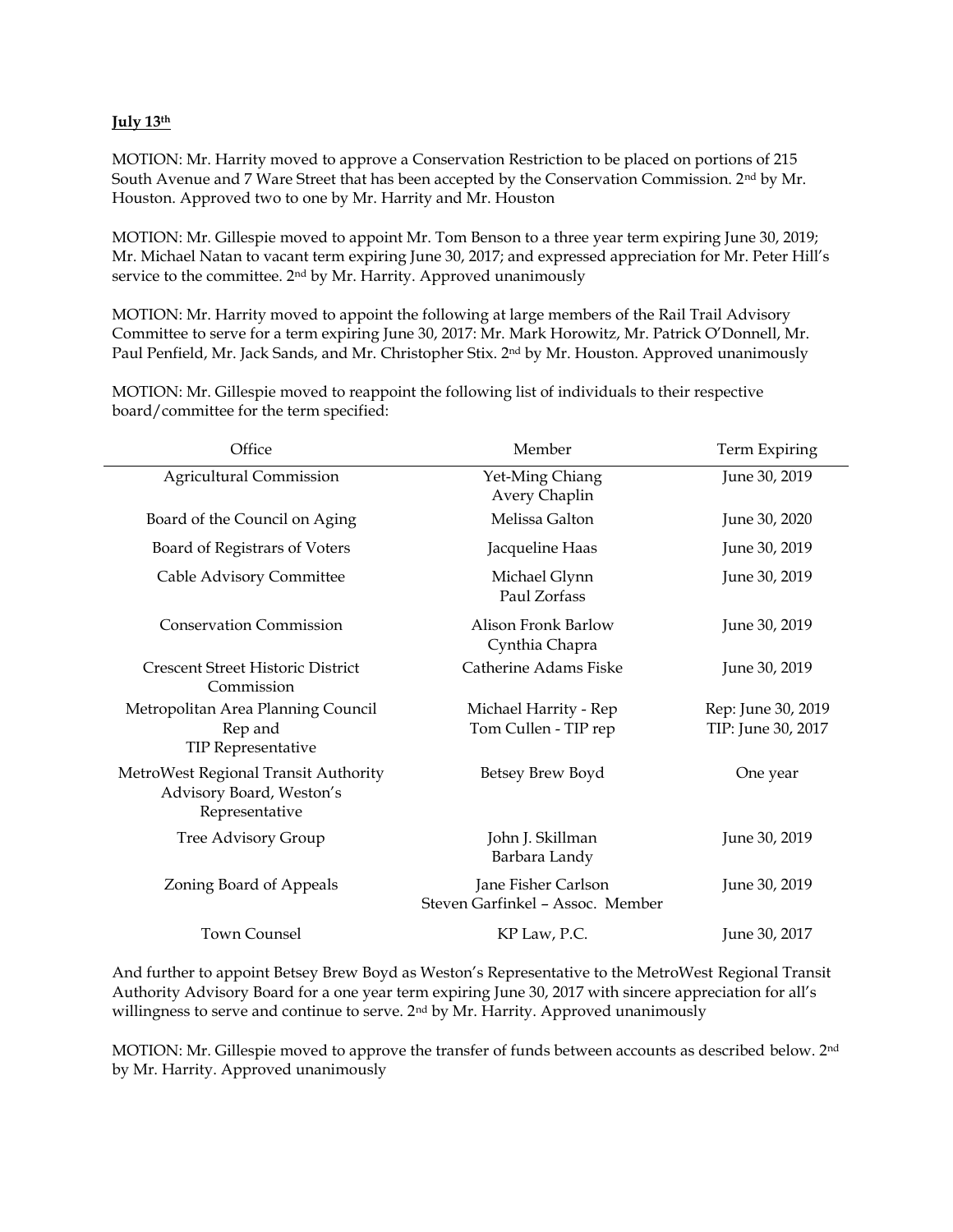| <b>Transfer From</b>       | Transfer To                | Amount   | Reason                                            |
|----------------------------|----------------------------|----------|---------------------------------------------------|
| Insurance-Group            | Debt Service (excluded)    | \$61,700 | Unanticipated principal payment on                |
| Health/Life, Medicare      |                            |          | BAN                                               |
| <b>Recreation Salaries</b> | <b>Recreation Expenses</b> | \$28,000 | Replacement of pool pump and greater              |
|                            |                            |          | enrollment in camps (revenue higher               |
|                            |                            |          | as a result)                                      |
| Police Expenses            | <b>Police Salaries</b>     | \$15,000 | Greater need for overtime use than<br>anticipated |
| Insurance-Group            | <b>Police Salaries</b>     | \$30,000 | Greater need for overtime use than                |
| Health/Life, Medicare      |                            |          | anticipated                                       |

MOTION: Mr. Houston requested a motion for the Selectmen to go into Executive Session, declaring that an open meeting will have a detrimental effect on the negotiating position of the Board. Mr. Gillespie moved that the Board of Selectmen vote to go into executive session for the following purpose: Exemption 3 - to discuss strategy with respect to collective bargaining with all unions; Exemption 2 - to conduct contract negotiations with nonunion personnel – the Town Manager; and further, that the Board will not resume in open session. 2<sup>nd</sup> by Mr. Harrity. Roll call vote: Mr. Gillespie, Mr. Harrity and Mr. Houston all voted in the affirmative

## **July 26th**

MOTION: Mr. Gillespie moved to authorize the bow hunting program of deer management to continue for the 2016 hunting season on the following properties: Blaney Aquifer, Coburn Meadows, Dickson Fields, Doublet Hill, Highland Forest, Jericho Forest, Ogilvie Forest, and Sears Land; and to be expanded to allow hunting in portions of the College Conservation Area. 2<sup>nd</sup> by Mr. Harrity. Approved unanimously

MOTION: Mr. Harrity moved to declare a State of Water Supply Conservation as provided by Article XXVIII of the Town's By-laws and restrict outdoor watering in two ways effective July 26, 2016:

1) Odd/Even Day Outdoor Watering: Outdoor watering on property having an odd numbered address is restricted to odd numbered days. Outdoor watering on property having an even numbered address is restricted to even numbered days.

2) Outdoor Water Hours: Outdoor watering is only permitted between the hours of 6:00 p.m. to 6:00 a.m. This restriction will remain in effect until a notice of termination is voted upon by the Board of Selectmen, pursuant to Article XXVIII, Section 7 of the Town of Weston Bylaws.

2 nd by Mr. Gillespie. Approved unanimously

MOTION: Mr. Gillespie moved to accept the Confirmatory Deed from the President and Fellows of Harvard College, pursuant to the vote taken under Article 1 of the November 8, 2006 Special Town Meeting and the vote taken under Article 30 of the 2010 Annual Town Meeting, certified copies of which are recorded with the deed at Book 67393, Page 247, this 26th day of July, 2016. 2<sup>nd</sup> by Mr. Houston. Approved unanimously

MOTION: Mr. Harrity moved to award one tuition voucher to Christina Hansberry and one to Jeremy Girouard for the 2016 fall quarter at Northeastern University. 2nd by Mr. Gillespie. Approved unanimously

MOTION: Mr. Gillespie moved that the Board of Selectmen vote to go into executive session for the following purpose: Exemption 2 – to conduct contract negotiations with nonunion personnel, the Town Manager; and further, that the Board will not resume in open session. 2nd by Mr. Houston. Roll call vote: Mr. Harrity, Mr. Gillespie and Mr. Houston all voted in the affirmative.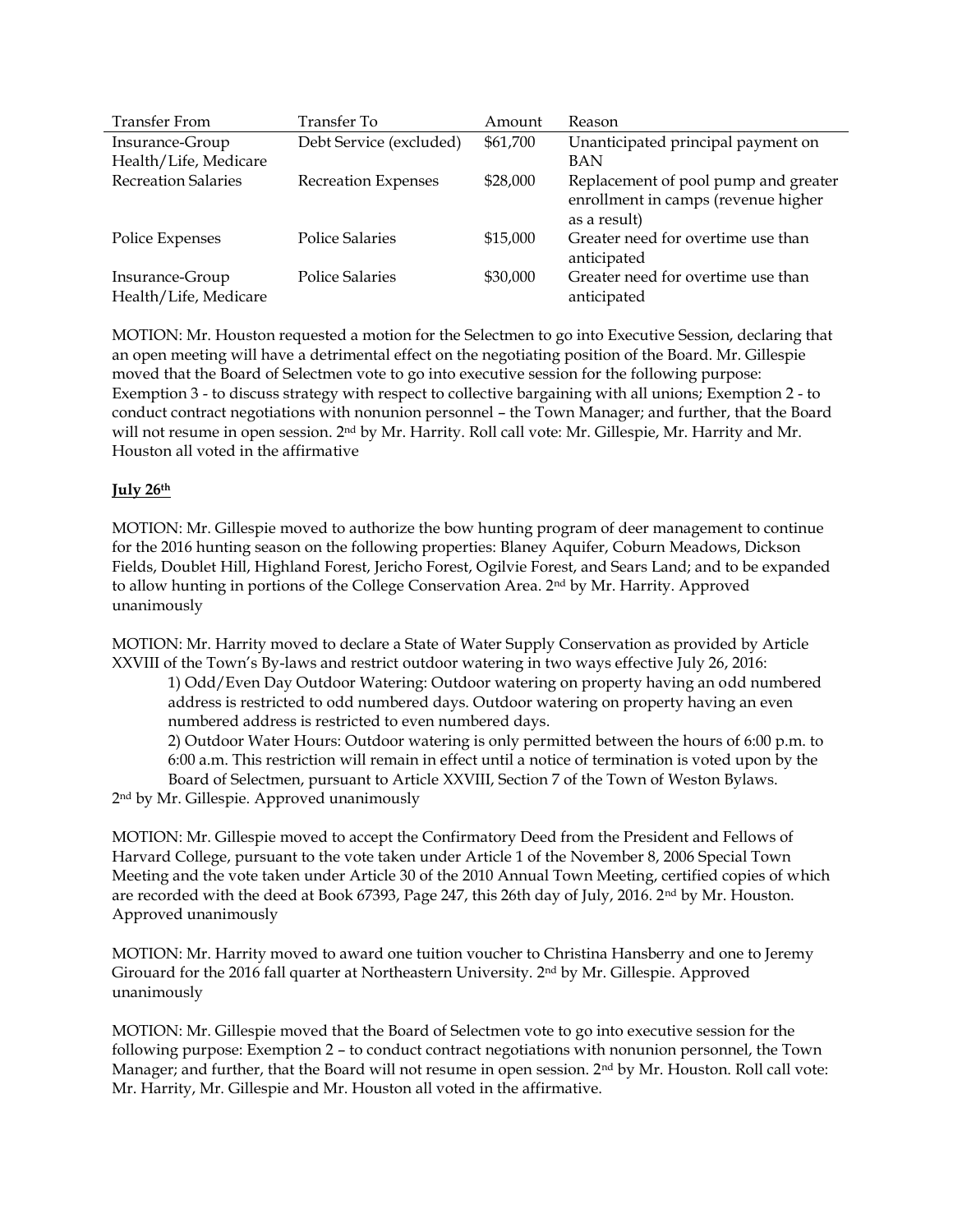## **August 8th**

MOTION: Mr. Harrity moved to approve the sale of the \$1,628,400 Anticipation Serial Loan – Municipal Purpose Loan of the Town dated August 17, 2016 (the "Note"), to Eastern Bank, at the price of \$1,628,400. The Note shall be payable on February 3, 2017, and shall bear interest at the rate of 0.75 percent. 2nd by Mr. Gillespie. Approved unanimously

MOTION: Mr. Harrity moved that the Traffic Rules and Orders of the Town of Weston adopted by the Board of Selectmen September 10, 1956, are hereby amended as follows: Article V Parking, Section 6, Schedule 1, Location: Drabbington Way; Side: Both Sides; From: Land of Town of Weston at the north end of Drabbington Way; To: a point 2,400 feet southerly from the north end of Drabbington Way; Type of Parking: Weston Residents Only. Further move that signs be placed on both sides of Drabbington Way. 2 nd by Mr. Gillespie. Approved unanimously

MOTION: Mr. Harrity moved to establish new water rates for 2017, using Option 1 as proposed below. 2 nd by Mr. Gillespie. Approved unanimously:

Block 1 – 0 to 5,000 cf at \$1.44 per hcf Block 2 – 5,000 to 15,000 cf at \$4.06 per hcf Block 3 – Over 15,000 cf at \$7.57 per hcf

MOTION: Mr. Harrity moved to award one tuition voucher to Kaitlin Nolan for the 2016 fall quarter at Northeastern University. 2nd by Mr. Gillespie. Approved unanimously

## **August 30th**

MOTION: Mr. Gillespie moved for the Town to move forward with the partial remediation of Parcel 9 not inconsistent with the attached sketch prepared by Mr. Harrity. 2nd by Mr. Houston. Approved unanimously

MOTION: Mr. Gillespie moved to authorize Michael Harrity to work with the Planning Board to finalize a joint letter providing comments on the Draft Environmental Impact Report for the 1265 Main Street development. 2nd by Mr. Houston. Approved unanimously

MOTION: Mr. Gillespie moved that the Board of Selectmen vote to go into executive session for the following purpose: Exemption 2 – to conduct contract negotiations with nonunion personnel, the Town Manager. And further, that the Board will not resume in open session. 2<sup>nd</sup> by Mr. Harrity. Mr. Houston took a roll call vote: Mr. Harrity, Mr. Gillespie and Mr. Houston all voted in the affirmative

## **September 14th**

MOTION: Mr. Gillespie moved to grant permission to Eversource Energy Company to construct a line of conduits and manholes with the necessary wires and cables therein under Nobscot Road southerly from pole 367/7 approximately 542 feet southeast of Black Oak Road a distance of 46 +/- feet of conduit. 2nd by Mr. Harrity. Approved unanimously

MOTION: Mr. Harrity moved to submit a request for Community Preservation Act funds of up to \$630,000 for full architectural and engineering fees for the Josiah Smith Tavern, recognizing that the Board wants full plans developed. 2nd by Mr. Gillespie. Approved unanimously

MOTION: Mr. Harrity moved to appoint Kristin Barbieri to the Community Preservation Committee as the Selectmen's Representative for Parklands for a three year term expiring June 30, 2019 and with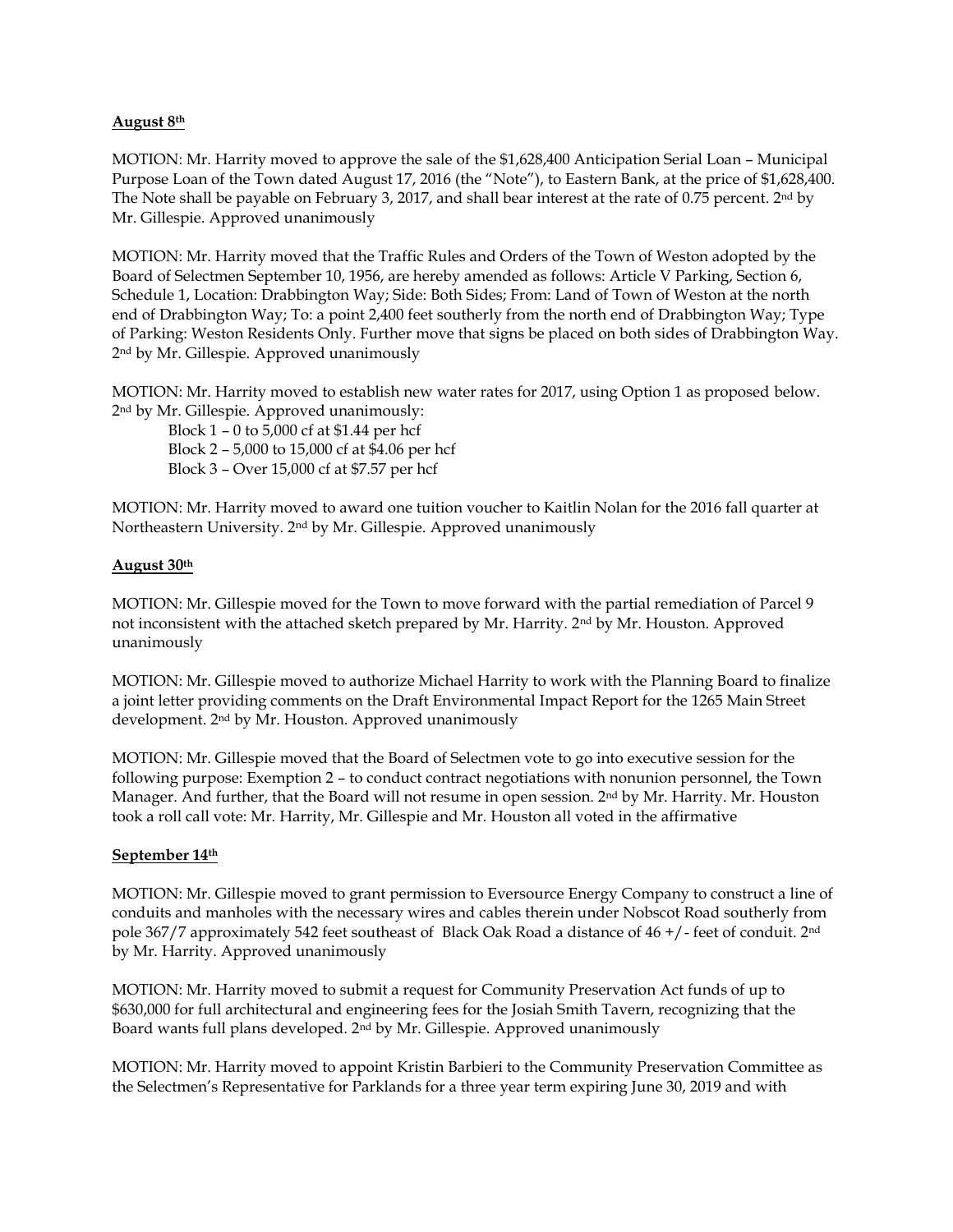appreciation to Tissa Hami and encouragement for her to apply for another available opening. 2<sup>nd</sup> by Mr. Gillespie. Approved unanimously

MOTION: Mr. Harrity moved to place two articles on the warrant for Special Town Meeting; one for level service and master plan design fees for the Town Center Improvement Project and a second article for an amount of design fees that would include burying the utilities in addition to level service and the master plan. 2nd by Mr. Gillespie. Approved unanimously

MOTION: Mr. Harrity moved to approve and sign the employment agreement for the Town Manager for the period July 1, 2016 to June 30, 2019; and further moved to award a merit pay increase, effective July 1, 2016, of 3 percent and a bonus of \$7,500. 2nd by Mr. Gillespie. Approved unanimously

## **September 29th**

MOTION: Mr. Harrity moved to approve the amendment application for a change of manager on the Brothers Marketplace approved off premise wine and malt beverages liquor license. 2<sup>nd</sup> by Mr. Houston. Approved unanimously.

MOTION: Mr. Harrity moved to designate the Friends of the Josiah Smith Tavern as the preferred proponent for re-use of the Josiah Smith Tavern, Barn and Connector. 2nd by Mr. Houston. Approved unanimously

MOTION: Mr. Harrity moved to appoint Christopher Houston to the Community Preservation Committee to serve as the parks representative for the term of three years expiring June 30, 2019. Mr. Houston seconded the motion and added that he will accept the appointment with the understanding that this will be discussed again by the Selectmen after the November Special Town Meeting. Approved unanimously

MOTION: Mr. Houston moved that the Board of Selectmen vote to go into executive session for the following purpose: Exemption 3 - to discuss strategy with respect to collective bargaining with all unions. Mr. Houston declared that an open meeting will have a detrimental effect on the negotiating position of the Board. And further, that the Board will not resume in open session. 2nd by Mr. Harrity. Roll call vote: Mr. Harrity and Mr. Houston voted in the affirmative.

## **October 13th**

MOTION: Mr. Harrity moved to support an additional request for funds for the Black Oak Pumping Station at the fall Special Town Meeting. 2nd by Mr. Gillespie. Approved unanimously

MOTION: Mr. Gillespie moved to support the recommendations of the Affordable Housing Trust and Housing Partnership as presented; and further, moved to dissolve the Housing Partnership with thanks for their work. 2nd by Mr. Harrity. Approved unanimously

MOTION: Mr. Harrity moved to refer the proposed zoning by-law amendment regarding short-term rentals to the Planning Board for a public hearing and report to Special Town Meeting on November 29, 2016. 2nd by Mr. Gillespie. Approved unanimously

MOTION: Mr. Gillespie moved that in order to reduce interest costs, the Treasurer is authorized to issue refunding bonds, at one time or from time to time, pursuant to Chapter 44, Section 21A of the General Laws, or pursuant to any other enabling authority, to refund all of the Town's (i) \$6,903,000 General Obligation Municipal Purpose Loan of 2006 Bonds dated December 15, 2006 maturing on February 1 in the years 2016 through 2026, inclusive, (ii) \$5,514,991 General Obligation Municipal Purpose Loan of 2010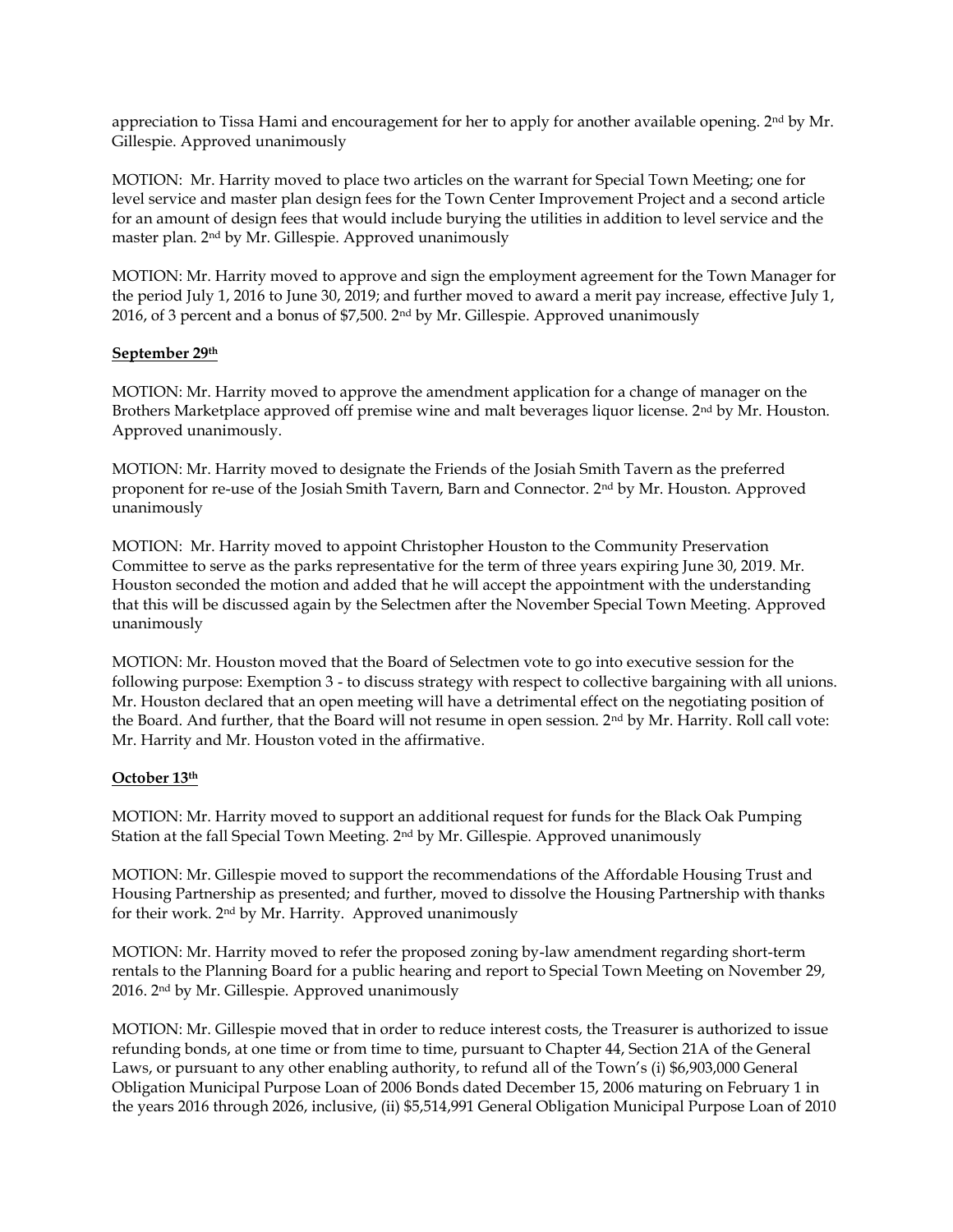Bonds dated February 1, 2010 maturing on February 1 in the years 2019 through 2026, inclusive, and (iii) \$21,918,271 General Obligation Municipal Purpose Loan of 2011 Bonds dated February 1, 2011 maturing on February 1 in the years 2020 through 2030, inclusive (collectively, the "Refunded Bonds"), and that the proceeds of any refunding bonds issued pursuant to this vote shall be used to pay the principal, redemption premium and interest on the Refunded Bonds and costs of issuance of the refunding bonds.

Further Voted: that the sale of the \$14,645,000 General Obligation Refunding Bonds of the Town dated October 20, 2016 (the "Bonds") to J.P. Morgan Securities LLC at the price of \$16,041,277.75 and accrued interest is hereby approved and confirmed. The Bonds shall be payable on December 1 of the years and in the principal amounts and bear interest at the respective rates, as follows:

|      |               | Interest |      |             | Interest |
|------|---------------|----------|------|-------------|----------|
| Year | Amount        | Rate     | Year | Amount      | Rate     |
| 2016 | 355,000<br>\$ | 2.00%    | 2023 | \$1,560,000 | 4.00 %   |
| 2017 | 305,000       | 3.00     | 2024 | 1,555,000   | 4.00     |
| 2018 | 610,000       | 4.00     | 2025 | 1,160,000   | 1.75     |
| 2019 | 1,680,000     | 4.00     | 2026 | 1,010,000   | 1.875    |
| 2020 | 1,580,000     | 4.00     | 2027 | 725,000     | 2.125    |
| 2021 | 1,575,000     | 4.00     | 2028 | 705,000     | 2.25     |
| 2022 | 1,550,000     | 4.00     | 2029 | 275,000     | 2.375    |

Further Voted: that in connection with the marketing and sale of the Bonds, the preparation and distribution of a Notice of Sale dated October 7, 2016, a Preliminary Official Statement dated September 29, 2016, and a final Official Statement dated October 11, 2016 (the "Official Statement"), each in such form as may be approved by the Town Treasurer, be and hereby are ratified, confirmed, approved and adopted.

Further Voted: to authorize the execution and delivery of a Refunding Escrow Agreement to be dated October 20, 2016, between the Town and U.S. Bank National Association, as Refunding Escrow Agent.

Further Voted: that the Town Treasurer and the Board of Selectmen be, and hereby are, authorized to execute and deliver a continuing disclosure undertaking in compliance with SEC Rule 15c2- 12 in such form as may be approved by bond counsel to the Town, which undertaking shall be incorporated by reference in the Bonds for the benefit of the holders of the Bonds from time to time.

Further Voted: that we authorize and direct the Treasurer to establish post issuance federal tax compliance procedures in such form as the Treasurer and bond counsel deem sufficient, or if such procedures are currently in place, to review and update said procedures, in order to monitor and maintain the tax-exempt status of the Bonds.

Further Voted: that each member of the Board of Selectmen, the Town Clerk and the Town Treasurer be and hereby are, authorized to take any and all such actions, and execute and deliver such certificates, receipts or other documents as may be determined by them, or any of them, to be necessary or convenient to carry into effect the provisions of the foregoing votes.

2 nd by Mr. Harrity. Approved unanimously

MOTION: Mr. Harrity moved to appoint Dee Freiberg and Carol Ott to the Board of the Council on Aging for four year terms expiring June 30, 2010. 2nd by Mr. Gillespie. Approved unanimously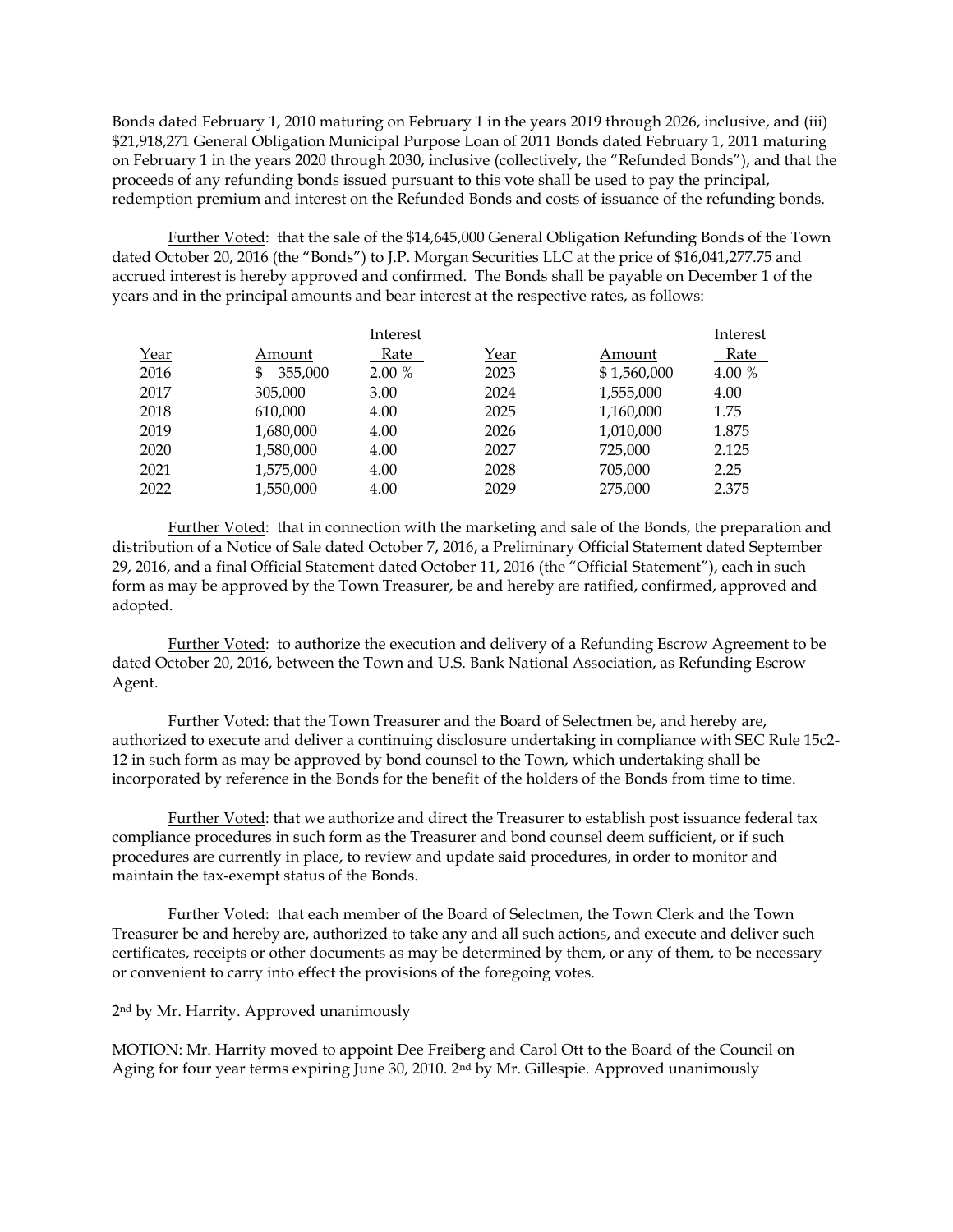## **October 19th**

MOTION: Mr. Gillespie moved to rescind the vote taken on October 13th to dissolve the Housing Partnership. 2nd by Mr. Harrity with the additional comment that the Partnership will be dissolved upon the appointment of the Affordable Housing Trust and a vote of Town Meeting to amend the Community Preservation Committee general bylaw article. Approved unanimously

MOTION: Mr. Gillespie moved the consent agenda as follows: approve the September 29, 2016 minutes. 2 nd by Mr. Harrity. Approved unanimously

MOTION: Mr. Houston moved that the Board of Selectmen vote to go into executive session for the following purpose: Exemption 3 – to discuss strategy with respect to potential litigation regarding the proposed development at 255 Merriam Street. Mr. Houston declared that an open meeting will have a detrimental effect on the litigating position of the Board. And further, that the Board will not resume in open session. Roll call vote: Mr. Gillespie, Mr. Harrity and Mr. Houston all voted in the affirmative

## **October 26th**

MOTION: Mr. Gillespie moved to grant permission to Eversource Energy Company to construct a line of conduits and manholes with the necessary wires and cables therein under Boston Post Road and as described above. 2nd by Mr. Harrity. Approved unanimously

MOTION: Mr. Harrity moved to waive and not exercise the Town's option to purchase 819 Boston Post Road. 2nd by Mr. Houston. Approved unanimously

MOTION: Mr. Gillespie moved to approve the warrant for the Special Town Meeting to be held on November 29th and authorize the Town Manager and Town Counsel to make any non-substantive changes for editing purposes or to comply with legal requirements, and subject to any further editorial changes made to the explanations. 2nd by Mr. Harrity. Approved unanimously

MOTION: Mr. Harrity moved to award one voucher to Kaitlin Nolan, one to Cyril Kakulu, and one to Jeremy Girouard for the 2016 winter quarter at Northeastern University. 2nd by Mr. Gillespie. Approved unanimously

MOTION: Mr. Houston moved that the Board of Selectmen vote to go into executive session for the following purpose: Exemption 3 - to discuss strategy with respect to collective bargaining with all unions. Mr. Houston declared that an open meeting will have a detrimental effect on the negotiating position of the Board. And further, that the Board will not resume in open session. 2nd by Mr. Harrity. Roll call vote: Mr. Harrity, Mr. Gillespie and Mr. Houston all voted in the affirmative

## **November 3rd**

MOTION: Mr. Gillespie moved that the Board of Selectmen vote to go into executive session for the following purpose: Exemption 6 - purchase, exchange, lease or value of an interest in real property related to Boston Properties and 269 North Avenue. Mr. Houston declared that an open meeting will have a detrimental effect on the negotiating position of the Board. And further, that the Board will not resume in open session. 2nd by Mr. Harrity. Roll call vote: Mr. Gillespie, Mr. Harrity and Mr. Houston voted in the affirmative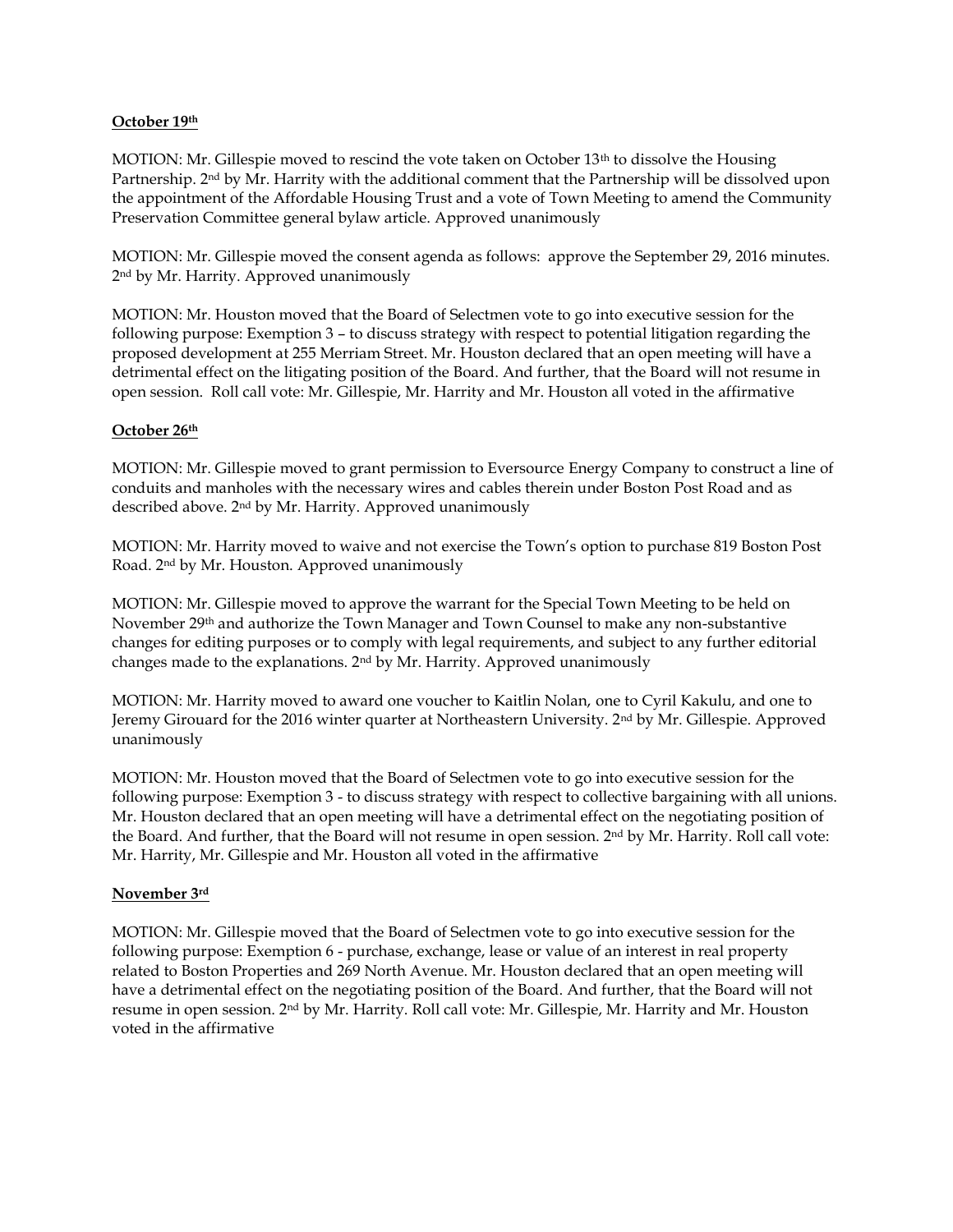## **November 15th**

MOTION: Mr. Gillespie moved to continue the public hearing for the grant of locations for small cell sites on utility poles until December 7, 2016. 2nd by Mr. Harrity. Approved unanimously

MOTION: Mr. Harrity moved to authorize himself to sign the letter of support on behalf of the Board of Selectmen, subject to the two modifications discussed and further to approve the letter of support for an expansion of the development on the Boston Properties site at 133 Boston Post Road. 2<sup>nd</sup> by Mr. Gillespie. Approved unanimously

MOTION: Mr. Harrity moved to authorize himself to approve the 20 year lease, subject to final language, with LLC c/o Ameresco for placement of solar panels on the roof of the Department of Public Works building located at 190 Boston Post Road. 2nd by Mr. Gillespie. Approved unanimously

## **November 29th**

No votes taken

## **December 7th**

MOTION: Mr. Gillespie moved to appoint the following to the Affordable Housing Trust: Mr. Hugh Jones, Ms. Sarah Rhatigan and Mr. Kenneth Newberg to a two year term expiring June 30, 2018 and Ms. Susan Haber, Mr. Michael Price and Mr. Thomas Timko to one year terms, expiring June 30, 2017; and further to appoint the following as non-voting members to serve the Trustees: Ms. Shirley Dolins, Ms. Thalia Price and Ms. Geraldine Scoll each to a two year term expiring June 30, 2018. 2nd by Mr. Harrity. Approved unanimously

MOTION: Mr. Gillespie moved to adopt a Residential Factor of 1.00 for fiscal year 2017. 2nd by Mr. Harrity. Approved unanimously

MOTION: Mr. Gillespie moved to continue the grant of location hearing until January 25, 2017. 2nd by Mr. Harrity. Approved unanimously

MOTION: Mr. Gillespie moved to approve a letter of support, as Mr. Harrity has amended, for an expansion of the development on the Boston Properties site at 133 Boston Post Road and also to sign on behalf of the board. 2nd by Mr. Houston. Approved unanimously

MOTION: Mr. Gillespie moved to approve the Memorandum of Agreement with AFSCME Council 93, Weston DPW Union for the period July 1, 2016 to June 30, 2019. 2<sup>nd</sup> by Mr. Harrity. Approved unanimously

MOTION: Mr. Houston moved that the Board of Selectmen vote to go into executive session for the following purpose: Exemption 3 - to discuss potential litigation with respect to 255 Merriam Street. Mr. Houston declared that an open meeting will have a detrimental effect on the negotiating position of the Board. And further, that the Board will not resume in open session. 2nd by Mr. Harrity. Roll call vote: Mr. Harrity, Mr. Gillespie and Mr. Houston all voted in the affirmative.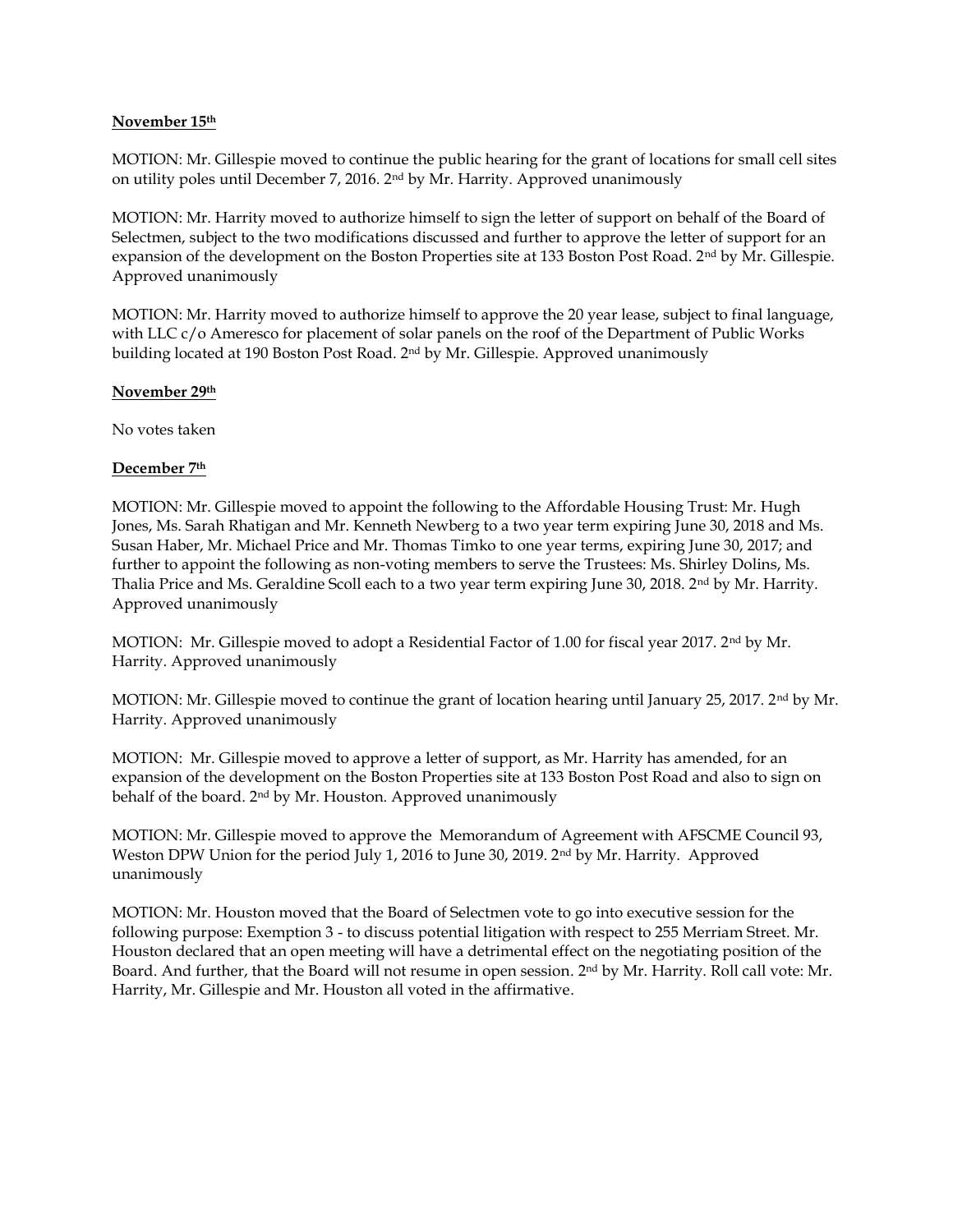## **REPORT OF THE AGRICULTURAL COMMISSION**

The Agricultural Commission consists of seven residents appointed by the Board of Selectmen to represent the Town in the work of protecting and promoting agriculture in its many forms. The Commission met nine times in 2016 and considered several issues including:



*Ikeda chicken farm*

 community gardening on Town lands, such as the removal of trees shading the gardens on Merriam Street;

 continuing to assist Town boards and committees in reviewing disputes over agricultural activities;

 studying the agricultural and environmental impacts of a bad drought year; and,

 most recently, the restoration of farming activities on the newly acquired fields and farm buildings of the Case Estates, which is now under Town ownership.

The Commission was represented on the Open Space and

Recreation Plan Committee to prepare an updated plan for the protection and management of open space, including measures such the removal of invasive plants encroaching on farm fields, the addition of easements across private lands connecting trails to public ways, and the long-term protection of remaining farmland in Weston.

Lastly, the Commission is developing a web page with the goal of raising awareness of agricultural topics and opportunities in Weston and beyond.

2016 Agricultural Commission Members

| Appointed by the Board of Selectmen |      |                     |      |
|-------------------------------------|------|---------------------|------|
| Alexander Anza                      | 2017 | Charlotte Donaldson | 2018 |
| Yet-Ming Chiang                     | 2019 | Julie Hyde          | 2018 |
| Avery Chaplin                       | 2019 | Ann Wiedie          | 2017 |
| Diana Chaplin                       | 2017 |                     |      |

## **REPORT OF THE CABLE ADVISORY COMMITTEE**

During 2016, the Cable Advisory Committee monitored the performance of Comcast and Verizon with respect to their cable television license arrangements with the Town. In addition, because the cable license arrangements are scheduled to be renewed in 2018, the Committee took steps to prepare for the license renewal processes. This included reviewing the survey that the Committee circulated in the fall of 2015 to residents of the Town to gather information on the performance of Comcast and Verizon. The Committee will begin negotiations with Comcast and Verizon early in 2017 and will schedule a public hearing on the renewal process in due course.

The Committee also monitored the operations of the Weston Media Center Inc., the Town's non-profit cable access corporation. Executive Director Gloria Cole continued to create and develop local programming, which included local government coverage of Town Meeting and Board of Selectmen and other committee meetings with the help of staff assistants and volunteers from the Town. With the support of a grant from the Town, the Weston Media Center has maintained an expanded staff; added government programming to cover School Committee, Finance Committee, Rail Trail Advisory Committee meetings, as well as other special meetings of town-wide interest; and maintained its "on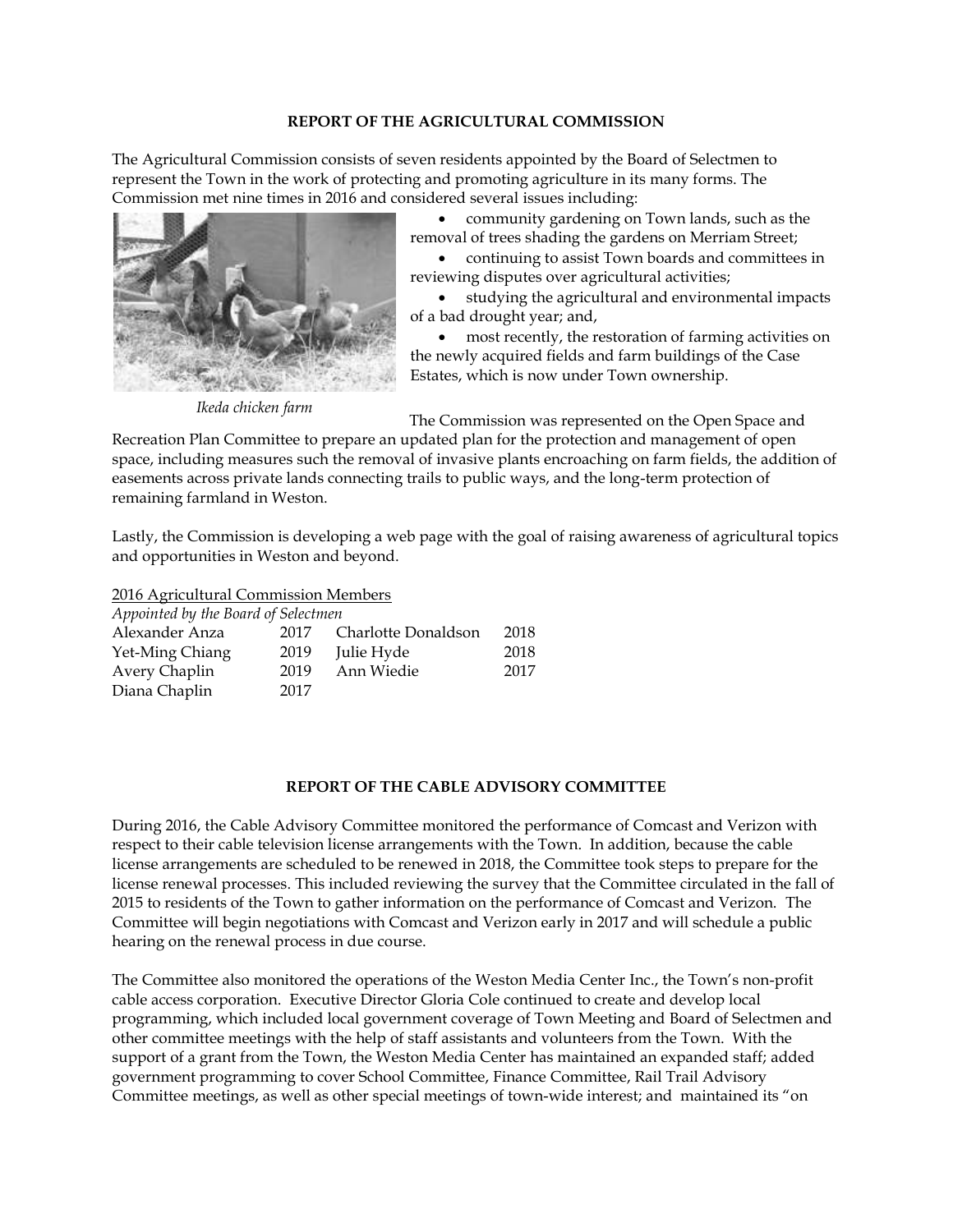demand" feature on its website to ensure viewing of all programming online. Roland Boucher, Gloria Cole, David Graves, Mabel Jong, Lee McCanne and Edwin E. Smith serve as directors of the Weston Media Center.

2016 Cable Advisory Committee Members

| Appointed by the Board of Selectmen |      |               |                                            |  |  |
|-------------------------------------|------|---------------|--------------------------------------------|--|--|
| Edwin E. Smith, Chair               | 2018 | Michael Glynn | 2019                                       |  |  |
| Joel Angiolillo                     | 2018 | Lee McCanne   | 2018                                       |  |  |
| Thomas Benson                       | 2018 | Paul Zorfass  | 2019                                       |  |  |
| Roland Boucher                      | 2017 |               | Town Manager Donna VanderClock, ex officio |  |  |

## **REPORT OF THE ENVIRONMENTAL BASELINE COMMITTEE**

The Town of Weston now has accurate data on energy consumption by municipal and school buildings for six years. The data is used for planning and verification of performance of energy upgrades. Included are all buildings, vehicles, water pumps and traffic lights. Using software developed under contract with the Massachusetts Department of Energy Resources, the monthly utility meter readings for natural gas, electricity and fuel oil are recorded and made available to the respective towns. In Weston's case, that is about 100 readings per month.

The table below shows the consumption of fuel by municipal and school buildings for the past six years. Each unit is one million British thermal units (MMBtu). A single Btu is equivalent to the energy released when a wooden match is lighted and allowed to burn completely. The equivalent of an MMBtu is the energy released when 8 gallons of gasoline is burned, so the following table represents significant energy. How significant? For the fiscal year ending June 30, 2016, municipal and school buildings consumed 75,752 MMBtu, which is equal to 606,600 gallons of gasoline. For visualization purposes, an Olympicsized swimming pool (50 m x 25 m x 2 m) is 660,000 gallons, so the annual demand for fuel fills the pool to 90 percent of capacity.

|                                                                               | <b>Baseline</b> | Year 1  | Year 2  | Year <sub>3</sub> | Year 4  | Year 5  | $\%$ For Most<br><b>Recent Year</b><br>Reduction vs.<br><b>Baseline</b> |
|-------------------------------------------------------------------------------|-----------------|---------|---------|-------------------|---------|---------|-------------------------------------------------------------------------|
| <b>Fiscal Year</b><br>(July 1 to June 30)<br><b>NO</b> Weather                | FY 2011         | FY 2012 | FY 2013 | FY 2014           | FY 2015 | FY 2016 |                                                                         |
| Normalization -<br><b>Accuracy better</b><br>than $1\%$<br>(actual, in MMBtu) | 88,840          | 74,609  | 81,611  | 88,695            | 83,972  | 75,752  | 15%                                                                     |
| Weather<br>Normalized<br>(est. from above, in<br>MMBtu)                       | 82,893          | 66,743  | 73,390  | 73,818            | 70,966  | 72,063  | 13%                                                                     |

# **Town of Weston Municipal and School Building Annual Energy Use**

The new 10-acre solar photovoltaic panels array went online this year and one would assume it should decrease fuel consumption. The array produces electricity, which is usually measured in watt-hours,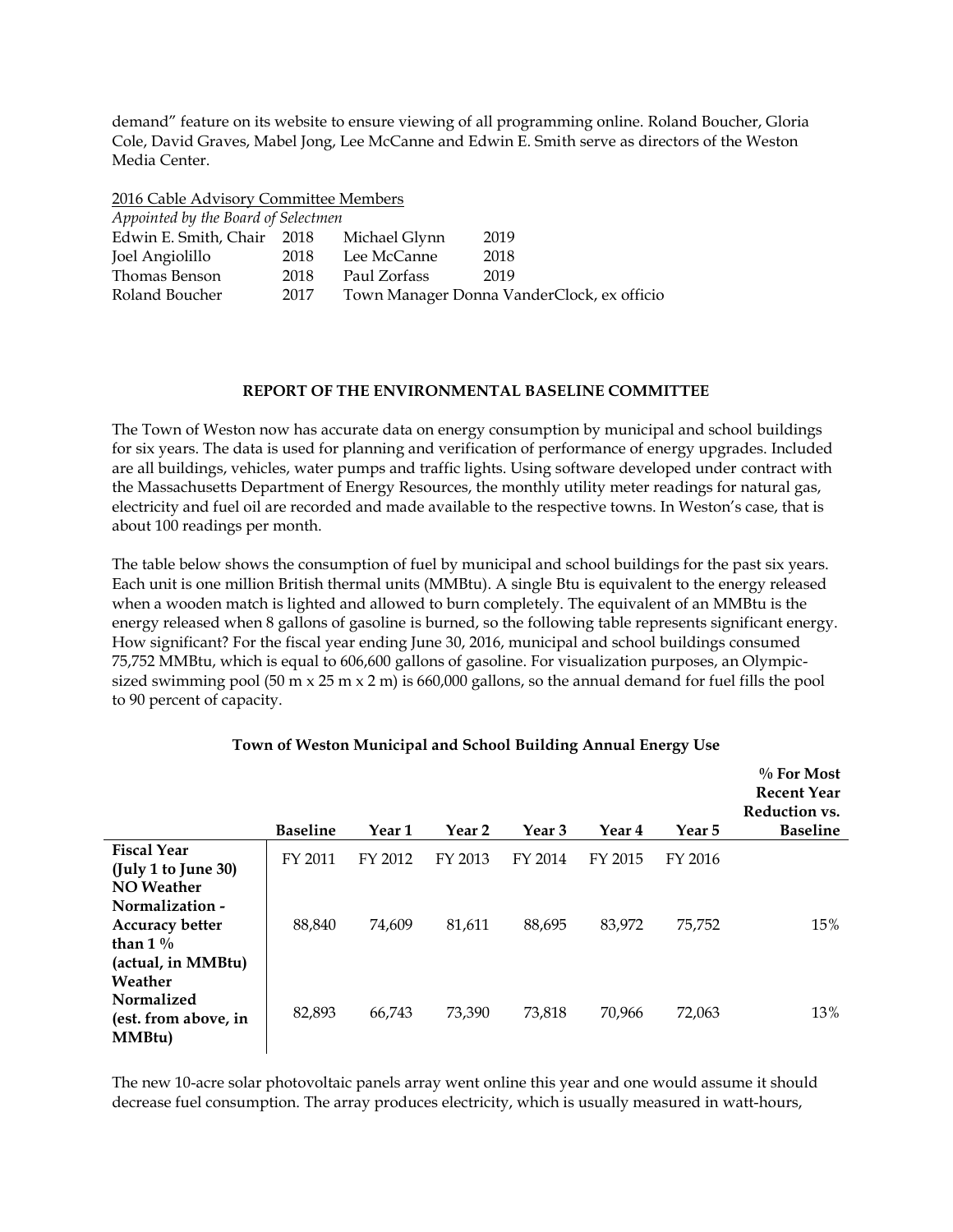either direct current or alternating current. Using the MMBtu equivalent, the array produces 7.5 MMBtu annually, which is equal to 60 gallons of gasoline. That is barely noticeable at the bottom of an empty pool, except for the smell. To fill the pool with gasoline, it would take 1,000, 10-acre arrays 11 years of non-stop production. There is no typo in the sentence. Fossil fuels have a huge amount of energy per unit volume. For more on the solar array, turn to the Solar Photovoltaic Panels Exploratory Committee summary found in the Land Use section of this publication.

2016 Environmental Baseline Committee Member

*Appointed by the Selectmen* Donald Stewart

# **REPORT OF THE INFORMATION SYSTEMS DEPARTMENT**

The Town and School Information Systems staff works to ensure the network communications and server infrastructure can meet the needs of every department and to provide a pathway for the integration of data systems for efficient use by Town departments and residents. We continue to invest in infrastructure projects that both meet immediate departmental needs, as well as our long term goals focused on anticipated future demand for information and communications services. Collaboration by School and Town Information Technology Services has enabled us to share equipment and services to the benefit of both.

2016 Information Systems Department Highlights

- Combined the Fire and Police Dispatch call centers into one central dispatch function within the new Police Station
- Replaced the Town's emergency response calling system (used to notify residences en mass) with a newer, more capable system
- Updated the computer management software solution for the Public Library patron machines
- Updated backend hardware used for virtual server hosts
- Virtualized (replaced) old physical hardware servers by bringing them into our virtual server management system
- Updated the Town's enterprise resource accounting software package

Geographic Information Systems (GIS) Highlights

- Updated aerial photo imagery for inclusion in the GIS online services
- Expanded town use of database management software applications to assist productivity of daily departmental work
- Increased online payments options and land use permits

# Planning in Action

During the years ahead, the Department will build on the Town's core network infrastructure to support individual departmental goals, as well as the overall core mission of municipal government. Our aim is to ensure the efficient operation of communications, processes, and records management throughout Town departments and the Schools.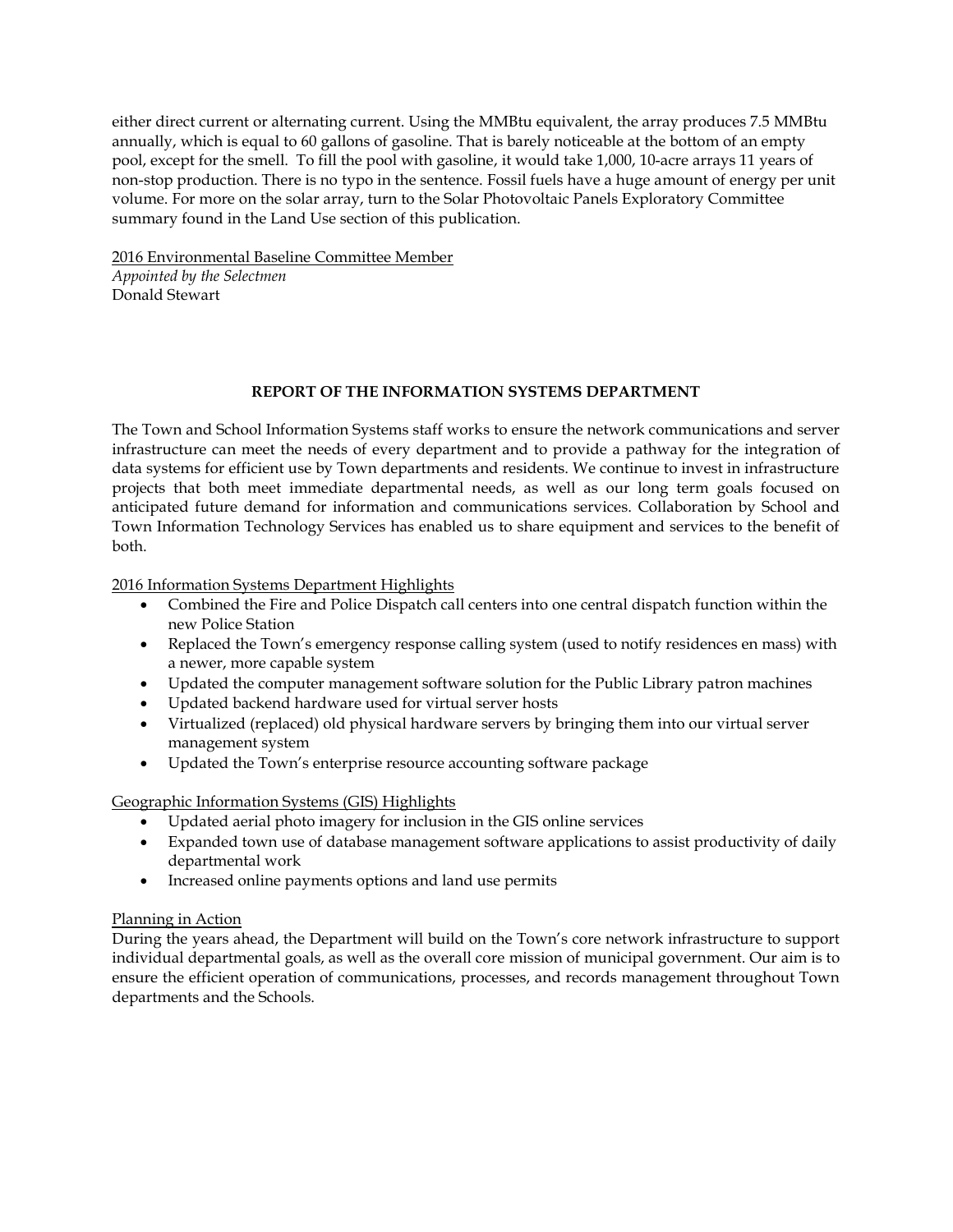#### **REPORT OF THE MEMORIAL DAY COMMITTEE**

Memorial Day is set aside each year on the last Monday in May to remember and honor those men and women who have made the ultimate sacrifice defending us and our country from tyranny and destruction. This year was the first major celebration marking the 25th anniversary of the Persian Gulf War.

The ringing of the 1801 Paul Revere Bell each year at the First Parish Church by the Weston Girl Scouts at 9:15 a.m. calls the town to gather in Sears Hall at the Weston Town Hall for the annual Memorial Day remembrance and parade. This year's was observed on May 30<sup>th</sup>.



*The ringing of the Paul Revere bell in the steeple of the First Parish Church, traditionally calls the Town to gather in the Sears Hall for the annual Memorial Day remembrance*

At 10:00 a.m., the Weston High School Marching Band led the participants of this remembrance ceremony into the Hall. The Weston Police and Fire departments' Honor Guard, under the direction of Police Chief Michael Goulding and Fire Chief David Soar, began the ceremony. Donald Bumpus, co-chair of the Memorial Day Committee, gave welcoming remarks and acknowledged our honored guests including Representative Alice Peisch, Town Officials, and all participants and attendees. The invocation was delivered by the Reverend Stephen Melius of the Weston United Methodist Church.

Rick Wohlers introduced the day's guest speaker Chief Warrant Officer 5 Joseph A. Quinn, Command Chief Warrant Officer of the Massachusetts Army National Guard. CW5 Quinn is the state's senior ranking warrant officer who oversees the morale, welfare, training, administration, selection and management of all warrant officers in the Massachusetts National Guard. He serves on the Adjutant General's professional staff as an advisor on all warrant officer issues, policies and initiatives.

Several patriotic selections were beautifully played by the Weston High School Marching Band under the direction of Christopher Memoli, Kevin Donegan and Drum Majors Christina Ziobro and Camille Tulloss. Reverend Melius performed the Blessing. Upon conclusion of the remembrance, the band led guests out of doors where the parade assembled. A Weston Boy

Scout from Troop 157 and a Weston Girl Scout laid a wreath at the World War I memorial at the foot of the Town Hall flag pole. The Police and Fire Color Guard then led the parade, followed by the veterans, the Weston High School Band, the Weston Boy and Girl scouts, and numerous other groups.

Each year, the DeVito family provides vehicles and drivers for veterans and their widows as an honor and to facilitate those who would have difficulty marching the full parade route. The family has been very generous in providing this transportation over the years and much gratitude goes to those who bring their vintage autos to participate and augment the motorcade.

Wreath laying ceremonies were performed during the parade march at Fiske Memorial, Old Farmers' Central Cemetery, and Linwood Cemetery by a Boy and Girl Scout and assisted by Weston Veterans.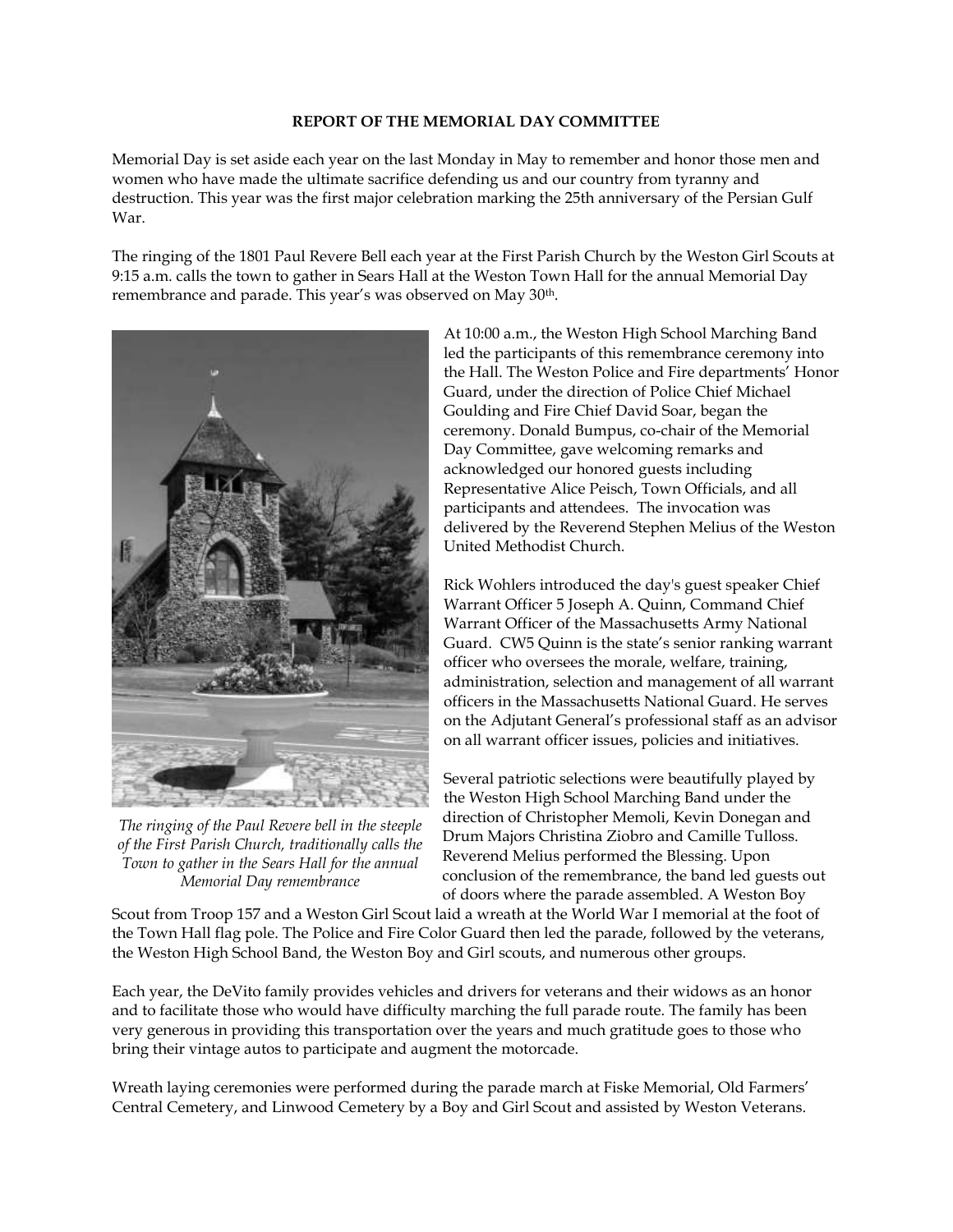Taps was sounded in Linwood Cemetery. The parade then marched back to the Town Hall concluding the ceremonies and parade.

We are grateful for the Honor Guard participation, Fire Chief Soar and Police Chief Goulding, the Weston High School Marching Band, under the direction of Mr. Memoli and Mr. Donegan, and Drum Majors Ms. Ziobro and Ms. Tulloss. Additional appreciation goes to Weston Media Center Inc. for filming the day's ceremony and Leiby's Garden Shop for designing the memorial laurel wreaths. We are so appreciative of outreach efforts by Director of Veterans' Services Sarada Kalpee and Deputy Director Stanley Spear both of the West Suburban Veterans' Services District serving Weston, Wayland, Wellesley and Needham.

Memorial Day is a community effort, well attended and supported. It was an honor and pleasure to serve.

2016 Memorial Day Committee Members

*Appointed by the Moderator* Harvey Boshart Margaret Caso Donald Bumpus Michael King

# **REPORT OF THE PERMANENT BUILDING COMMITTEE**

During the calendar year of 2016, projects under the purview of the Permanent Building Committee included, completing the new Police Station building; monitoring the construction phases of the Warren Avenue Affordable Housing Project; the Brook School Apartments Boiler Replacement; a study on the condition and needs of the Case House; the School Administration Building Renovation and the Weston Art and Innovation Center design and Owner's Project Manager interviews; Memorial Pool Renovation Project; Proctor Field Renovation Project; the Council on Aging Space Utilization Study; Rand House Roof Repairs; and ongoing maintenance of all Town-owned buildings.

## Police Station Building Project

*Construction funds approved by 2014 Annual Town Meeting*

Construction activities were completed in November of 2015 and the building was successfully occupied by the Weston Police Department. Joint dispatch was set up and online early in 2016. The close-out items that are a part of any project remained active into 2016, but the project is now complete for less than the authorized funds.

In 2017, the Committee will conduct a review of the project with the Police Department leadership and senior staff.

## Warren Avenue Affordable Housing Project *Construction funds were approved by December 2014 Special Town Meeting*

The project scope was modified during the construction phase due to unforeseen conditions encountered in a number of locations within the project site. Based on a desire to complete as much of the construction of the initial planned project as possible and with the funds that had been appropriated by Town Meeting, the Committee, in conjunction with the Weston Affordable Housing Trust, moved forward to complete the site infrastructure, as well as full renovation of the old water department building and superintendent's house. This project added five new affordable housing units to the Town's affordable housing inventory. Construction was completed and the units were occupied in the summer of 2016.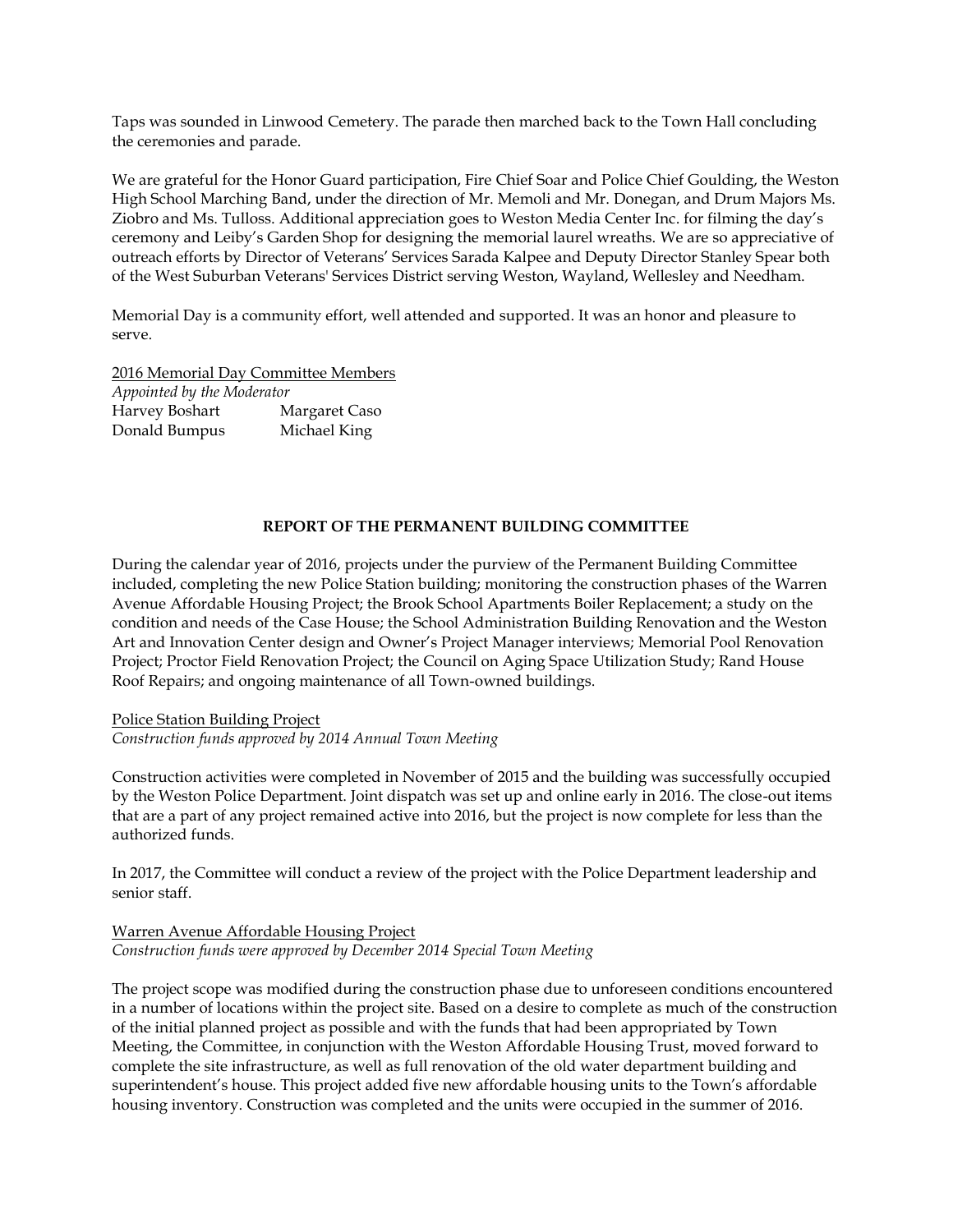The Committee is continuing to work with the Trustees to close-out this project. This particular project proved to be most challenging due, in part, to the nature of renovation projects within historic structures where changes in occupancy requires major reconstruction, as well as numerous unforeseeable issues that needed to be addressed during construction.

## Brook School Apartments Boiler Replacement Project

*The funds for this project are from the Brook School Apartments Enterprise Budget, not subject to Town Meeting approval*

The Elderly Housing Committee requested assistance from the Committee to develop designs for replacement of the aging boilers at the Brook School Apartments. The boilers were beyond useful service lives, were inefficient, and in need of replacement. The contract for construction was secured with Ambient Temperature Corporation. The replacement work was completed in the allotted time and under budget. The boilers were operational by September 15<sup>th</sup> with only a few open items remaining that will be closed out in early 2017.

# Case House Existing Conditions and Needs Assessment

In anticipation of required renovation work to make the building accessible, including the installation of an elevator to better utilize the entire building, the Committee contracted for an existing condition study of the building that included a needs assessment. Johnson and Roberts Associates Inc. completed the study, which recommended the full replacement of all HVAC, electrical and plumbing systems within the building, as they are all beyond service life. The report also highlighted the lack of toilet facilities, accessibility problems, and the need to add a fire



*Floor plans of the Case House*

sprinkler system among many of the main points that should be addressed.

# School Administration Building Renovation

*2016 Annual Town Meeting approved \$270,000 for design funds for the renovation of the Case House*

The Committee advertised for design firms for the project design phase and in August proposals from multiple design firms were received. The Committee reviewed all proposals and short-listed four firms for interviews, which were conducted in October. Fee proposals were solicited before entering into design contracts.

The November Special Town Meeting approved the Historical Commission's request for an additional \$27,000 in Community Preservation Act funds allocated for historic preservation to be used in conjunction with the previously approved design for this project.

The Committee is working with the School Committee and the Historical Commission on the design portion of the project. At the close of 2016, final fee and contract negotiations were well underway, with an expected start in January or February of 2017.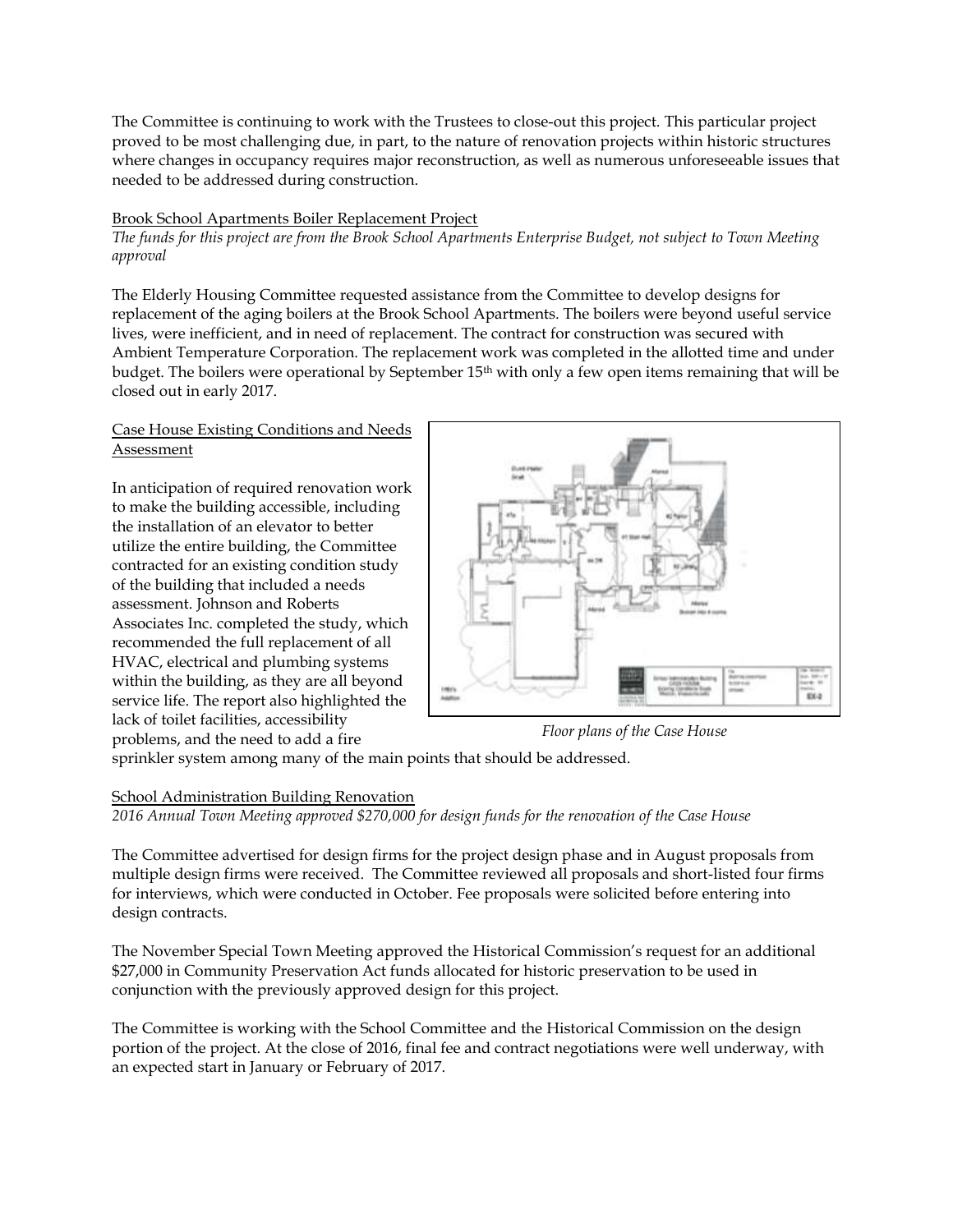## Weston Art and Innovation Center Project

*2016 Annual Town Meeting approved \$364,000 for the purposes of completing the design for the renovations of the Old Library for the Art and Innovation Center* 

The Committee decided to combine this project and the School Administration Building Renovation project from a design standpoint, as a potential benefit to the Town and also to attract the best possible design firms with expertise in historic preservation of public buildings. The ranking, interviews and final design firm ranking concluded with the selection of separate architectural firms for each of the projects. At the close of 2016, final fee and contract negotiations were well underway, with an expected start in January or February of 2017.

## Owner's Project Management for the Weston Art and Innovation Center and the School Administration Building Renovation

The Committee also solicited responses from Owner's Project Management firms to assist the Town in managing both projects. Shortly after advertising for design firms, this was advertised and interested firms were short-listed and interviewed. In November, the Committee selected its preferred firm, Design Technique Inc. At the close of 2016, final fee and contract negotiations were well underway, with an expected start in January or February of 2017.

#### Memorial Pool Renovation Project

*November Special Town Meeting approved the Recreation Commission's request for \$120,000 in construction funds for the necessary renovations*

The Committee is currently working with the Chris Fitzgerald, director of the Recreation Department, in moving forward with the construction activities. The project schedule is targeting re-opening the facility in time for the 2017 summer pool season.

## Proctor Field Renovation Project

The Committee is consulting with the School Committee on the proposed new concession building portion of the Proctor Field Renovation project. Bargmann, Hendrie + Archetype Inc., the architecture firm selected by the field replacement landscape architecture firm Activitas Inc., has produced optional designs for the building. The process is working well.

## Council on Aging Renovation Project

Due to the retirements of the directors of the Recreation and Council on Aging departments, the ongoing study of the Community Center space utilization was further suspended. This project will be re-evaluated and reinstated only as the needs of the two departments utilizing the space become clear, since space needs are program driven and modifications may be developed by the new directors.

#### Rand House Repairs

Due to the 2016 acquisition of the Case Estates, the Committee engaged a third party to conduct a general building condition assessments of the three existing buildings to determine what specific repair work would be prudent to undertake in order to prevent further building structure deterioration from water infiltration or other environmental conditions. The report recommended repair or replacement to the roof of the Rand House to prevent water infiltration and resultant damage to the building. The roof was replaced in December of 2016. The other buildings were deemed to be adequately secure and protected from the elements.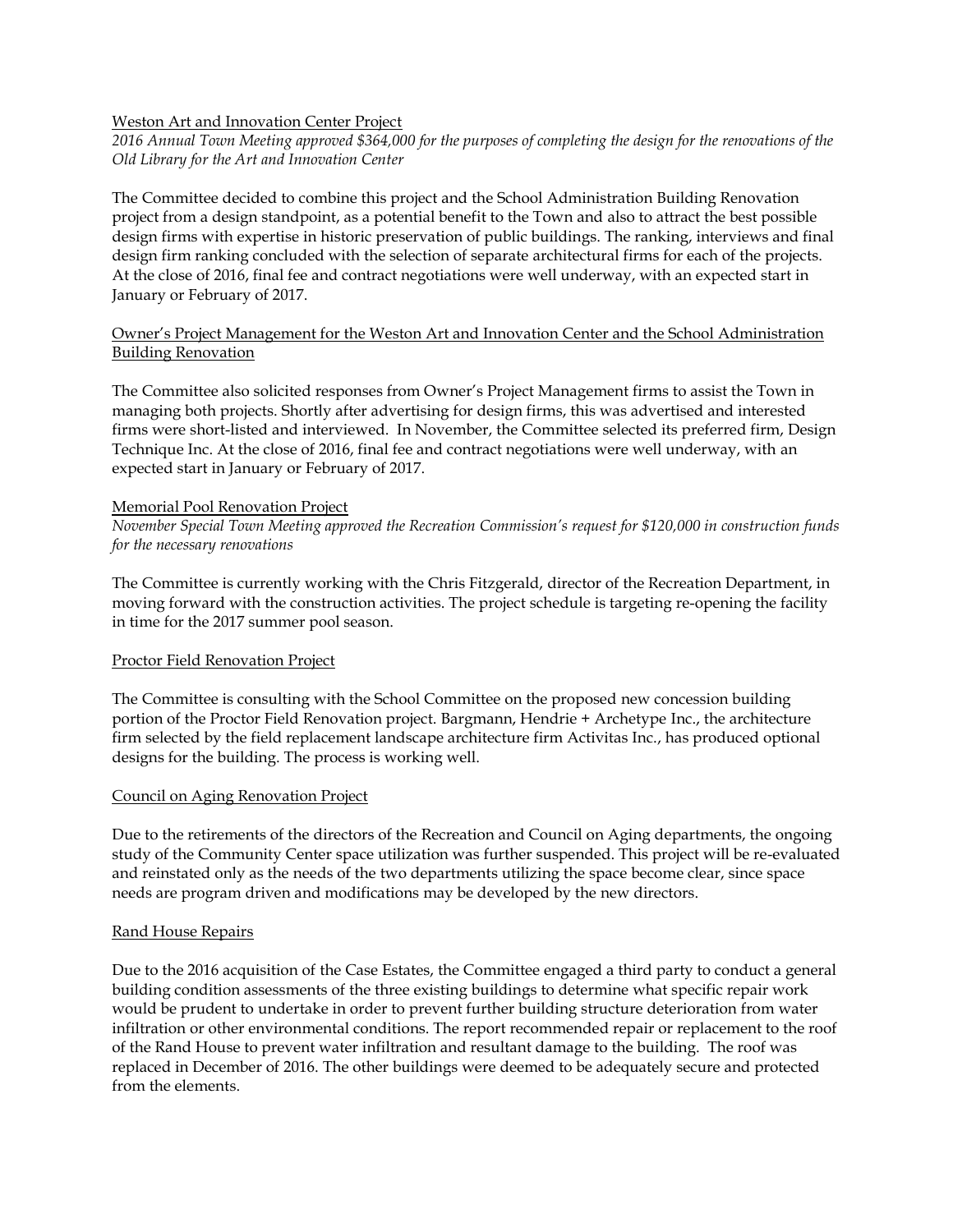## Ongoing Maintenance/Additional Activities and Involvement

## *Energy Conservation/Improvement Projects*

The Town of Weston, through the Facilities Department and in consultation with Donald Stewart of the Environmental Baseline Committee, received a \$243,707 energy grant from the Department of Energy Resources Green Communities Division in July 2014. The grant identified three projects: (1) Fire Department Headquarters Boiler Replacement; (2) Energy Management Systems Software Upgrades and Remote Monitoring and Control for Four Schools (Country, Woodland, Middle and High Schools); and (3) Recommissioning of the Four Schools.

The Fire Headquarters boiler replacement had been successfully completed in 2015. The school building automation and recommissioning projects included new building management systems at the High school and Middle School and will allow us to remotely monitor the heating, ventilation and air conditioning (HVAC) systems. The project, which had little impact on building operations, the staff or students, was nearing completion at the start of the school year and is scheduled to be fully complete by February of 2017. Next opportunity to apply for additional energy incentives will be in the fall of 2017.

## *Building Maintenance Budget*

Working with the Director of Facilities Jerry McCarty, the Committee developed and submitted an overall Town Building Maintenance Budget to the Board of Selectmen. The Committee is greatly appreciative of Mr. McCarty and his staff for exemplary performance of their duties in support of the Town of Weston.

## *Staff Changes/Membership*

The Committee is grateful to the individuals who have worked with, and are temporary members of, the Permanent Building Committee as project-specific representatives. The Committee is also thankful for the assistance of Mr. Donald Stewart of the Environmental Baseline Committee and Weston Climate Group for his continued support and diligence.

In September of 2016, the long-time Director of Facilities for the Town, Jerry McCarty, tendered his resignation. Mr. McCarty's contributions to the Town are numerous, and his diligence, focus and everpresent energy will be sorely missed. Through his tireless efforts, Mr. McCarty always found the best and most cost effective solutions for the Town. We wish him well in all his future endeavors.

In December, Gary Jarobski, the former deputy director of Facilities, was selected as the new director and assumed that role seamlessly by the close of 2016.

#### 2016 Permanent Building Committee Members

| Appointed by the Board of Selectmen and the School Committee |                  |                                      |                  |  |  |
|--------------------------------------------------------------|------------------|--------------------------------------|------------------|--|--|
| James N. Polando, Chair October 10, 2017                     |                  | Neil Levitt                          | October 10, 2018 |  |  |
| Dante Angelucci, Jr.                                         | October 10, 2017 | Josef J. D. Gazzola October 10, 2018 |                  |  |  |
| Robert T. Ferguson Jr.                                       | October 10, 2019 |                                      |                  |  |  |

Temporary Members: Sarah L. Rhatigan, Warren Avenue Affordable Housing Project John Thompson, Old Library Danielle Black, School Administration Building Renovation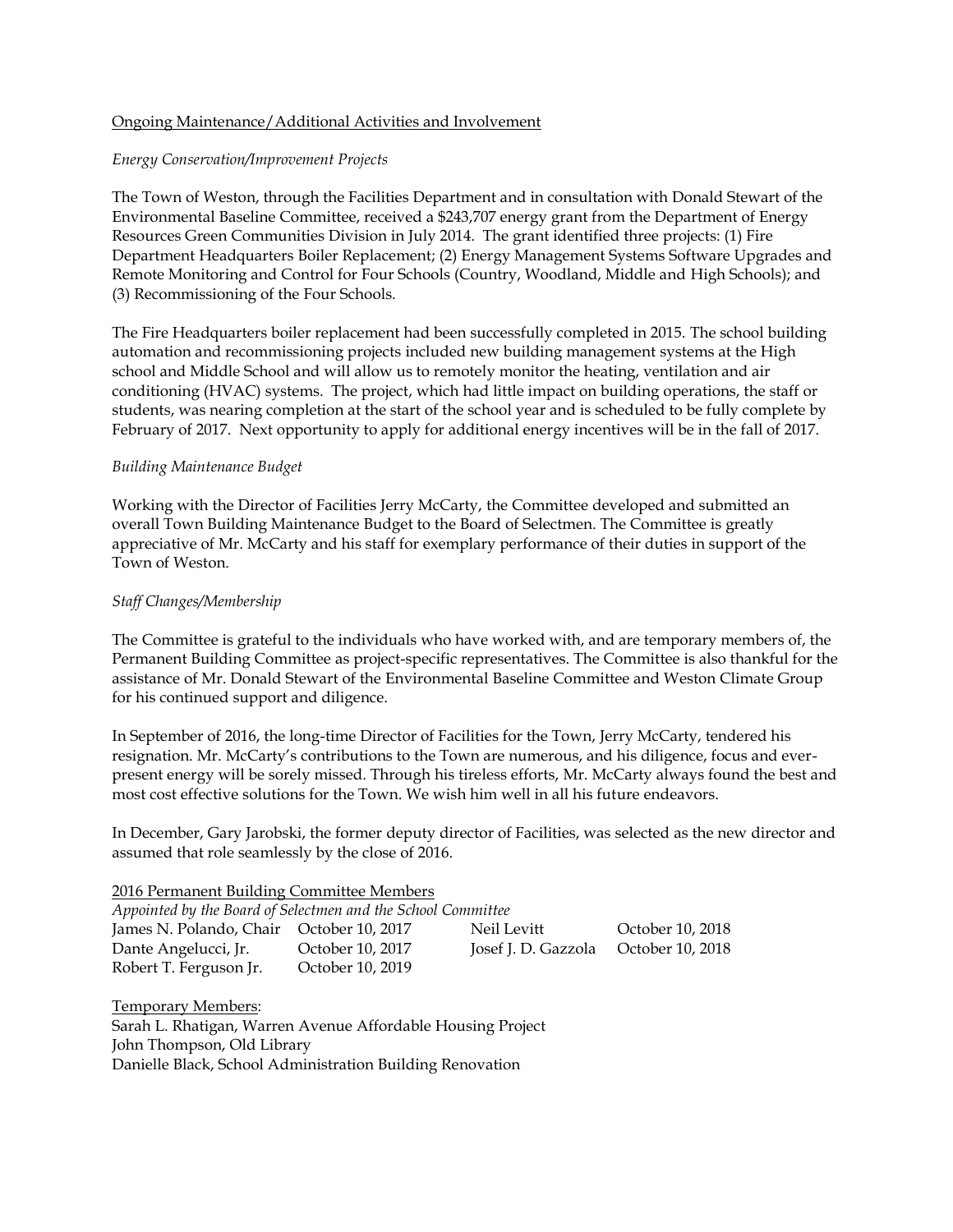#### **REPORT OF THE PUBLIC SPACES COMMITTEE**

Comprised of representatives from Weston's three garden clubs, the Public Spaces Committee is charged with overseeing how key public green spaces within the Town are managed. These areas include the plantings at Town Hall, Town Green, various highvisibility traffic islands, planting beds, and memorials. The maintenance and care of existing sites is managed by the Parks and Cemeteries Department, plus a few volunteers. During 2016, the Committee focused attention to the landscaping at Town Hall. Several unhealthy white pine trees abutting the iconic flag pole were removed and a new landscape plan for that area has been approved. The Parks and Cemeteries Department will assist in the installation of the new plan as well as looking into possibilities to add proper irrigation to assist in plant health and longevity.

The Public Spaces Committee will also be working with the Parks and Cemeteries Supervisor for recommendations on new ornamental and shade trees for the newer portions of Linwood Cemetery. In every situation, care must been taken to choose varieties suitable for our New England environment and provide a sense of aesthetic sensibility.



*An unhealthy white pine being removed from Town Hall, near the flag pole*

The Committee is pleased to announce that the traffic island at the intersection of route 20 and Wellesley Street has been adopted by the

Weston Tree and Landscape Company. This is an area that has previously been unattended and we are fortunate to be able to add this parcel to the carefully chosen array of focal points within the Town.

2016 Public Spaces Committee Members *Appointed by the Board of Selectmen* Lisa Williams, Convener *Representing the Country Garden Club* William C. O'Neil, ex officio, Public Works Cristy Ballou Brackett

*Representing the Community League Garden Club Representing the Weston Garden Club* Regina Hajjar **Diana K. Bonner** Karen Morris Dorothea Santos

Wendy Fox



*A view of Town Hall after the tree removal*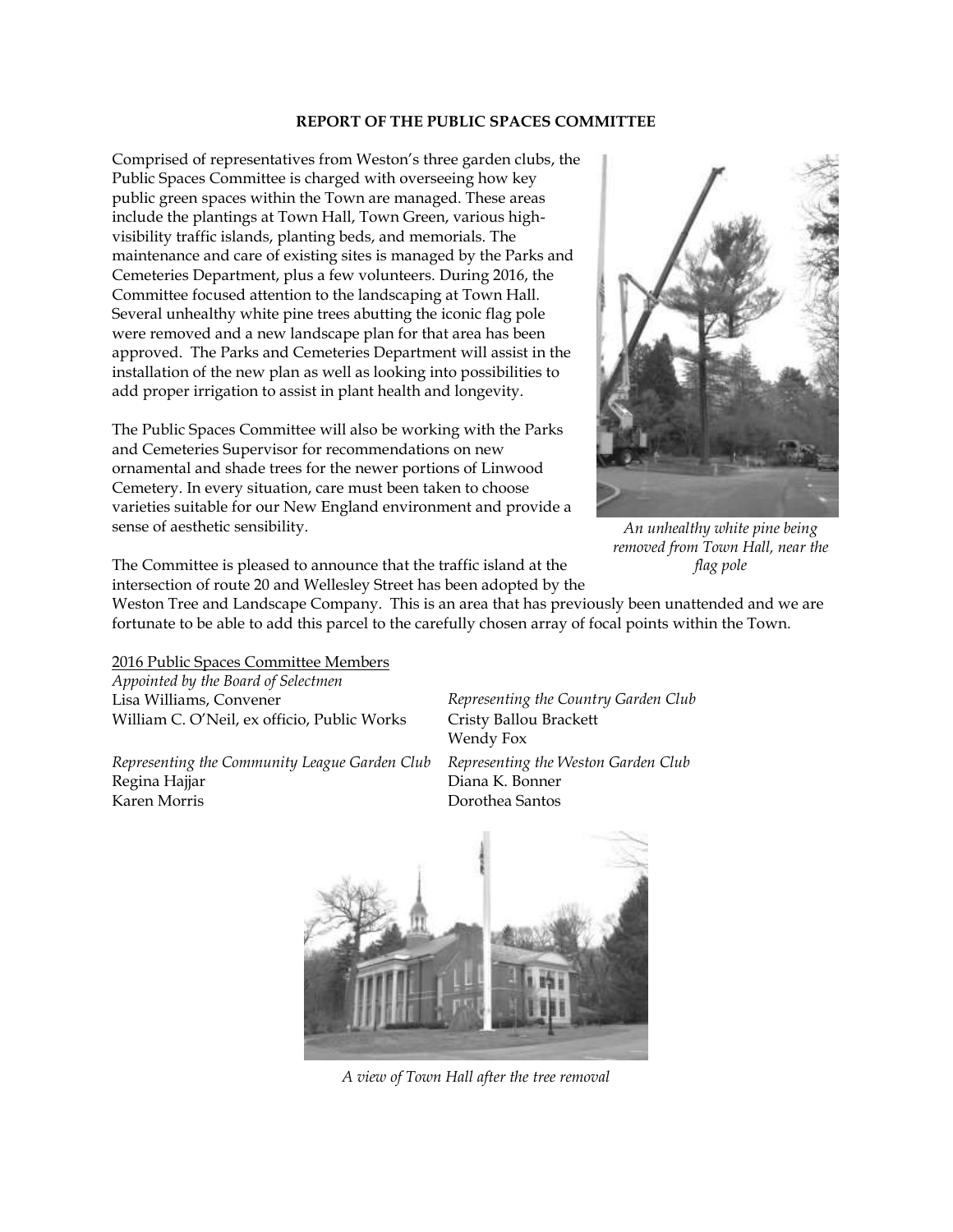#### **REPORT OF THE REGISTRARS OF VOTERS**

On December 31, 2016 there were 7,943 active registered voters in the Town of Weston, with 491 voters listed as inactive. Many newcomers register to vote electronically through the Registry of Motor Vehicles. This system automatically certifies each voter's data in the statewide voter registration database. This system has been in effect since 1995 following the state's adoption of the National Voter Registration Act of 1993.

Any citizen aged 18 or over may register to vote in the Town Clerk's office during regular hours. In addition, the Clerk's office is open until 8:00 p.m. for a special registration session three weeks before each election and Town Meeting. Mail-in registration forms are also available in a variety of public places around the town and the state. Online voter registration is available at www.sec.state.ma.us/ovr Every year a census of all residents is taken by the Town through the Town Clerk's Office. If the Clerk's Office does not receive census information for a voter, that person's name is placed on an inactive voters' list. If the individual does not vote in two consecutive biennial state elections, the person is then notified by mail that his or her name will be removed from the inactive voters' list. Only registered voters may vote in state and town elections and at Town Meeting.



*Early voting was initiated by the state this year ahead of the Presidential Election*

| Party                      | Precinct 1 | <b>Precinct 2</b> | Precinct 3     | Precinct 4     | Total |
|----------------------------|------------|-------------------|----------------|----------------|-------|
| Democrat                   | 567        | 495               | 462            | 444            | 1,968 |
| Republican                 | 307        | 329               | 305            | 352            | 1,293 |
| Green Party USA            |            |                   |                |                |       |
| United Independent Party   | 8          | 8                 | 13             | 10             | 39    |
| Libertarian                |            | 4                 | 4              |                | 9     |
| <b>Green Rainbow</b>       |            | 2                 | 3              | $\overline{2}$ | 8     |
| American                   |            |                   | $\overline{2}$ |                | 2     |
| <b>Independent Party</b>   |            |                   |                |                |       |
| Pirate                     |            |                   |                |                |       |
| Inter 3rd Party            | ∍          |                   |                | 3              | 6     |
| Unenrolled                 | 1,185      | 1,214             | 1,044          | 1,173          | 4,616 |
| <b>Total Active Voters</b> | 2,072      | 2,054             | 1,833          | 1,984          | 7,943 |
| Inactive Voters            | 110        | 124               | 143            | 114            | 491   |

Following is a summary of all voters by party and by precinct:

#### 2016 Registrars of Voters

| Appointed by the Board of Selectmen |      |
|-------------------------------------|------|
| Jacqueline Haas, Democrat           | 2019 |
| A. Richard Hersum, Republican       | 2018 |
| Nathalie D. Thompson, Democrat      | 2017 |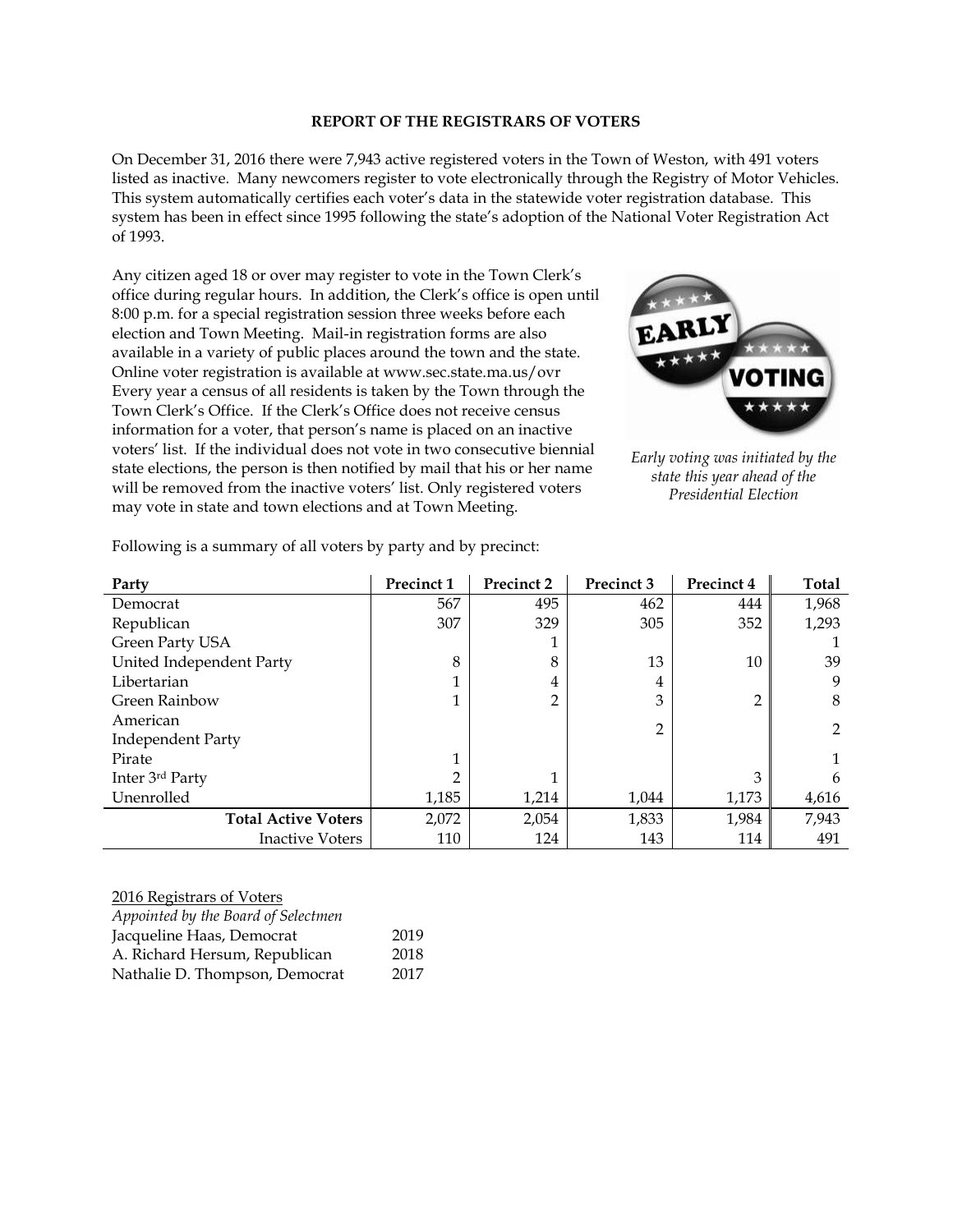## **REPORT OF THE TOWN CLERK**

Births, marriages and deaths recorded in the Town Clerk's Office of the Town of Weston:

| <b>Births</b>           | 66     |
|-------------------------|--------|
| Marriages               | 32     |
| Deaths                  | 128    |
| <b>Weston Residents</b> | 91     |
| Non-Residents           | 37     |
| <b>Total Population</b> | 11,472 |
| of the Town of Weston   |        |
| (per the 2016 census)   |        |

The following detailed report of marriages and deaths recorded during 2016 is printed for the purpose of bringing to the attention of interested persons the facts that appear on the official records of the Town Clerk. Please check the names and other data for errors, and notify the Town Clerk's Office.

## **Marriages Recorded in Weston**

|                    | January                                                                                          |
|--------------------|--------------------------------------------------------------------------------------------------|
| 28 <sup>th</sup>   | Jacqueline Marie Davis of Westborough, Mass. and Marshall Lawrence Poole of<br>Framingham, Mass. |
|                    | February                                                                                         |
| 6 <sup>th</sup>    | Laurence G. Schoen and Jean-Michael Bergougnoux both of Weston, Mass.                            |
|                    | March                                                                                            |
| 5 <sup>th</sup>    | Courtney Barrett Cronin and Nathan Scott Partridge both of Burlington, Mass.                     |
|                    | April<br>None                                                                                    |
|                    | May                                                                                              |
| <b>9</b> th        | Pavarisa Niyomsilp and Steven R. Doucette, both of Weston, Mass.                                 |
| $21$ <sup>st</sup> | Samantha Nicole Allegretto and Nicholas Andrew Shea, both of Weston, Mass.                       |
|                    | <b>Iune</b>                                                                                      |
| 4 <sup>th</sup>    | Catherine Olivia Morrow Condit and Phillip Henry Arensberg, both of Seattle, Wash.               |
| 8th                | Jackie Asiimwe and Ezra Barry Tindyebwa, both of Waltham, Mass.                                  |
| <b>9th</b>         | Sonia Uyterhoeven of New York, N.Y. and Pawel Pieczara of Hackensack, N.J.                       |
| 25 <sup>th</sup>   | Olga Viktorovna Plekhanova and Paul Stephen Nolan, both of Weston, Mass.                         |
| 25 <sup>th</sup>   | Taylor R. Skenderian and Samuel L. Jacobs, both of Boston, Mass.                                 |
| 28 <sup>th</sup>   | Dzhemilia Nishanova and Alex Anatole, both of Weston, Mass.                                      |
|                    | July                                                                                             |
| 11 <sup>th</sup>   | Cinira Alves Da Costa of Worcester, Mass. and Charles Alan Nemrow of Weston, Mass.               |
| 16 <sup>th</sup>   | Ali K. Ahmed and Charine Tabbah, both of Newton, Mass.                                           |
| 23 <sup>rd</sup>   | Hannah Jayne Scott-Lawson and Ketan Galhotra, both of Norwood, Mass.                             |
| 30 <sup>th</sup>   | Laura Mae Nigro and Jonathan Joseph Coughlin, both of Winchester, Mass.                          |
| 30 <sup>th</sup>   | Laura Russell Fusco and Peter T. Rizzo, both of Waltham, Mass.                                   |
|                    | August                                                                                           |
| <b>9</b> th        | Cynthia R. Shapiro of Waban, Mass. and Douglas A. Shapiro of Weston, Mass.                       |
| 13 <sup>th</sup>   | Elizabeth V. Arkema and Karl M.O. Haakansson, both of Solna, Sweden                              |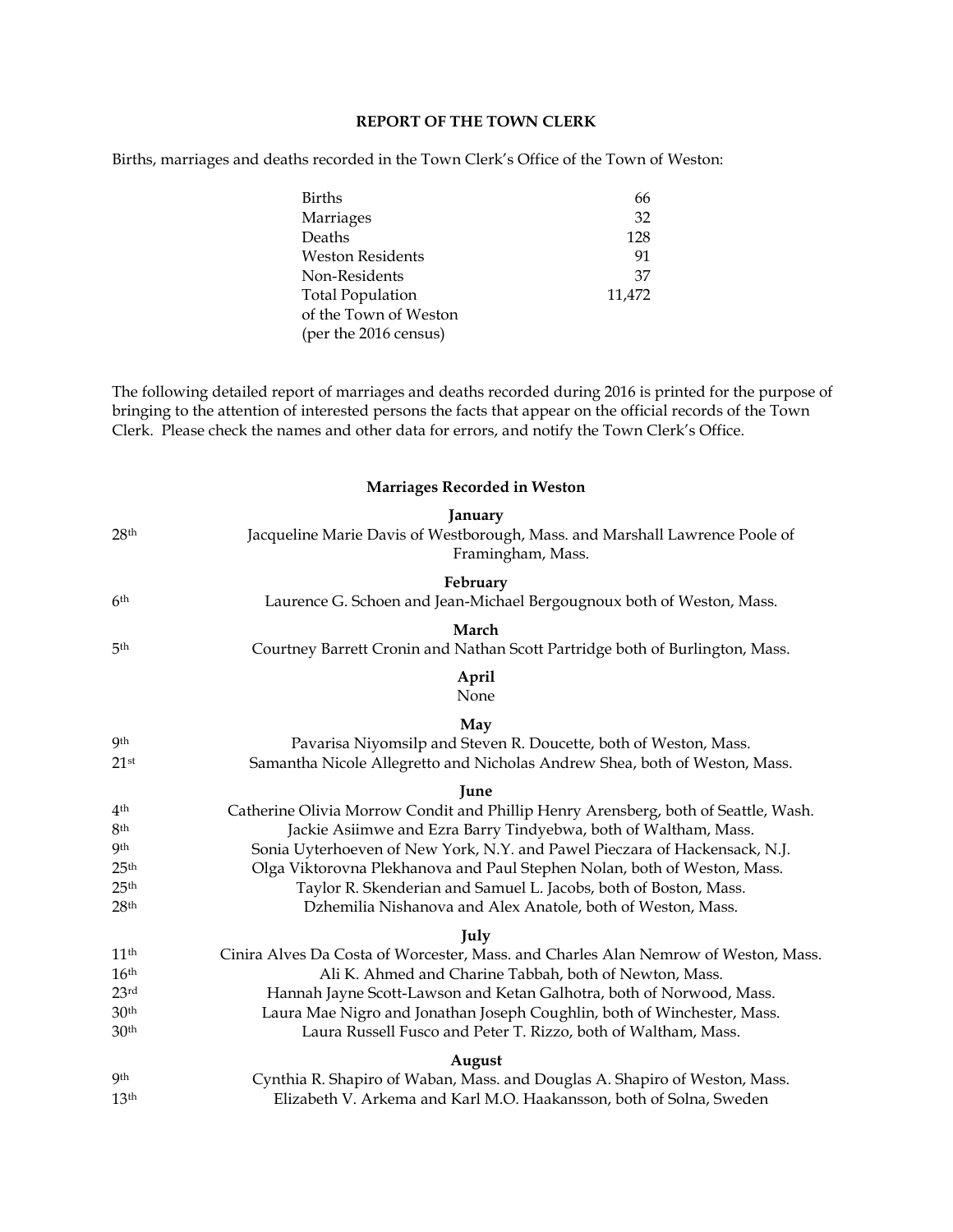|                  | September                                                                             |
|------------------|---------------------------------------------------------------------------------------|
| 4 <sup>th</sup>  | Margot Tara Geffen and Adam Scott Landsman, both of Weston, Mass.                     |
| 10 <sup>th</sup> | Sophie Ann Ascher and Cory John Walker, both of Newton, Mass.                         |
| 23 <sup>rd</sup> | Stephanie Anne Bruno and Samuel Rockwell Gates, both of Weston, Mass.                 |
|                  | October                                                                               |
| 14 <sup>th</sup> | Anand Sardjoe and Daniel Richard Thunstrom, both of Weston, Mass.                     |
| 22 <sub>nd</sub> | Anne E. Lucas and Tyler Jonathan Durham, both of Weston, Mass.                        |
|                  | November                                                                              |
| 3rd              | Qi Li and Yuanyuan Ding, both of Marlborough, Mass.                                   |
| 12 <sup>th</sup> | Holly Elizabeth Boland of Wellesley, Mass. and Travis Alexander Anza of Weston, Mass. |
| 12 <sup>th</sup> | Marissa Darcel Levy and Daniel Ross Berke, both of New York, N.Y.                     |
| 19 <sub>th</sub> | Hillary Beth Sieber and Adam Seth Russman, both of New York, N.Y.                     |
| 19 <sub>th</sub> | Siobhan Theresa Costello and Lenny Ryan Brooks, both of Framingham, Mass.             |
|                  | December                                                                              |
| 17 <sup>th</sup> | Elizabeth Sarah Gordon of Weston, Mass. and Sahil Reddy Bloom of Redwood City, Calif. |
| 20 <sup>th</sup> | Nanci Ann Gelb of Weston, Mass. and Wayne Spiegel of Westborough, Mass.               |

# **Deaths Recorded in Weston**

|                  | January                    |                       |     |
|------------------|----------------------------|-----------------------|-----|
| Date             | Name                       | <b>Place of Birth</b> | Age |
| 4 <sup>th</sup>  | Parlee, Hilda Dorothy      | Massachusetts         | 90  |
| 12 <sup>th</sup> | Springer, Robert Pincus    | New York              | 87  |
| 15 <sup>th</sup> | Delicata, Esther G.        | Italy                 | 88  |
| 20 <sup>th</sup> | Polymeros, Nicholas C.     | Greece                | 82  |
| $21$ st          | O'Connell, Kevin George    | Massachusetts         | 77  |
| 25 <sup>th</sup> | Albano, Michael            | Massachusetts         | 53  |
| 27 <sup>th</sup> | Penfield, Barbara B.       | Pennsylvania          | 79  |
| 31 <sup>st</sup> | Cabot, Frederick Converse  | Massachusetts         | 79  |
|                  | February                   |                       |     |
| 1 <sup>st</sup>  | Griffith, C Wayne          | Pennsylvania          | 82  |
| 3rd              | Oliveira, Ella C.          | Massachusetts         | 85  |
| <b>9th</b>       | Goldman, Sara Faiga        | Germany               | 68  |
| 13 <sup>th</sup> | Palladino, Carolyn B.      | Massachusetts         | 86  |
| 16 <sup>th</sup> | Precopio, Dominic A.       | Massachusetts         | 94  |
| 17 <sup>th</sup> | Junkin, Sara               | Massachusetts         | 73  |
| 20 <sup>th</sup> | Tsamtsouris, Athanassios   | Greece                | 81  |
|                  | March                      |                       |     |
| 1 <sup>st</sup>  | Mosher Sr., Robert A.      | Massachusetts         | 81  |
| 4 <sup>th</sup>  | Doherty, Catherine Cecelia | Massachusetts         | 99  |
| 5 <sup>th</sup>  | Plocke, Donald J.          | Connecticut           | 86  |
| 15 <sup>th</sup> | Flaherty, Paula J.         | Massachusetts         | 52  |
| 16 <sup>th</sup> | Mancuso, Madeline A.       | Maine                 | 99  |
| 18 <sup>th</sup> | Collins, Irene T.          | Massachusetts         | 88  |
| 18 <sup>th</sup> | Riffin, Thomas K.          | Massachusetts         | 63  |
| 20 <sup>th</sup> | Coco Jr., Samuel Barbin    | Louisiana             | 88  |
| 22 <sub>nd</sub> | Greenberg, Lois            | Massachusetts         | 86  |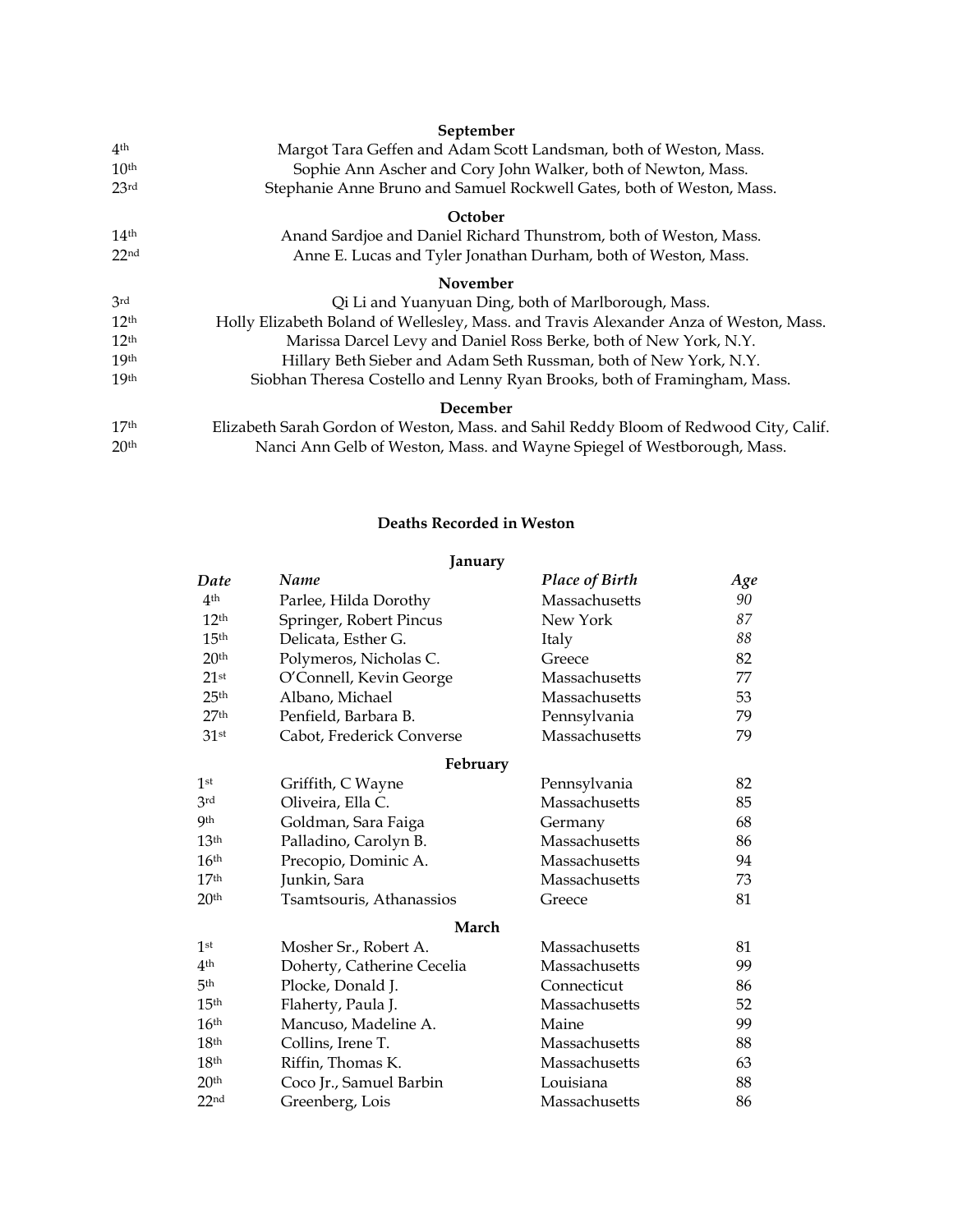# *March, continued*

| 23rd               | Erickson, Alan E.          | Massachusetts | 88 |
|--------------------|----------------------------|---------------|----|
| 24 <sup>th</sup>   | Crocker, Peggy W.          | Tennessee     | 87 |
| 30 <sup>th</sup>   | Cribben, Austin J.         | Massachusetts | 97 |
|                    | April                      |               |    |
| 8th                | Fuller, Doris Elfriede     | New Jersey    | 85 |
| <b>9th</b>         | Scott, Rosemary T.         | Massachusetts | 85 |
| 10 <sup>th</sup>   | Awad, Alice Katherine      | New York      | 88 |
| 12 <sup>th</sup>   | Brasco, Frederick          | Massachusetts | 89 |
| 15 <sup>th</sup>   | Berg, Gertrude T.          | Massachusetts | 98 |
| 16 <sup>th</sup>   | Malcolm, Neil Winfield     | Massachusetts | 74 |
| 17 <sup>th</sup>   | Labas, Susan M.            | Pennsylvania  | 96 |
| $21$ st            | Helmick, Raymond Glen      | Massachusetts | 84 |
| 24 <sup>th</sup>   | Deutsch, Frances           | Massachusetts | 99 |
| 26 <sup>th</sup>   | Berman, Frieda             | Russia        | 96 |
| 30 <sup>th</sup>   | Cleary, Herbert John       | Massachusetts | 85 |
|                    | May                        |               |    |
| 4 <sup>th</sup>    | Parla, Rena E.             | Massachusetts | 90 |
| 5 <sup>th</sup>    | Morrow, Janice L.          | Massachusetts | 88 |
| 5 <sup>th</sup>    | Shotkus, Linda Evans       | New Jersey    | 68 |
| 7th                | Siegal, Roslyn             | Massachusetts | 89 |
| 13 <sup>th</sup>   | MacLeod Jr., Charles E.    | Massachusetts | 67 |
| 14 <sup>th</sup>   | Fries Jr., John Edwin      | New York      | 92 |
| 14 <sup>th</sup>   | Bianchi, Louis             | Massachusetts | 91 |
| 14 <sup>th</sup>   | Reed, James W.             | Massachusetts | 87 |
| 17 <sup>th</sup>   | Ennis, Joan                | California    | 89 |
| 24 <sup>th</sup>   | Bonica, Lucy Ann           | Massachusetts | 92 |
| 27 <sup>th</sup>   | Cohen, Stewart Laurence    | Massachusetts | 62 |
| 28 <sup>th</sup>   | McCarty, Paul Thomas       | Massachusetts | 91 |
| 29 <sup>th</sup>   | Gould, Lillian L.          | Massachusetts | 96 |
| 31 <sup>st</sup>   | Hosie, James Joseph        | Massachusetts | 83 |
|                    | June                       |               |    |
| 1 <sup>st</sup>    | King, Irene M.             | Massachusetts | 95 |
| 4 <sup>th</sup>    | Karwin, John James         | Connecticut   | 81 |
| <b>9th</b>         | Harding, Richard E.        | Massachusetts | 76 |
| 10 <sup>th</sup>   | Siciliano, Angelina E.     | Virginia      | 96 |
| 10 <sup>th</sup>   | Baiarrio Jr, Francis X.    | Massachusetts | 83 |
| 12 <sup>th</sup>   | Fiske, John Noble          | Massachusetts | 85 |
| 13 <sup>th</sup>   | Joyce, Leni                | Massachusetts | 88 |
| 16 <sup>th</sup>   | Powers, Mary P.            | Massachusetts | 75 |
| 17 <sup>th</sup>   | Uhlir, Arthur              | Illinois      | 90 |
| 17 <sup>th</sup>   | Giardina, Mary P.          | Massachusetts | 91 |
| $21$ <sup>st</sup> | Fleischer, Aaron Nathaniel | Massachusetts | 86 |
| $21$ <sup>st</sup> | Litvack, Abbe              | Pennsylvania  | 59 |
| $21$ <sup>st</sup> | Jones, Jennie              | Massachusetts | 91 |
| 22 <sub>nd</sub>   | Wong, Kwok                 | Hong Kong     | 74 |
| 23 <sup>rd</sup>   | Perlman, Rita              | New York      | 81 |
| 24 <sup>th</sup>   | Fulenwider, Constance M.   | California    | 73 |
| 26 <sup>th</sup>   | Anza Sr., Santo            | Massachusetts | 85 |
| $27^{\rm th}$      | Luckens, Selma             | New York      | 98 |
|                    |                            |               |    |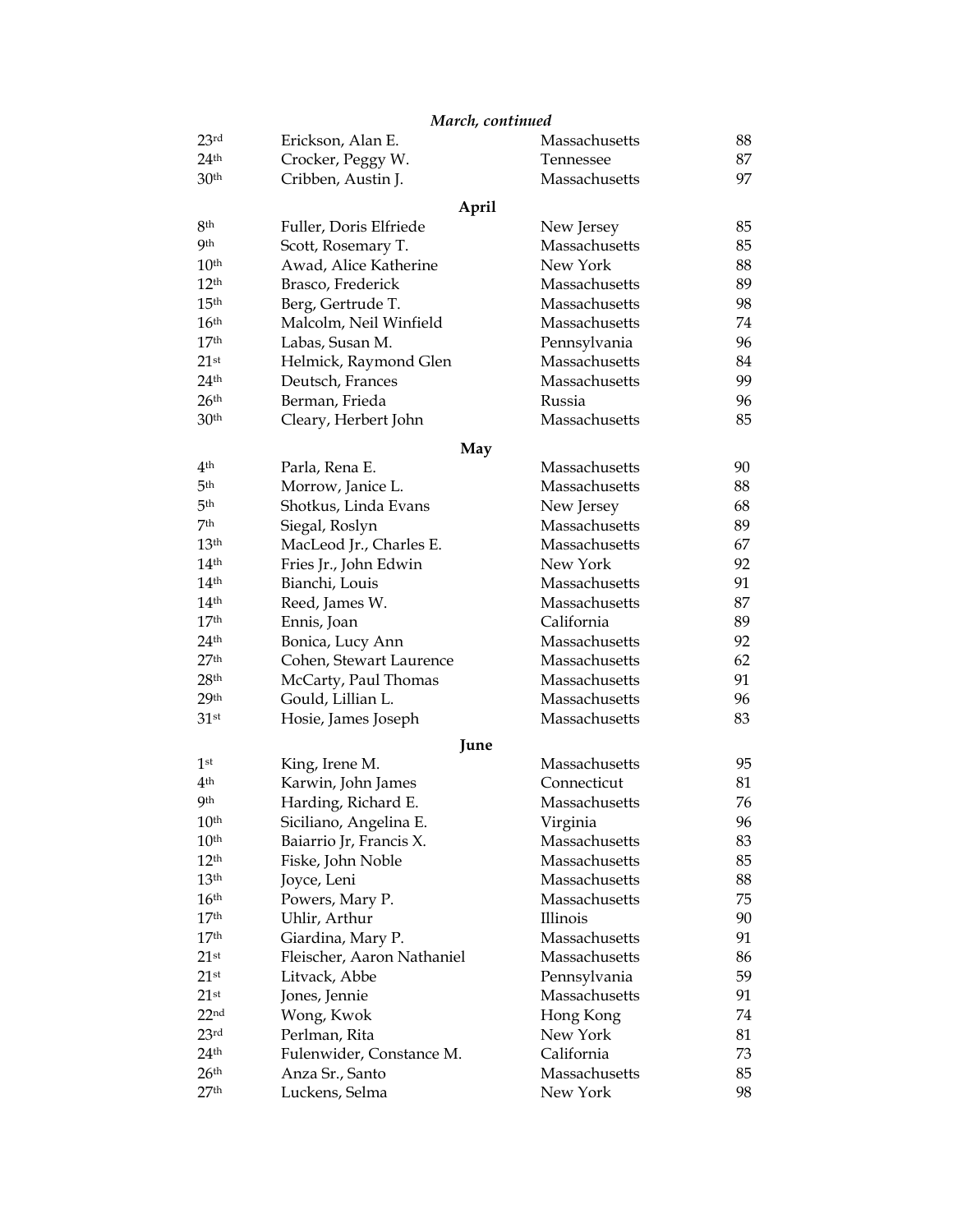|                    | July                           |                                |     |
|--------------------|--------------------------------|--------------------------------|-----|
| 4 <sup>th</sup>    | Anastos, Effie                 | New York                       | 87  |
| 12 <sup>th</sup>   | Freeman, Esther B.             | Massachusetts                  | 100 |
| 12 <sup>th</sup>   | Higgins, James J.              | Pennsylvania                   | 73  |
| 20 <sup>th</sup>   | Cai, Junying                   | China                          | 79  |
| $21$ <sup>st</sup> | Wenckus, Steven                | Massachusetts                  | 52  |
| 28 <sup>th</sup>   | Norton, Marie L.               | Massachusetts                  | 85  |
|                    |                                |                                |     |
| 5 <sup>th</sup>    | August<br>Merrill, Pricilla O. | Massachusetts                  | 88  |
| 6 <sup>th</sup>    | Rossi, Mary B.                 | Italy                          | 92  |
| 6 <sup>th</sup>    | Sheehy, Joan M.                | Massachusetts                  | 84  |
| 8 <sup>th</sup>    | Rogers, Solomon                | Massachusetts                  | 97  |
| 8 <sup>th</sup>    | Sara, Solomon                  | Iraq                           | 86  |
| 16 <sup>th</sup>   | Yorra, Hubert Ira              | Massachusetts                  | 88  |
| 18 <sup>th</sup>   | Fallon, Henry Bernard          | Massachusetts                  | 89  |
| 19 <sup>th</sup>   | Kennedy, Thomas Frank          | Rhode Island                   | 67  |
| 25 <sup>th</sup>   | Giamo, Frank T.                | Massachusetts                  | 98  |
| 25 <sup>th</sup>   |                                | New York                       | 89  |
| 26 <sup>th</sup>   | Johnstone, Robert McClean      |                                | 86  |
| 26 <sup>th</sup>   | Kalman, Vivienne J.            | Massachusetts<br>Massachusetts | 74  |
|                    | Cawley, David B.               |                                |     |
| 29 <sup>th</sup>   | Kaplan, Anna                   | New York                       | 96  |
|                    | September                      |                                |     |
| 11 <sup>th</sup>   | Spencer, Elizabeth S.          | Illinois                       | 82  |
| 14 <sup>th</sup>   | Katz, Martha Legg              | New York                       | 85  |
| 20 <sup>th</sup>   | Massari, Juana                 | Chile                          | 98  |
| $21$ <sup>st</sup> | So, Elsa Kit-Ying              | China                          | 70  |
| 22 <sub>nd</sub>   | Hirsch, Carl A.                | California                     | 87  |
| 26 <sup>th</sup>   | Hall Jr., Lyle G.              | Pennsylvania                   | 86  |
| 26 <sup>th</sup>   | Kouyoumjian, Karneg            | Massachusetts                  | 75  |
| 27 <sup>th</sup>   | Drury, George Lawrence         | Massachusetts                  | 94  |
| 29 <sup>th</sup>   | Rich, Robert W.                | Massachusetts                  | 96  |
| 30 <sup>th</sup>   | DePass, Jane E.                | Massachusetts                  | 66  |
| 30 <sup>th</sup>   | Luchetti, Nancy R.             | Massachusetts                  | 82  |
|                    | October                        |                                |     |
| 3 <sup>rd</sup>    | Leschly, Lotte                 | Denmark                        | 75  |
| 11 <sup>th</sup>   | Nelson, Dorothy Q. B.          | Massachusetts                  | 86  |
| 18 <sup>th</sup>   | Roberts, Jerome                | Massachusetts                  | 94  |
| 18 <sup>th</sup>   | Messer, Paul Anthony           | Massachusetts                  | 80  |
| 25 <sup>th</sup>   | Mendell, Mark Robert           | New York                       | 77  |
| $31$ <sup>st</sup> | Gazzola, Josephine             | Massachusetts                  | 86  |
|                    | November                       |                                |     |
| 2 <sub>nd</sub>    | Seixas, Judith                 | New York                       | 94  |
| 8th                | Aronson, Shirley Goldwyn       | Connecticut                    | 90  |
| 12 <sup>th</sup>   | Patriquin, Robert C.           | Massachusetts                  | 79  |
| 16 <sup>th</sup>   | Li, Hua                        | China                          | 69  |
| 18 <sup>th</sup>   | McCarthy, James                | Massachusetts                  | 75  |
| 24 <sup>th</sup>   | Saewert, Mark Russell          | California                     | 56  |
| 24 <sup>th</sup>   | Smith, Christine J.            | Massachusetts                  | 88  |
| 25 <sup>th</sup>   | O'Leary, Helen P.              | Massachusetts                  | 92  |
|                    |                                |                                |     |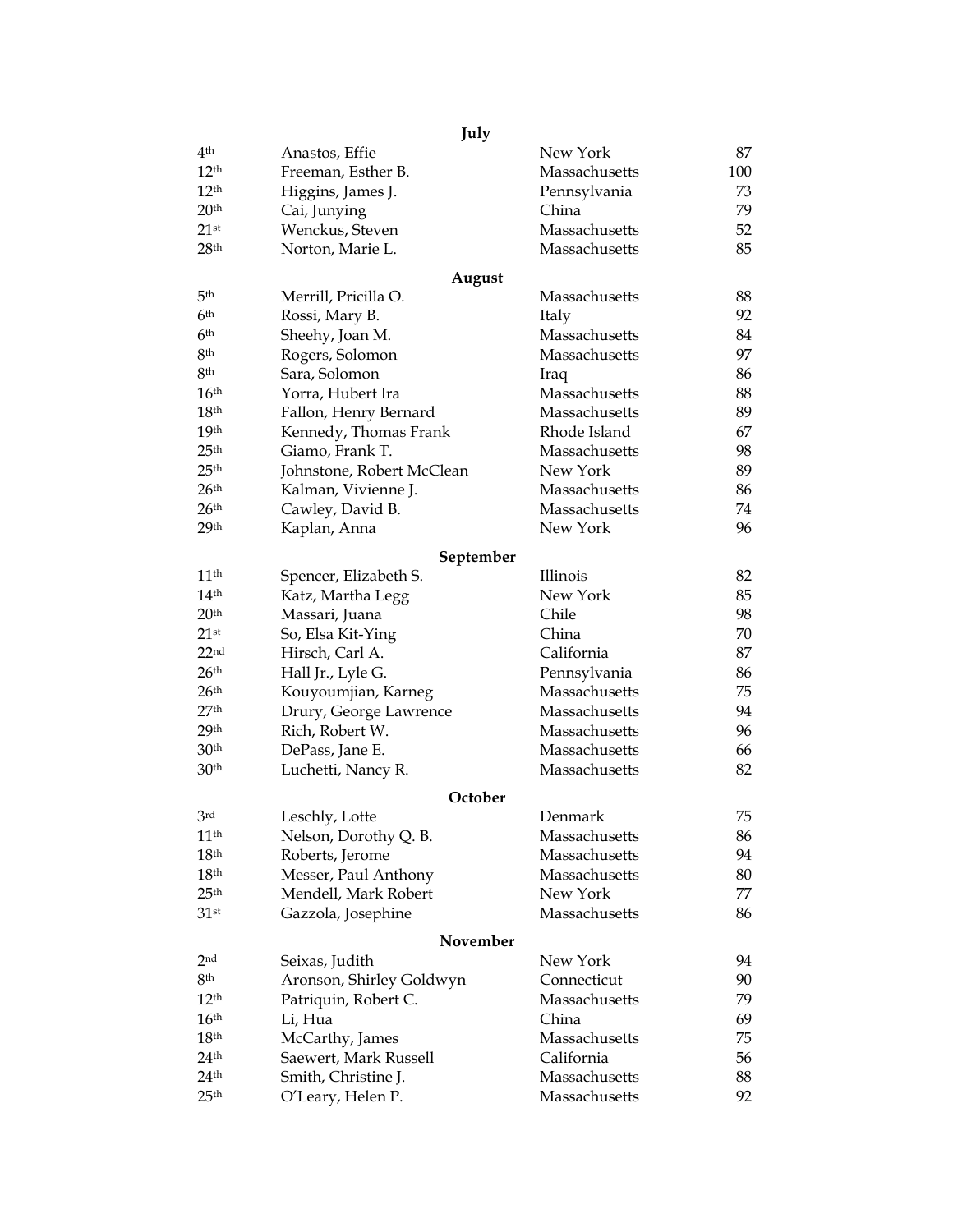# *November, continued*

| 27 <sub>th</sub> | Decot, Paul F.           | Massachusetts | 89  |
|------------------|--------------------------|---------------|-----|
|                  | December                 |               |     |
| 2nd              | McConathy, James Stuart  | Massachusetts | 71  |
| 3rd              | Bigham Jr., Edward T.    | Massachusetts | 92  |
| 3rd              | O'Toole, Lawrence Jerome | Massachusetts | 89  |
| 3rd              | Coan, Elizabeth A.       | Vermont       | 94  |
| 10 <sup>th</sup> | Sulman, David            | Connecticut   | 73  |
| 10 <sup>th</sup> | Richardson, William John | New York      | 96  |
| 14 <sup>th</sup> | Ingram, Priscilla M.     | Massachusetts | 77  |
| 15 <sup>th</sup> | Green, Lilly             | Ireland       | 98  |
| 19 <sup>th</sup> | Kuzniewski, Anthony      | Missouri      | 71  |
| 24 <sup>th</sup> | Melendez, Aida           | Puerto Rico   | 89  |
| 25 <sup>th</sup> | Concannon, Anne S.       | Massachusetts | 85  |
| 25 <sup>th</sup> | Durkin, Natalie L.       | Massachusetts | 100 |
| 31 <sup>st</sup> | Currid, Bernard P.       | Ireland       | 81  |

# **LICENSE REPORT - DOGS**

| Number                                  | <b>Type</b>                   | Fee                    | <b>Total</b> |
|-----------------------------------------|-------------------------------|------------------------|--------------|
| 103                                     | Male/Female                   | \$25.00                | \$2,575.00   |
| 998                                     | Spayed Females/Neutered Males | 15.00                  | 14,970.00    |
| 20                                      | Late Fees                     | 25.00                  | 500.00       |
|                                         |                               | <b>Total</b> collected | \$18,045.00  |
| <b>Commercial Dog Walking Companies</b> |                               |                        |              |
|                                         |                               | Fee                    | <b>Total</b> |
|                                         | 21 companies with 32 walkers  |                        |              |
|                                         | <b>First Walker</b>           | \$100.00               |              |
|                                         | Additional Walker (3 max.)    | 50.00                  |              |
|                                         | Per Dog (5 dogs per walker)   | 150.00                 |              |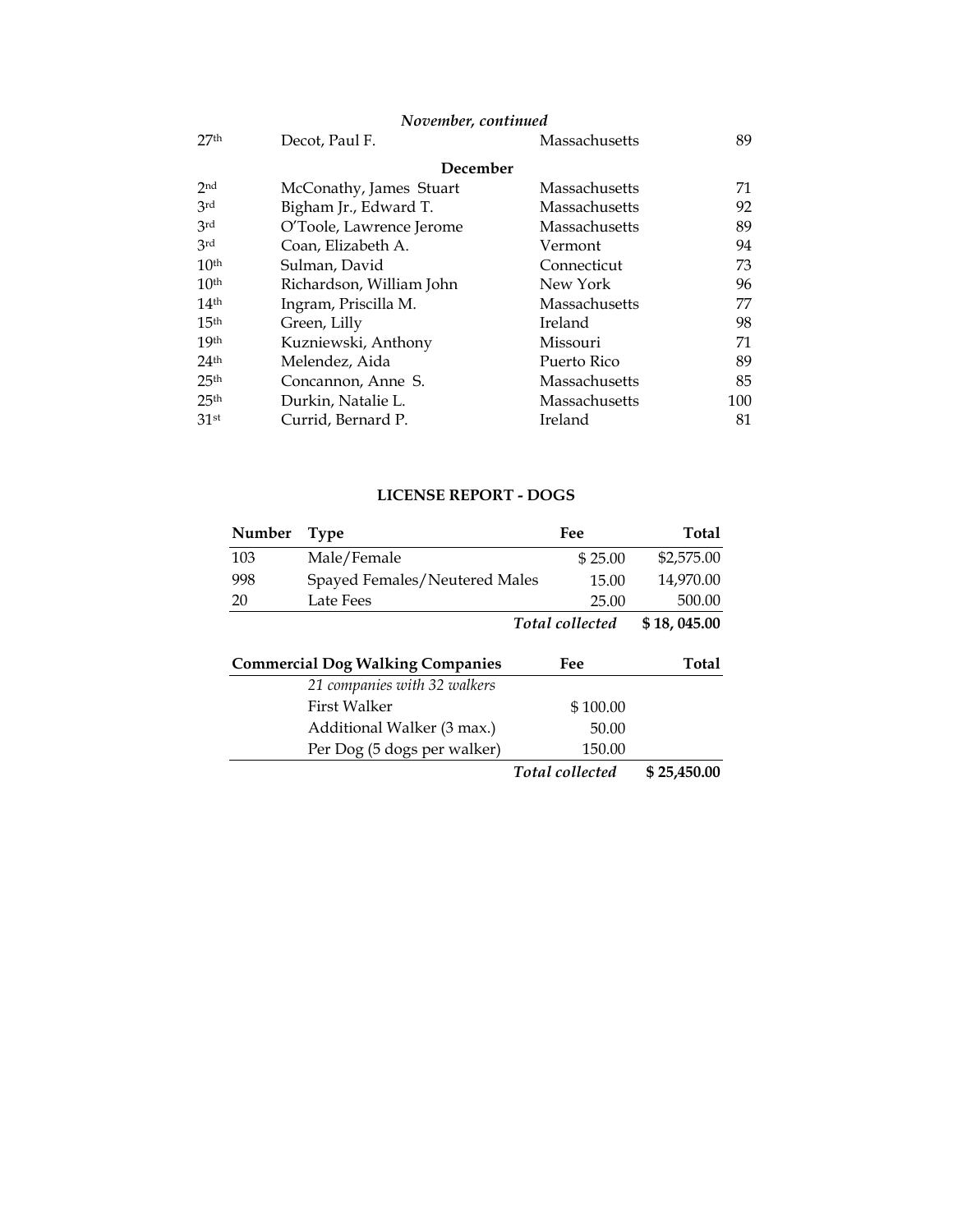#### **REPORT OF THE TREE ADVISORY GROUP**

In 2016, the Tree Advisory Group completed two Arbor Day projects. The first was an installation at Children's Park, where the old Boston Post Road splits with the Route 20 By-pass. The sign for the Town

of Weston is a welcoming sight, with the greensward and spire of St. Peter's church rising in the distance. The Selectmen approved our choice of a white oak planted behind the sign, along with three witch hazels along the Route 20 side. Quercus alba was chosen for its longevity, stature and hardiness, a native that is high on the list of those species in Massachusetts predicted to survive the warming of the climate better than other oaks.

The second project resulted from a donation to the Town and with careful restoration of an old allee of 20 sugar maples in the Wellington Farm Historic District. It was accomplished over several



*2016 Arbor Day planting of a Quercus alba (white oak) at Children's Park*

days in April by certified tree care professional Russell Holman and his crew from Hartney Greymont. The company had reached out to the Conservation Commission, looking to donate their skills toward improving a significant historic landscape, and the Tree Advisory Group provided the oversight. The project site is on the corner of Glen Road and Wellesley Street, on farmland donated to the Town by Nancy Wellington Danforth in 1977. The goal of such projects is not only a more beautiful landscape, but also a more sustainable one, given the severity of the higher temperatures and droughts experienced in 2016.



*Restoration work on an old allee of 20 sugar maples in the Wellington Farm Historic District*

Another project the Tree Advisory Group initiated this year is a tree inventory and renewed planting plan for Case Park, assisted by a small grant from the Community Preservation Act administrative fund. Landscape Architect Thomas Wirth will be circulating his design in 2017 and all interested citizens and neighbors will be invited to give input. The park was donated to the Town by Louisa Case in the 1940s and is located just south of the Weston Scout House, between Wellesley and School streets. The hope is that, when poor soil is enriched, diseased hemlocks removed, and a few sensible changes made, this small public park could become a more vibrant green space, attracting users from the schools, library and surrounding neighborhood, as well as the scouts.

The Tree Advisory Group continues to stay involved with infrastructure changes that involve public shade trees, such as the expansion of sidewalks and utility poles, new paving and storm drains. At the new playground at Lamson Park, we noted the unfortunate removal of a large healthy red oak, which had not been shown on the working drawings, but had to be removed by the contractor to make room for play equipment.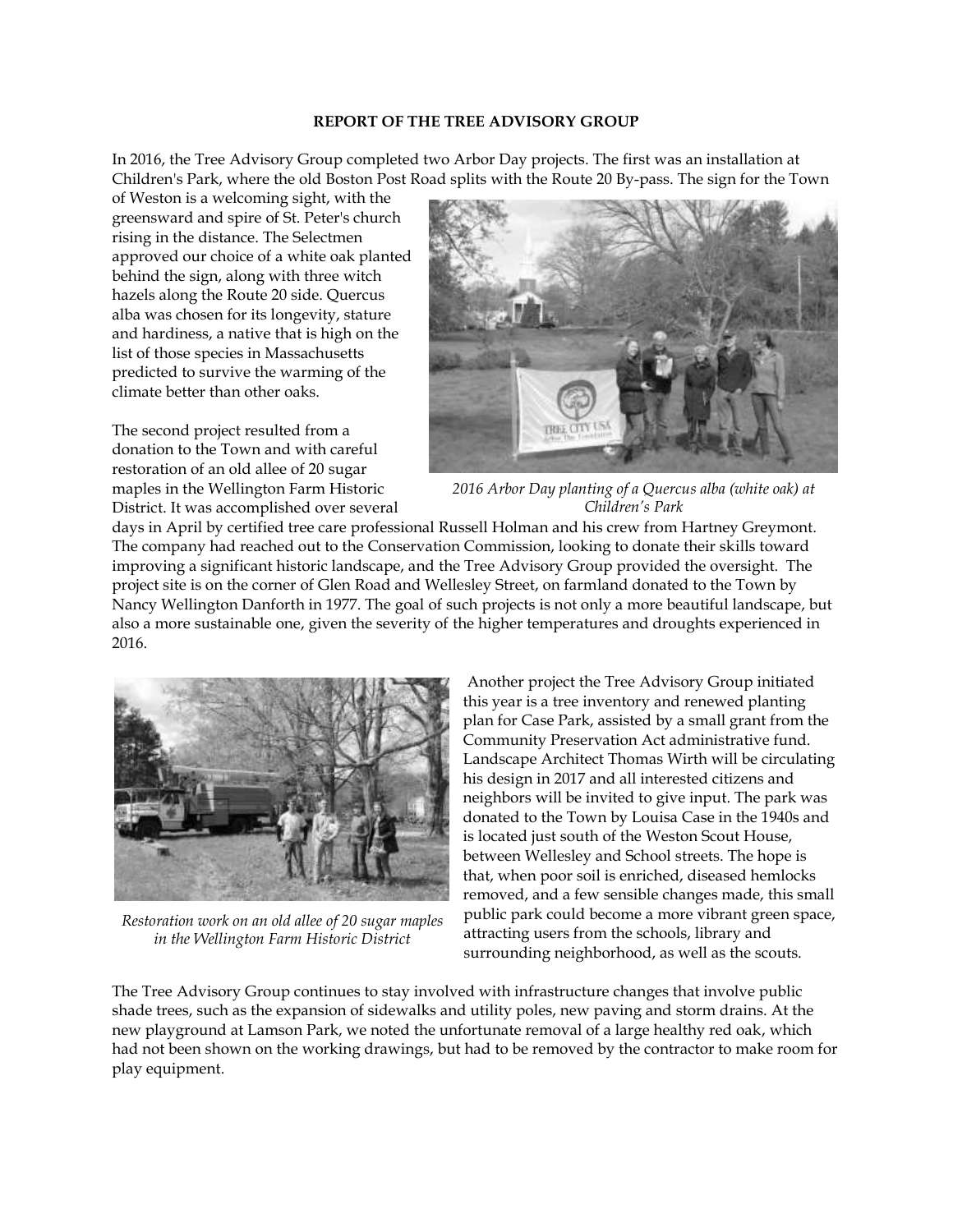We urge residents to contact us to discuss questions about general greening, tree health, diseases or removals. We are always eager to find suitable places for new street trees, and neighbors who will help to water and get them through droughts. All are welcome to attend our monthly meetings, which include informative discussion, often with input from garden club members, the Town Planner, Recreation Director or Tree Warden.

2016 Tree Advisory Group Members

| Appointed by the Board of Selectmen |      |                                      |      |  |
|-------------------------------------|------|--------------------------------------|------|--|
| Nina Danforth, Chair                | 2019 | Laura Perry                          | 2017 |  |
| Cynthia K. Chapra                   | 2018 | Edward J. Recka                      | 2017 |  |
| Marilyn Doyle                       | 2018 | John J. Skillman                     | 2019 |  |
| Beth Jakubowski                     | 2017 | Thomas Cullen, tree warden ex-offico |      |  |
| Barbara I. Landy                    | 2019 | Nea Glenn                            |      |  |
|                                     |      |                                      |      |  |

## **REPORT OF THE TRUSTEES OF THE MERRIAM FUND**

The Merriam Fund originated in a gift made by Charles Merriam in 1865 who wanted to modestly assist Weston residents caught in a temporary situation of financial hardship. The gift was accepted at the Annual Town Meeting held in 1865. Trustees of the Merriam Fund are appointed by the Board of Selectmen for a term of three years.

In Weston today there are more people on limited incomes for whom paying the basics, like utilities, can be a problem. Sometimes it can be embarrassing for them to ask for help, even from relatives and friends. The Merriam Fund continues to give assistance to Weston residents in difficult, short-term situations. There is not a lot of money in the Merriam Fund, currently about \$28,092 with income only to be distributed. In fiscal year 2016, the Trustees of the Merriam Fund made no distributions. As of December 31, 2016 the Trustees had \$4,154.62 to distribute in the coming year.

By making a tax-deductible donation to the "Town of Weston-Merriam Fund" you can help the Merriam Fund Trustees help our neighbors in need in quiet and confidential ways.

2016 Trustees of the Merriam Fund Members

*Appointed by the Board of Selectmen* Linda J. Perrin 2016 Patricia K. Shotwell 2017 Reverend Dr. Thomas Wintle 2018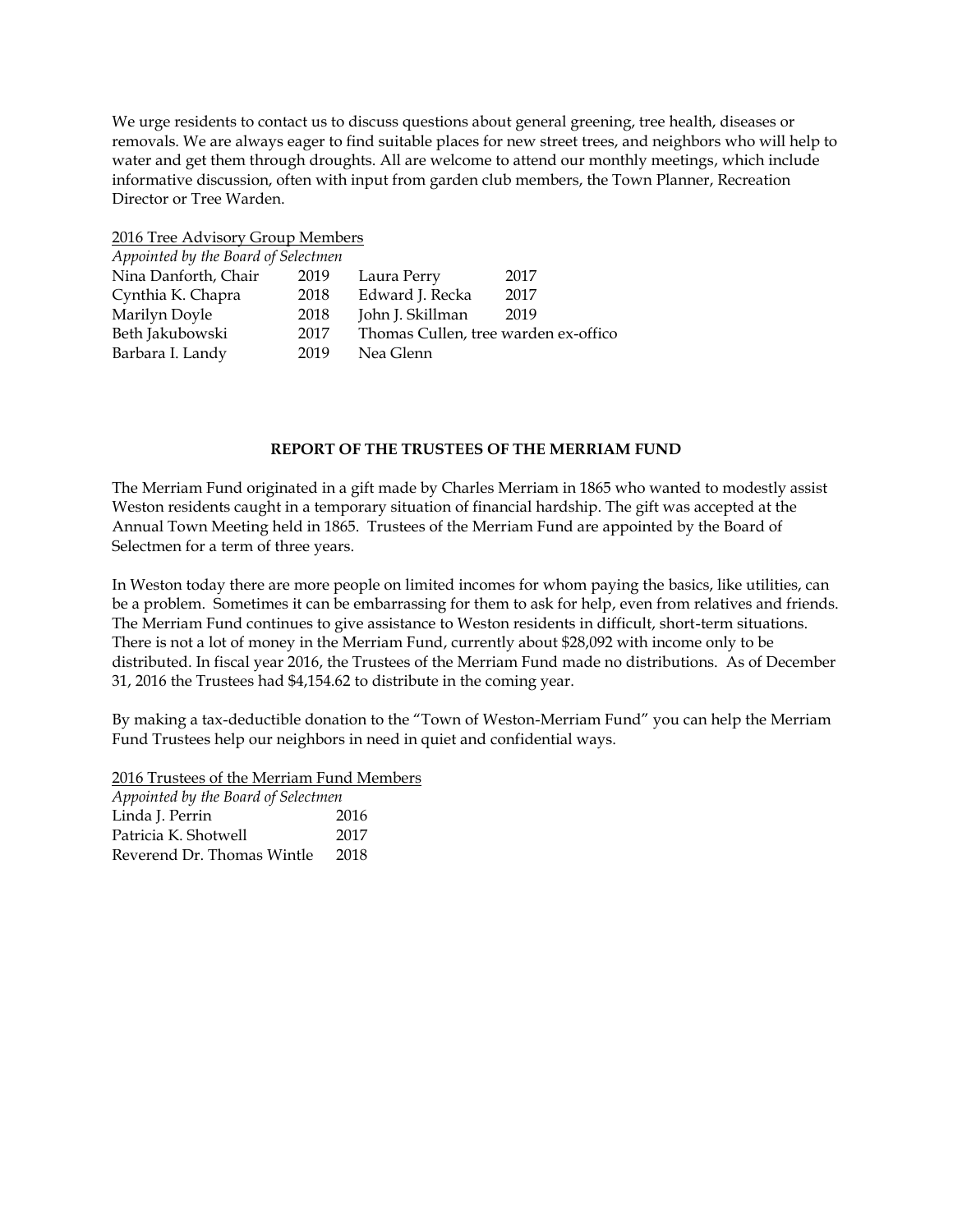#### **REPORT OF THE WEST SUBURBAN VETERANS' SERVICES DISTRICT**

The West Suburban Veterans' Services District includes the towns of Weston, Wayland, Wellesley, and Needham and the district board is comprised of four members each designated by the Board of Selectmen from each community. The district office assists and facilitates the needs of veterans and their families with financial benefits from both the Commonwealth of Massachusetts and Veteran Affairs. The central office is located in the Wellesley Town Hall with satellite offices in each town in order to provide services more conveniently for veterans and their families.

In February of this year, the district board appointed Sgt. 1st Class Sarada Kalpee as the new Director of Veterans' Services for the district towns. Ms. Kalpee has served in the U.S. Army Reserves since 2002 and was appointed to a newly established Advisory Council on Veterans' Services by Governor Charlie Baker.

Ms. Kalpee and Deputy Director Stanley W. Spear, Jr. carry out the functions assigned to the Veterans' Office by Chapter 115 of the General Laws of Massachusetts. Together, they provide assistance in applying for U.S. Department of Veterans' Affairs benefits; maintain a depository of discharges and records of veterans; and oversee the disbursements of veterans' benefits.

Office hours in Weston are Wednesdays from 10:00 a.m. to 12:00 p.m. at Weston Town Hall and 12:00 to 4:00 p.m. at the Council on Aging. A full range of benefits and services are available to veterans and their families based on certain qualifications and eligibility requirements. Further information is available on the district website at www.WestSuburbanVeterans.com. The office may also be contacted at 781-850-5504 with questions or to schedule appointments.



*Sgt. 1st Class Sarada Kalpee, Director of Veteran Services, Weston veteran Richard Wohlers, and Chief Warrant Officer 5 Joseph A. Quinn, Command Chief Warrant Officer of the Mass. Army National Guard*

During 2016, Ms. Kalpee spoke with many Weston veterans, spouses, widows of veterans and relatives of veterans either in person, on the telephone, through email, or home visits. Many inquiries included picking up flags and markers for the graves of a family member and obtaining a copy of discharge papers to file for veteran benefits, burial benefits, and various other benefits that are available.

## 2016 Highlights

- Provided \$35,981.21 in Chapter 115 Benefits to Weston residents
- Hosted district-wide benefits presentations that were attended by Weston veterans
- Expanded community outreach
- Attended several veteran-related events at the Council on Aging
- Advised and assisted many veterans with the veteran benefit application process
- Offered support to the Memorial Day and Veterans Day Committee
- Attended formal training sessions provided by the Commonwealth of Massachusetts Department of Veterans' Services on current veterans benefits and services

West Suburban Veterans' Services District Board Representative

*Appointed by the Board of Selectmen* Donna S. VanderClock, Town Manager